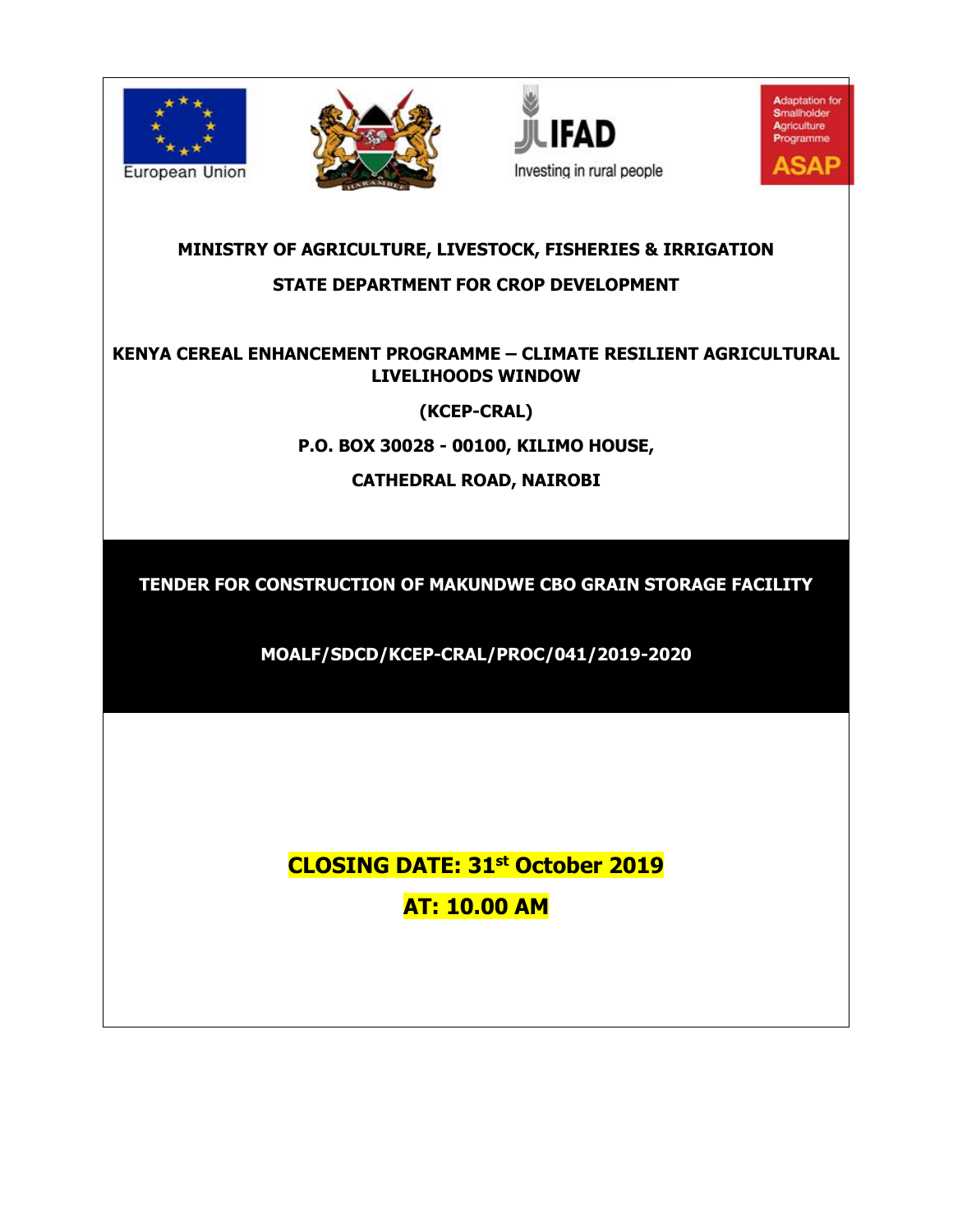# **TABLE OF CONTENTS**

# **PAGE**

| <b>SECTION I</b>   |                                       |    |
|--------------------|---------------------------------------|----|
| <b>SECTION II</b>  | INSTRUCTIONS TO TENDERERS             | 5  |
|                    | APPENDIX TO INSTRUCTIONS TO TENDERERS | 14 |
| <b>SECTION III</b> | CONDITIONS OF CONTRACT                | 17 |
|                    | APPENDIX TO CONDITIONS OF CONTRACT    | 29 |
| <b>SECTION IV</b>  | SPECIFICATIONS, DRAWINGS AND          |    |
|                    | BILLS OF QUANTITIES/SCHEDULE OF RATES | 31 |
| <b>SECTION V</b>   |                                       | 45 |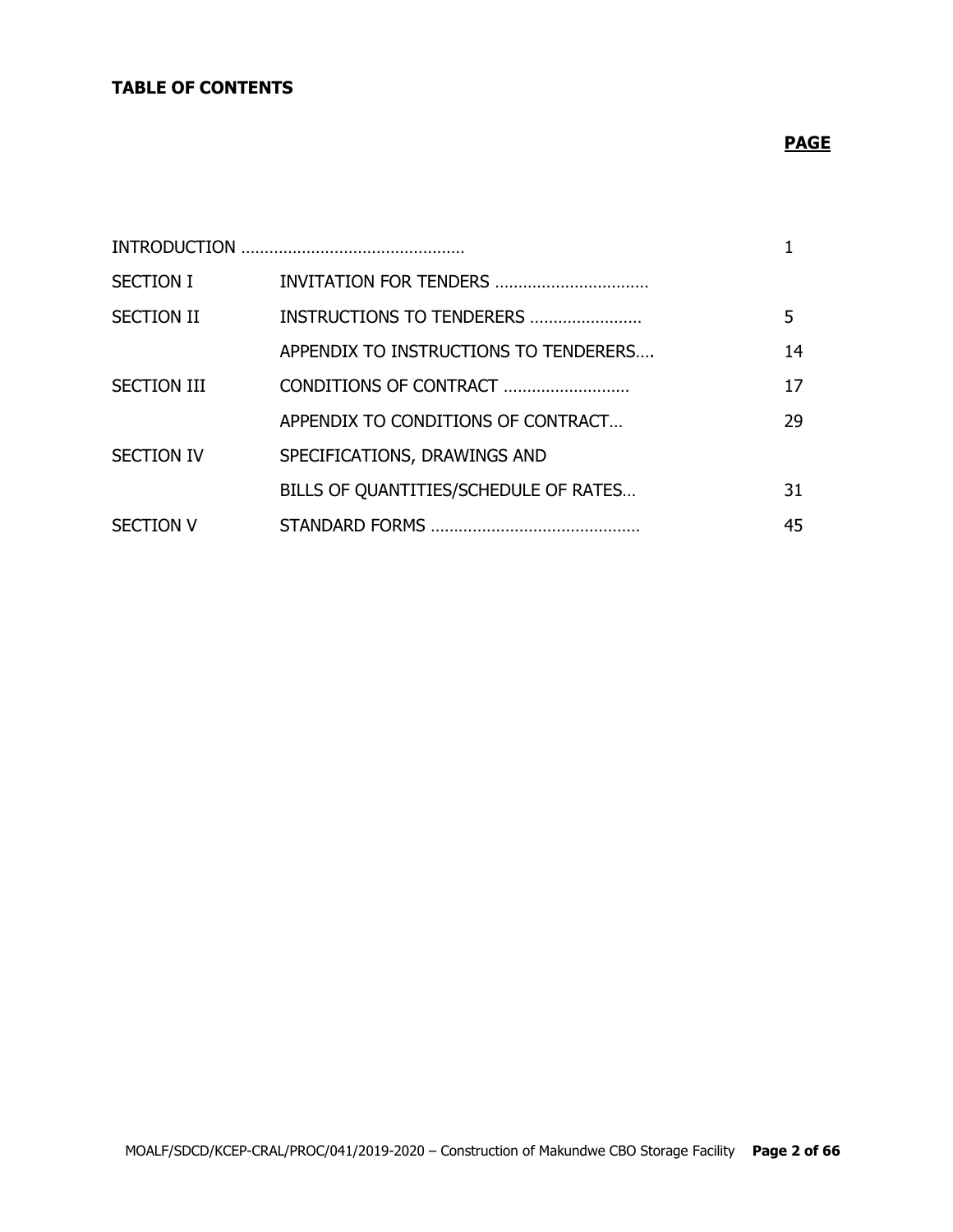#### **SECTION I: INVITATION FOR TENDERS**

#### **TENDER REFERENCE NO: MOALF/SDCD/KCEP-CRAL/PROC/041/2019-2020**

#### **TENDER NAME: TENDER FOR CONSTRUCTION OF MAKUNDWE CBO GRAIN STORAGE FACILITY**

**Mandatory Site Visit:** To be conducted on **22nd October 2019 at 12.00 Noon** at Makundwe CBO store located in Sirisia sub County of Bungoma County. The site is located in Tulienge market approximately 4 kms from Sirisia town. The storage facility is owned by farmers in the area through Makundwe CBO.

A representative of the Programme shall be available to meet the intending tenderers at the Site. Tenderers must provide their own transport. The representative will not be available at any other time for site inspection visits. Each tenderer shall complete the Certificate of Tenderer's Visit to the Site at the time of the organized site visit. On- attendance of the Mandatory site and Pre-tender meeting visit will lead to automatic disqualification of a Tenderer.

- 1.1 The Kenya Cereals Enhancement Programme-Climate Resilient Agricultural Livelihoods (KCEP-CRAL) invites sealed tenders from eligible and competent bidders for the **Construction works of Makundwe CBO grain Storage facility.**
- 1.2 The works to be carried out under this contract comprises of **construction and general finishes for the warehouse.**
- 1.3 Special precautions shall be required throughout the contract period to avoid damage to the existing the structures and other services within the site. The Contractor shall allow for making good any damage arising from his actions during execution of this contract at his own expense.
- 1.4 Interested bidders may obtain further information from and inspect the tender document in English from KCEP-CRAL procurement office situated at KALRO KABETE grounds, along Waiyaki Way in Westlands, before the tender closing date within working hours from 8.30 am to 4.30 pm on Mondays to Fridays, except on public holidays.
- 1.5 The document shall be downloaded FREE OF CHARGE from the Ministry's website: [www.kilimo.go.ke](http://www.kilimo.go.ke/) under "tender'' links or from the Programme Website [www.kcepcral.go.ke](http://www.kcepcral.go.ke/)
- 1.6 Eligible bidders must forward their particulars immediately for records and any further tender clarifications and addenda. Downloaded copies are FREE. Email particulars to [tenders.kcepcralprogramme@gmail.com.](mailto:tenders.kcepcralprogramme@gmail.com)
- 1.6.1 All bidders are also advised to regularly visit the above Programme website, to obtain any additional information/addendum on the tender that may be issued before the closing date. The website will also be used to publish and publicize the notifications to both the successful and unsuccessful bidders.
- 1.7 Prices quoted should be net inclusive of all taxes, must be in **Kenya shillings** and shall remain valid for (**120) days** from the closing date of tender.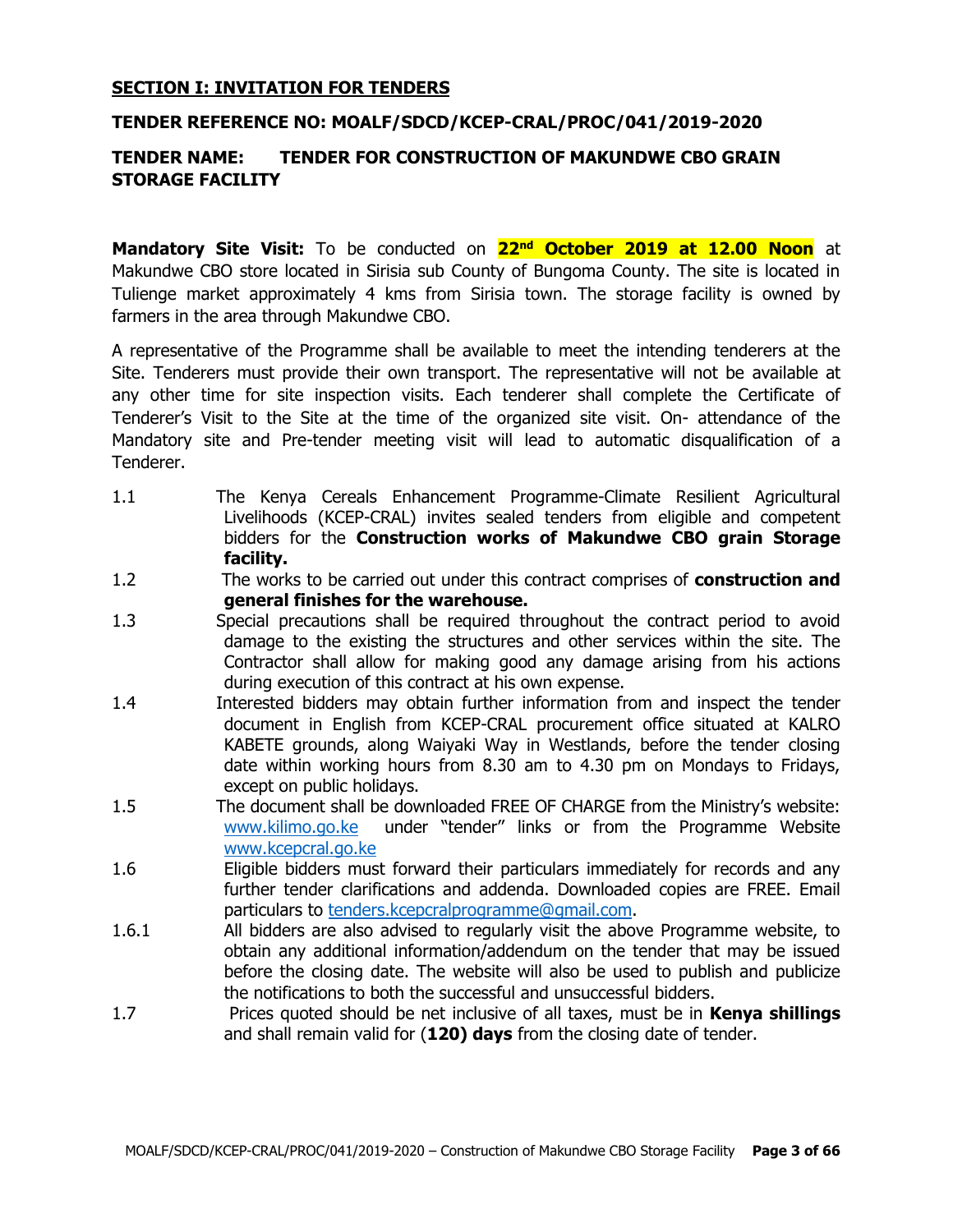- 1.8 Tenders must be accompanied by security in the format specified in the attached form of tender Security, in a bank's letterhead, and amount indicated. The tender must be delivered in plain sealed envelope clearly marked "**TENDER FOR CONSTRUCTION OF MAKUNDWE CBO GRAIN STORAGE FACILITY: MOALF-SDCD-KCEP-CRAL-PROC-041-2019-2020"**
- 1.9 The **original** and **two** copies of the tender must be delivered to and dropped in the tender box situated at the reception of MOALF Ground floor Kilimo house, Cathedral Road. so as to reach the below address

**The Principal Secretary, State Department of Agriculture, P.O. Box 30028-00100, Kilimo House, cathedral road, Nairobi Tel: 0770174188**

#### **On or before: 31st October 2019 at 10.00am**

- 1.10 Tenders will be opened at **31st October 2019 at 10.00am** in the presence of the candidates' Representatives who choose to attend at boardroom on 7th floor, Kilimo House.
- 1.11 Eligibility to Bid for the Published tenders in the Invitation to Tender:
	- a) To enhance equity, bidders shall bid for a maximum of two (2) Tenders under the published Tender Notice. Bidders who participates in more than two (2) tenders shall be disqualified.
	- b) Director (s) bidding under different companies for the same tender shall be disqualified
	- c) Director (s) bidding under different companies should not participate in more than two (2) tenders
	- d) Only those bidders registered in the Category as indicated in the tender document shall bid for the respective tenders
	- e) Bidders with Ongoing / Incomplete works projects with KCEP-CRAL Programme are not eligible to bid and shall be disqualified
	- f) Any form of Canvassing will lead to disqualification

# **PROGRAMME COORDINATOR**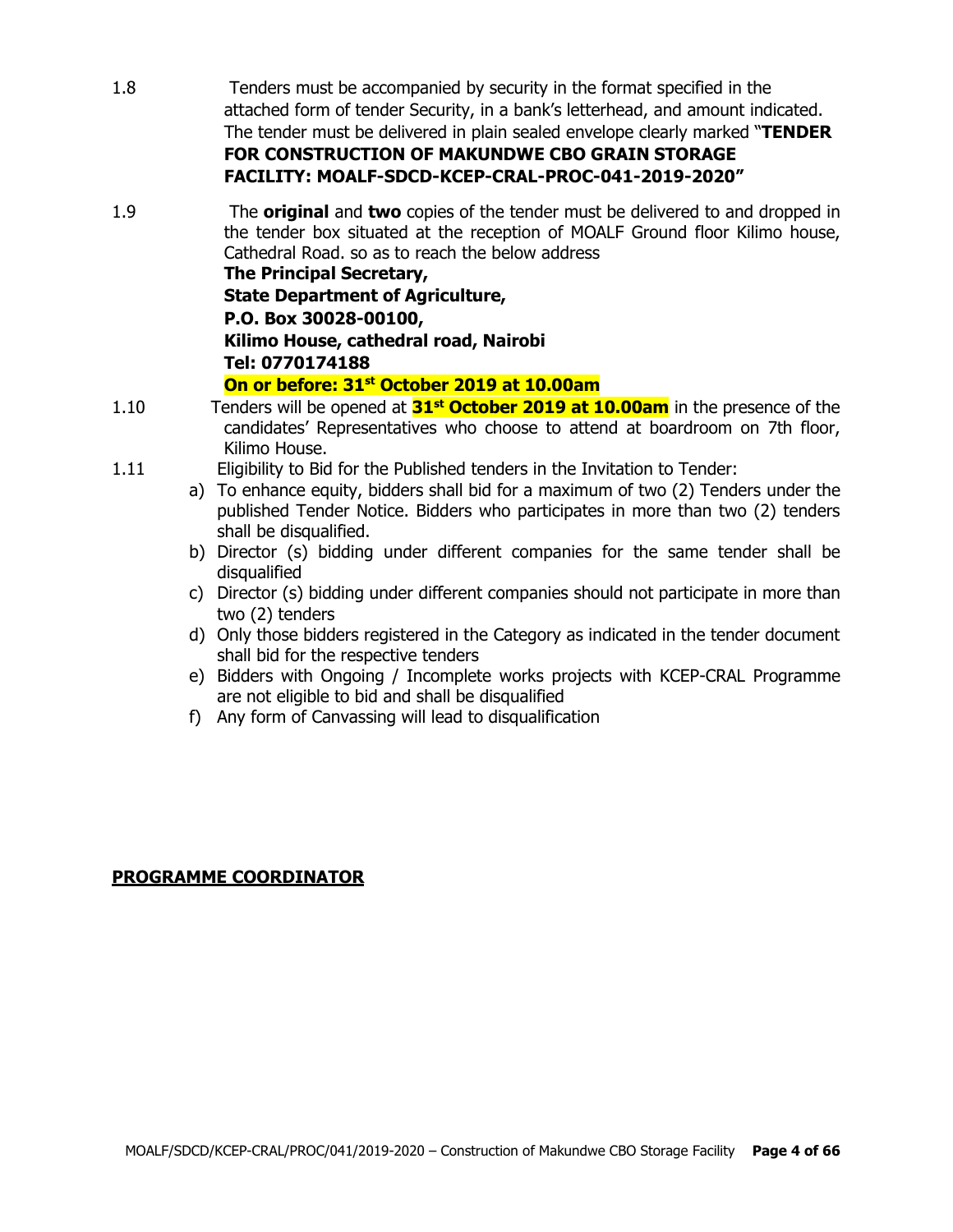## **INSTRUCTIONS TO TENDERERS.**

#### **1. General**

- 1.1 Kenya Cereal Enhancement Programme-Climate Resilient Agricultural Livelihoods Window (KCEP-CRAL) as defined in the Appendix to Conditions of Contract invites tenders for a Works Contract as described in the tender documents. The successful Tenderer will be expected to complete the Works by the Intended Completion Date specified in the said Appendix.
- 1.2 Tenderers shall include the following information and documents with their tenders, unless otherwise stated:
	- (a) copies of certificates of registration, and principal place of business;
	- (b) total monetary value of construction work performed for each of the last five years;
	- (c) experience in works of a similar nature and size for each of the last five years, and clients who may be contacted for further information on these contracts;
	- (d) major items of construction equipment owned;
	- (e) qualifications and experience of key site management and technical personnel proposed for the Contract;
	- (f) reports on the financial standing of the Tenderer, such as profit and loss statements and auditor's reports for the last five years;
	- (g) Authority to seek references from the Tenderer's bankers.
- 1.3 The Tenderer shall bear all costs associated with the preparation and submission of his tender, and KCEP-CRAL will in no case be responsible or liable for those costs.
- 1.4 The Tenderer, at the Tenderer's own responsibility and risk, is encouraged to visit and examine the Site of the Works and its surroundings and obtain all information that may be necessary for preparing the tender and entering into a contract for construction of the Works. The costs of visiting the Site shall be at the Tenderer's own expense.
- 1.5 The procurement entity's employees, committee members, board members and their relative (spouse and children) are not eligible to participate in the tender.
- 1.6 The procuring entity shall allow the tenderer to review the tender document free of charge before purchase.

# **2. Tender Documents**

- 2.1 The complete set of tender documents comprises the documents listed here below and any addenda issued in accordance with clause 2.4 here below: -
	- (a) Invitation for Tenders
	- (b) Instructions to Tenderers
	- (c) Form of Tender
	- (d) Conditions of Contract and Appendix to Conditions of Contract
	- (e) Specifications
	- (f) Drawings
	- (g) Bills of Quantities/Schedule of Rates (whichever is applicable)
	- (h) Other materials required to be filled and submitted in accordance with these Instructions and Conditions
	- (i) Tender Security
	- (j) Tender Questionnaire
	- (k) Mandatory Business Questionnaire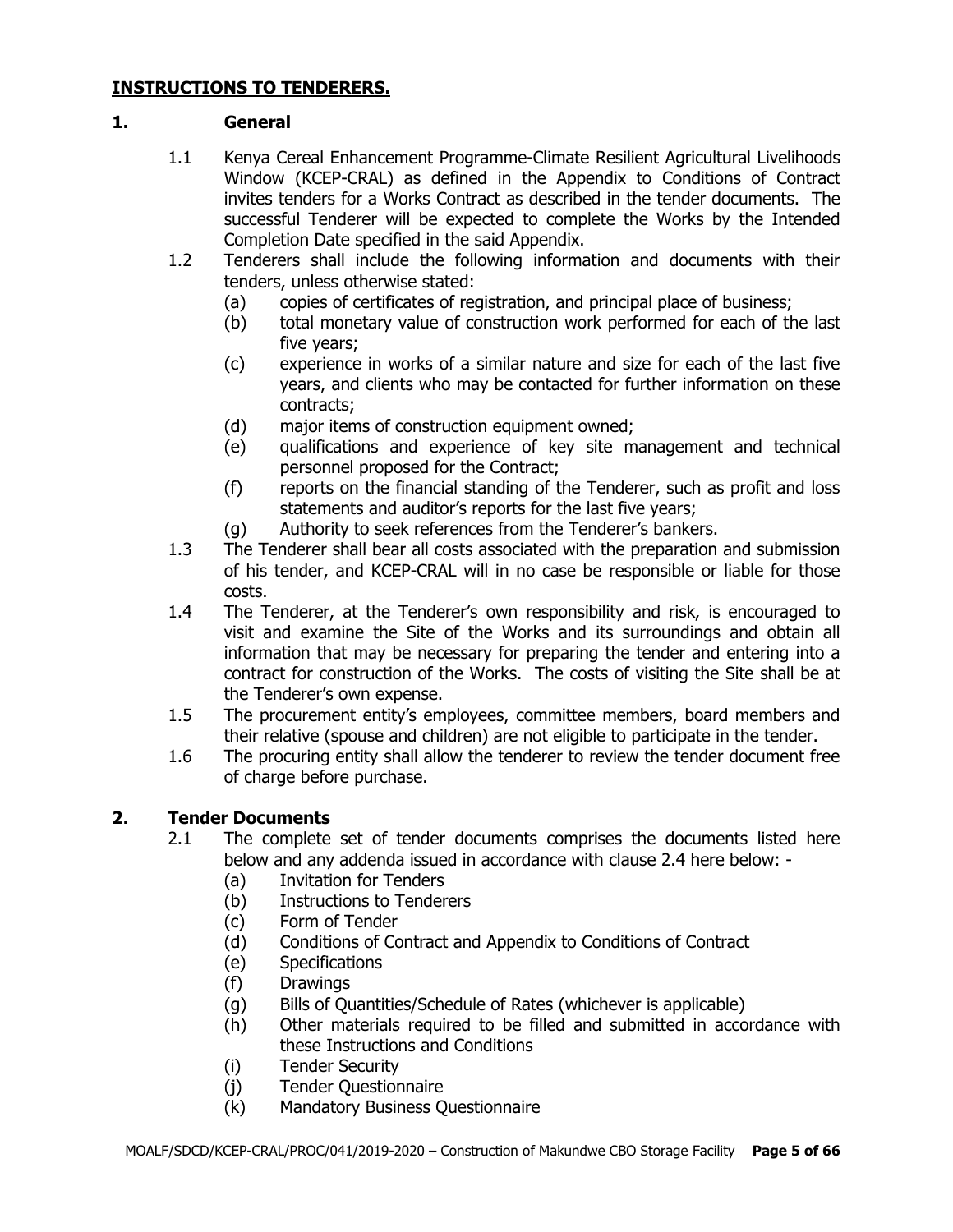- 2.2 The Tenderer shall examine all instructions, forms and specifications in the tender documents. Failure to furnish all information required by the tender documents may result in rejection of his tender.
- 2.3 A prospective Tenderer making inquiries of the tendering documents may notify Kenya Cereals Enhancement Programme-Climate Resilient Agricultural Livelihoods (KCEP-CRAL) in writing or by cable, telex or facsimile at the address indicated in the letter of invitation to tender. Kenya Cereals Enhancement Programme-Climate Resilient Agricultural Livelihoods (KCEP-CRAL) will respond to any request for clarification received earlier than seven [7] days prior to the deadline for submission of tenders. Copies of the Employer's response will be forwarded to all persons issued with tendering documents, including a description of the inquiry, but without identifying its source.
- 2.4 Before the deadline for submission of tenders, Kenya Cereals Enhancement Programme-Climate Resilient Agricultural Livelihoods (KCEP-CRAL) may modify the tendering documents by issuing addenda. Any addendum thus issued shall be part of the tendering documents and shall be communicated in writing or by cable, telex or facsimile to all Tenderers. Prospective Tenderers shall acknowledge receipt of each addendum in writing to the Employer.
- 2.5 To give prospective Tenderers reasonable time in which to take an addendum into account in preparing their tenders, KCEP-CRAL shall extend, as necessary, the deadline for submission of tenders in accordance with clause 4.2 here below.

# **3. Preparation of Tenders**

- 3.1 All documents relating to the tender and any correspondence shall be in English Language.
- 3.2 The tender submitted by the Tenderer shall comprise the following:
	- (a) The Tender;
	- (b) Tender Security;
	- (c) Priced Bill of Quantities/Schedule of Rates for lump-sum Contracts
	- (d) Any other materials required to be completed and submitted by Tenderers.
- 3.3 The Tenderer shall fill in rates and prices for all items of the Works described in the Bill of Quantities/Schedule of Rates. Items for which no rate or price is entered by the Tenderer will not be paid for when executed and shall be deemed covered by the other rates and prices in the Bill of Quantities/Schedule of Rates. All duties, taxes and other levies payable by the Contractor under the Contract, as of 30 days prior to the deadline for submission of tenders, shall be included in the tender price submitted by the Tenderer.
- 3.4 The rates and prices quoted by the Tenderer shall not be subject to any adjustment during the performance of the Contract.

# 3.5 **The unit rates and prices shall be in Kenya Shillings.**

3.6 Tenders shall remain valid for a period of one hundred and twenty (120) days from the date of submission. However, in exceptional circumstances, KCEP-CRAL may request that the Tenderers extend the period of validity for a specified additional period. The request and the Tenderers' responses shall be made in writing.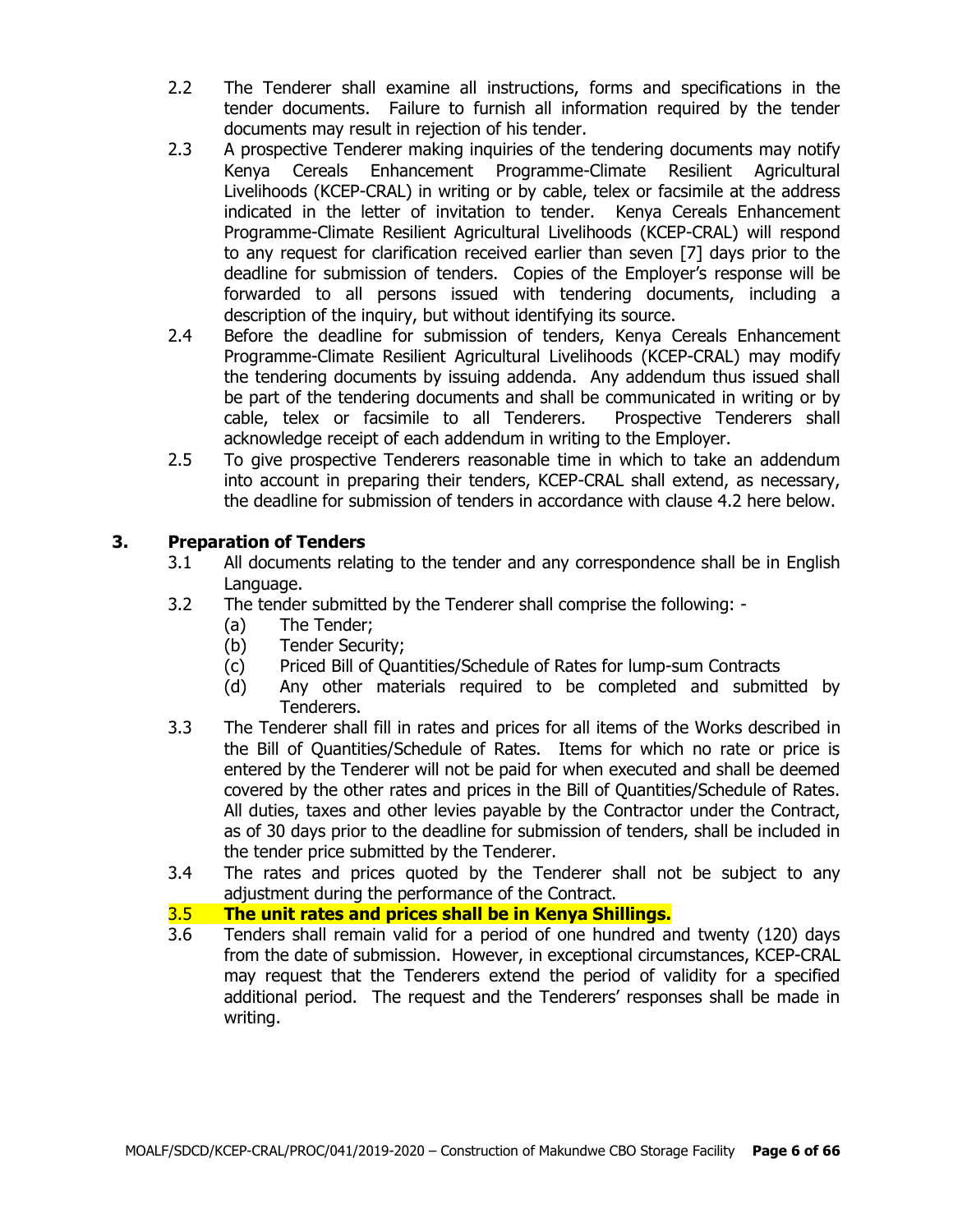- 3.7 The Tenderer shall prepare one original and two copies of the documents comprising the tender documents as described in these Instructions to Tenderers.
- 3.8 The original shall be typed or written in indelible ink and shall be signed by a person or persons duly authorized to sign on behalf of the Tenderer. All pages of the tender where alterations or additions have been made shall be initialed by the person or persons signing the tender.
- 3.9 Clarification of tenders shall be requested by the tenderer to be received by the procuring entity not **later than 7 days prior** to the deadline for submission of tenders.
- 3.10 The procuring entity shall reply to any clarifications sought by the tenderer within 3 days of receiving the request to enable the tenderer to make timely submission of its tender.
- 3.11 The tenderer shall furnish, as part of its tender, a tender security for the amount of **Ksh 250,000.00** with a **Validity period of 150days** and form specified in the Appendix to Instructions to Tenderers
	- 3.11.1 The tender security is required to protect KCEP-CRAL against the risk of Tenderer's conduct which would warrant the security's forfeiture.
	- 3.11.2 The tender security shall be denominated in Kenya Shillings or in another freely convertible currency, and shall be in one of the following forms;
		- a) Cash.
		- b) A bank Guarantee.
		- c) Such insurance guarantee approved by the Authority.
		- d) Letter of credit.
	- 3.11.3 Any tender not secured in accordance with paragraph 3.11 and 13.11.2 shall be rejected as non-responsive.
	- 3.11.4 Unsuccessful Tenderer's tender security will be discharged or returned as promptly as possible but not later than thirty (30) days after the expiration of the period of tender validity
	- 3.11.5 The successful Tenderer's tender security will be discharged upon the tenderer signing the contract and furnishing the performance security
		- 3.11.6 The tender security may be forfeited:

(a) If a tenderer withdraws its tender during the period of tender validity.

- (b) In the case of a successful tenderer, if the tenderer fails:
	- (i) To sign the contract
	- (ii) To furnish performance security

(c) If the tenderer rejects correction of an arithmetic error in the tender.

3.11.7 Notwithstanding paragraph 3.11 No tender securities shall be required from small and micro enterprises or enterprises owned by disadvantage groups participating in this tender. The firms shall submit a tender securing declaration form and registration certificates from the National Treasury for each category.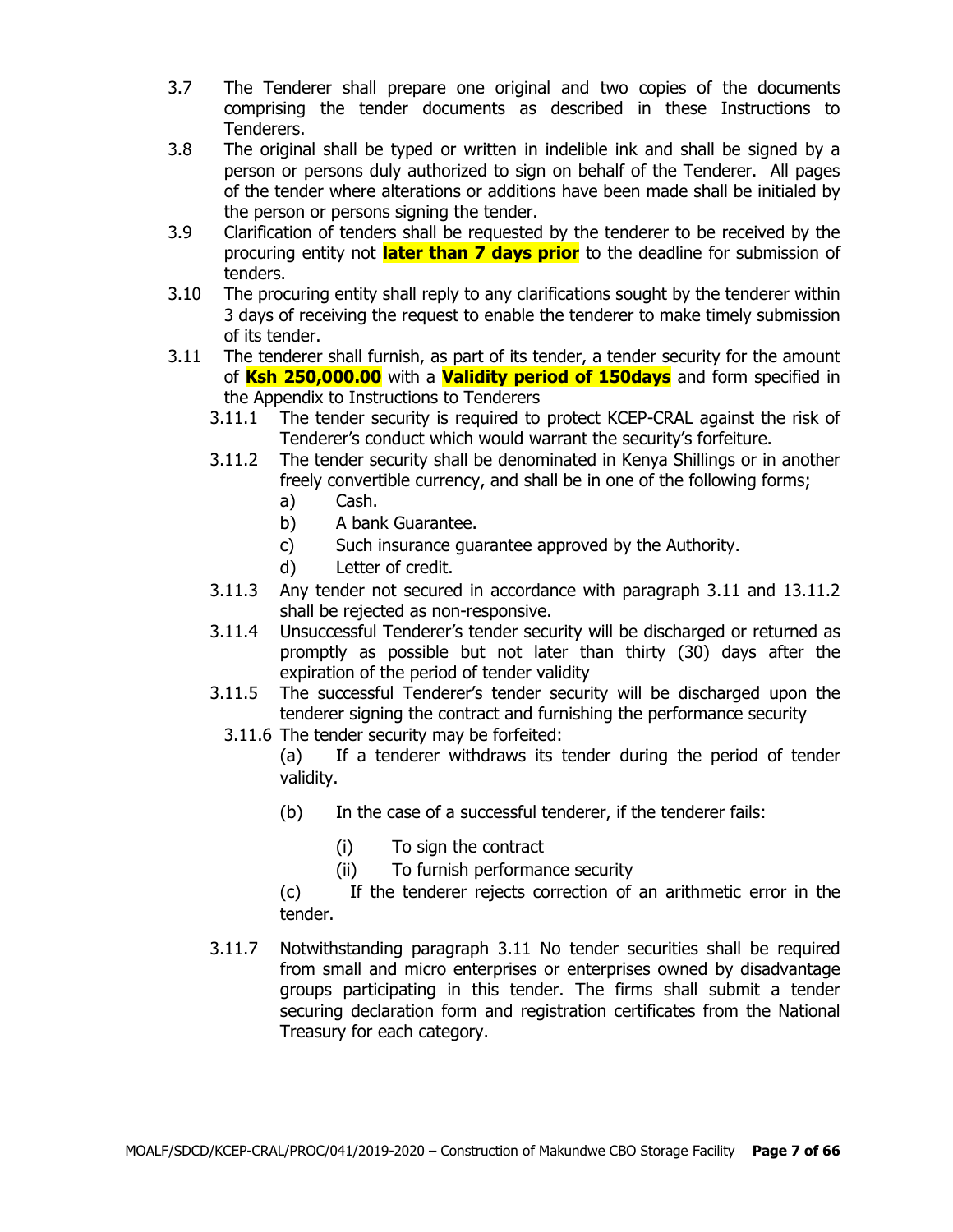# **4. Submission of Tenders**

1.12 The tender duly filled and sealed in an envelope shall be clearly marked **"TENDER FOR CONSTRUCTION OF MAKUNDWE CBO GRAIN STORAGE FACILITY: MOALF-SDCD-KCEP-CRAL-PROC-041-2019-2020"" and addressed and delivered to:**

> **The Principal Secretary, State Department of Agriculture, P.O. Box 30028-00100, Kilimo House, cathedral road, Nairobi Tel: 0770174188 On or before: 31st October 2019 at 10.00am**

- 4.2 Tenders shall be delivered to Kenya Cereals Enhancement Programme-Climate Resilient Agricultural Livelihoods (KCEP-CRAL) at the address specified above not later than the time and date specified in the invitation to tender.
- 4.3 The tenderer shall not submit any alternative offers unless they are specifically required in the tender documents.
- 4.4 Only one tender may be submitted by each tenderer. Any tenderer who fails to comply with this requirement will be disqualified.
- 4.5 Any tender received after the deadline for opening tenders will be returned to the tenderer un-opened.
- 4.6 Kenya Cereals Enhancement Programme-Climate Resilient Agricultural Livelihoods (KCEP-CRAL) may extend the deadline for submission of tenders by issuing an amendment in accordance with sub-clause 2.5 in which case all rights and obligations of Kenya Cereals Enhancement Programme-Climate Resilient Agricultural Livelihoods (KCEP-CRAL) and the Tenderers previously subject to the original deadline will then be subject to the new deadline.

# **5. Site Visit**

- 5.1 The bidder is informed that pre-tender site visit is mandatory and he/she shall examine the Site of Works and its surroundings and obtain for himself all information that may be necessary for preparing the bid and entering into a contract for construction of the Works. The costs of visiting the site shall be at the bidder's own expense.
- 5.2 The bidder and any of his personnel or agents will be granted permission by the Client to enter its premises and lands for the purpose of such inspection, but only on the express condition that the bidder, its personnel and agents, will release and indemnify the client and its personnel and agents from and against all liability in respect thereof, and will be responsible for personal injury (whether fatal or otherwise), loss of or damage to property and any other loss, damage, costs and expenses however caused, which but for the exercise of such permission would not have arisen
- 5.3 The client will conduct a Site whose attendance is mandatory for all bidders. Failure to attend the site visit by any bidder will lead to disqualification of his /her bid.
- 5.4 The bidders' representatives who are present shall sign a register while the client's representative shall sign the Certificate of Bidder's Visit to Site evidencing bidders' attendance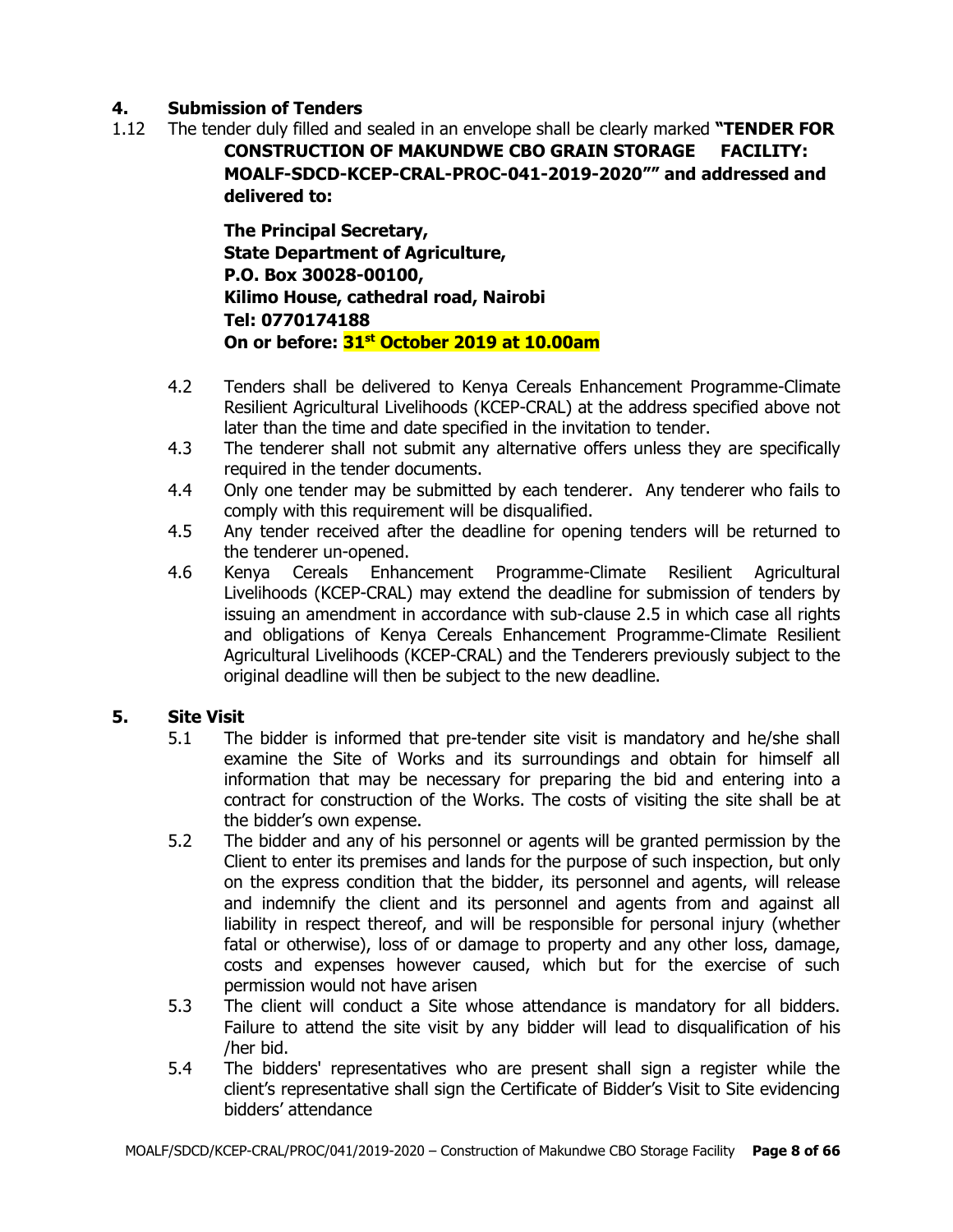# **6. Tender Opening and Evaluation**

- 6.1 The tenders will be opened in the presence of the Tenderers' representatives who choose to attend at the time and in the place specified in the invitation to tender.
- 6.2 The Tenderers' names, the total amount of each tender and such other details as may be considered appropriate, will be announced at the opening by Kenya Cereals Enhancement Programme-Climate Resilient Agricultural Livelihoods (KCEP-CRAL). Minutes of the tender opening, including the information disclosed to those present will also be prepared by the tender opening committee.
- 6.3 Information relating to the examination, clarification, evaluation and comparison of tenders and recommendations for the award of the Contract shall not be disclosed to Tenderers or any other persons not officially concerned with such process until the award to the successful Tenderer has been announced. Any effort by a Tenderer to influence the processing of tenders or award decisions may result in the rejection of their tender.
- 6.4 Tenders determined to be substantially responsive will be checked for any arithmetic errors. Errors will be corrected as follows:
	- (a) where there is a discrepancy between the amount in figures and the amount in words, the amount in words will prevail; and
	- (b) where there is a discrepancy between the unit rate and the line item total resulting from multiplying the unit rate by the quantity, the unit rate as quoted will prevail, unless in the opinion of KCEP-CRAL representative, there is an obvious typographical error, in which case the adjustment will be made to the entry containing that error.
	- (c) In the event of a discrepancy between the tender amount as stated in the Form of Tender and the corrected tender figure in the main summary of the Bill of Quantities/Quotation, the amount as stated in the Form of Tender shall prevail. The tender sum as submitted and read out aloud during the tender opening shall be absolute and final and shall not be subject of correction, adjustment or amendment in any way by any person or entity.
- 6.5 The tender evaluation committee shall evaluate the tender within 30 days of the validity period from the date of opening the tender.

# 6.6 **Evaluations and Comparison of Tenders**

- 6.6.1 Kenya Cereal Enhancement Programme-Climate Resilient Agricultural Livelihoods Window will evaluate and compare the tenders which have been determined to be substantially responsive.
- 6.6.2 Evaluation shall be conducted in three stages namely; the preliminary/Mandatory Evaluation stage; the technical evaluation stage and Financial Evaluation Stage as shown in the appendix to instructions to tenderers.
- 6.6.3 The Evaluation Criteria shall include the following:
	- 6.6.3.1 General Experience

The Applicant shall be evaluated based on the requirements as specified in the appendix to instructions to tenderers on: -

1) Average annual turnover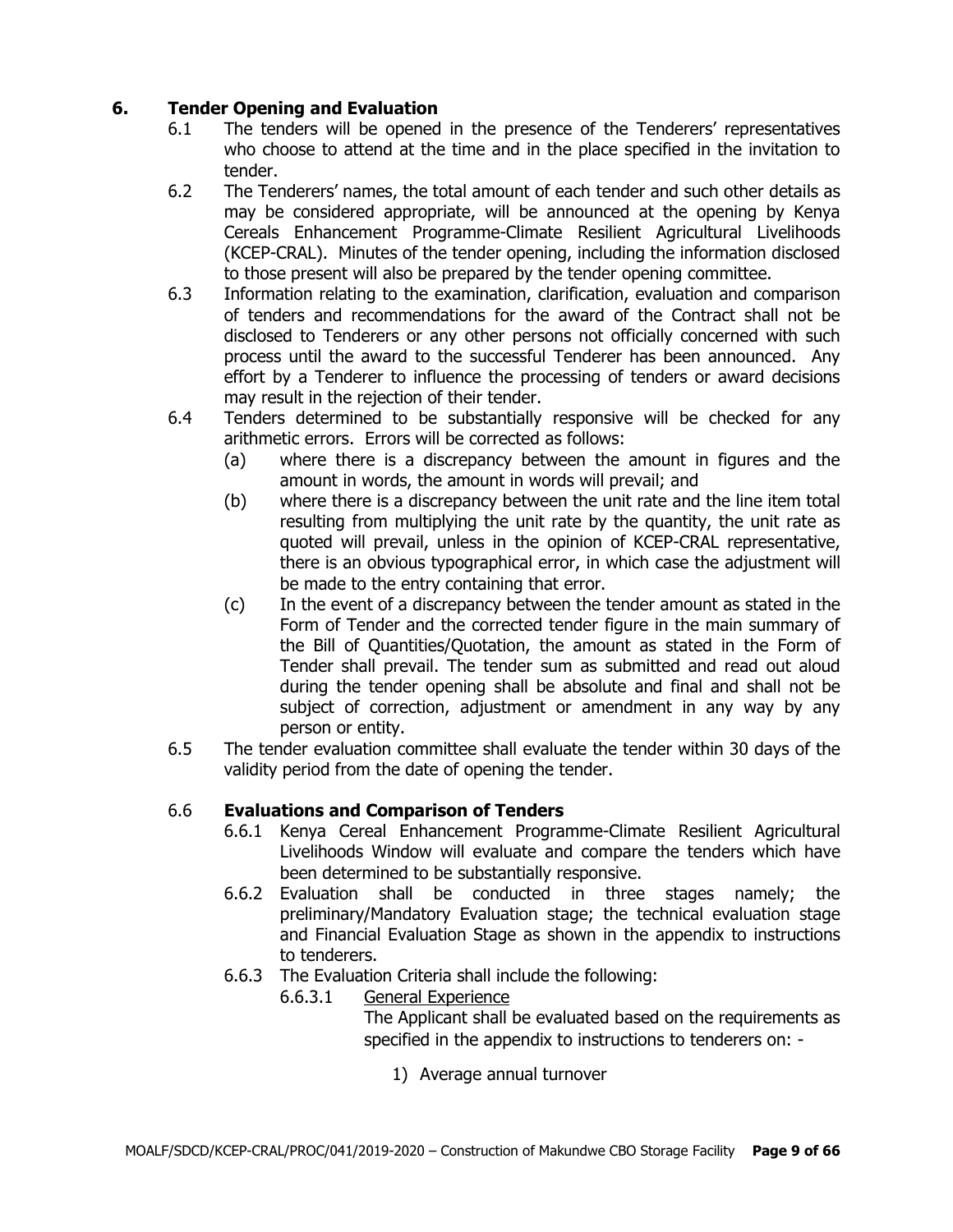- 2) Successful completion as a prime contractor or subcontractor in the execution of at least three rehabilitation/new construction projects of a similar nature and comparable in complexity to the proposed contract within the last three years.
- 6.6.3.2 Personnel Capabilities The Applicant should list down personnel of minimum qualification of Diploma in Building construction or Civil Engineering for Site Agent or supervisor
- 6.6.3.3 Cash flow statement.

The Applicant should demonstrate that he has access to or has available, liquid assets, unencumbered real assets, lines or credit, and other financial means sufficient to meet the construction cash flow for a period of 2 months, estimated at 30% of the estimated tender sum.

6.6.3.4 Balance Sheets.

Signed and stamped financial statements for the last two years should be submitted and must demonstrate the soundness of the Applicant's financial position, availability of working capital and net worth

# 6.6.3.5 Financial position/Ratios.

The applicant's financial information will be assessed in terms of liquidity ratio. Where necessary, the Client may make inquiries with the Applicant's bankers.

6.6.3.6 Financial Evaluation The Client will compare the tenderers' rates with the Engineer's estimates for major items of construction. If some bids are seriously unbalanced or front loaded in relation to the Engineer's estimates for the major items of work to be performed under the contract.

# **6.6.4** The Award Criteria shall be the **lowest evaluated bidder having met all mandatory and technical requirements.**

- 6.7 Contract price variations **shall not** be allowed for contracts not exceeding one year (12 months)
- 6.8 Where contract price variation is allowed, the valuation shall not exceed 20% of the original contract price.
- 6.9 Price variation requests shall be processed by the procuring entity within 30 days of receiving the request.
- 6.10 To assist in the examination, evaluation, and comparison of tenders, Kenya Cereals Enhancement Programme-Climate Resilient Agricultural Livelihoods (KCEP-CRAL) at his discretion, may request [in writing] any Tenderer for clarification of the tender, including breakdowns of unit rates. The request for clarification and the response shall be in writing or by cable, telex or facsimile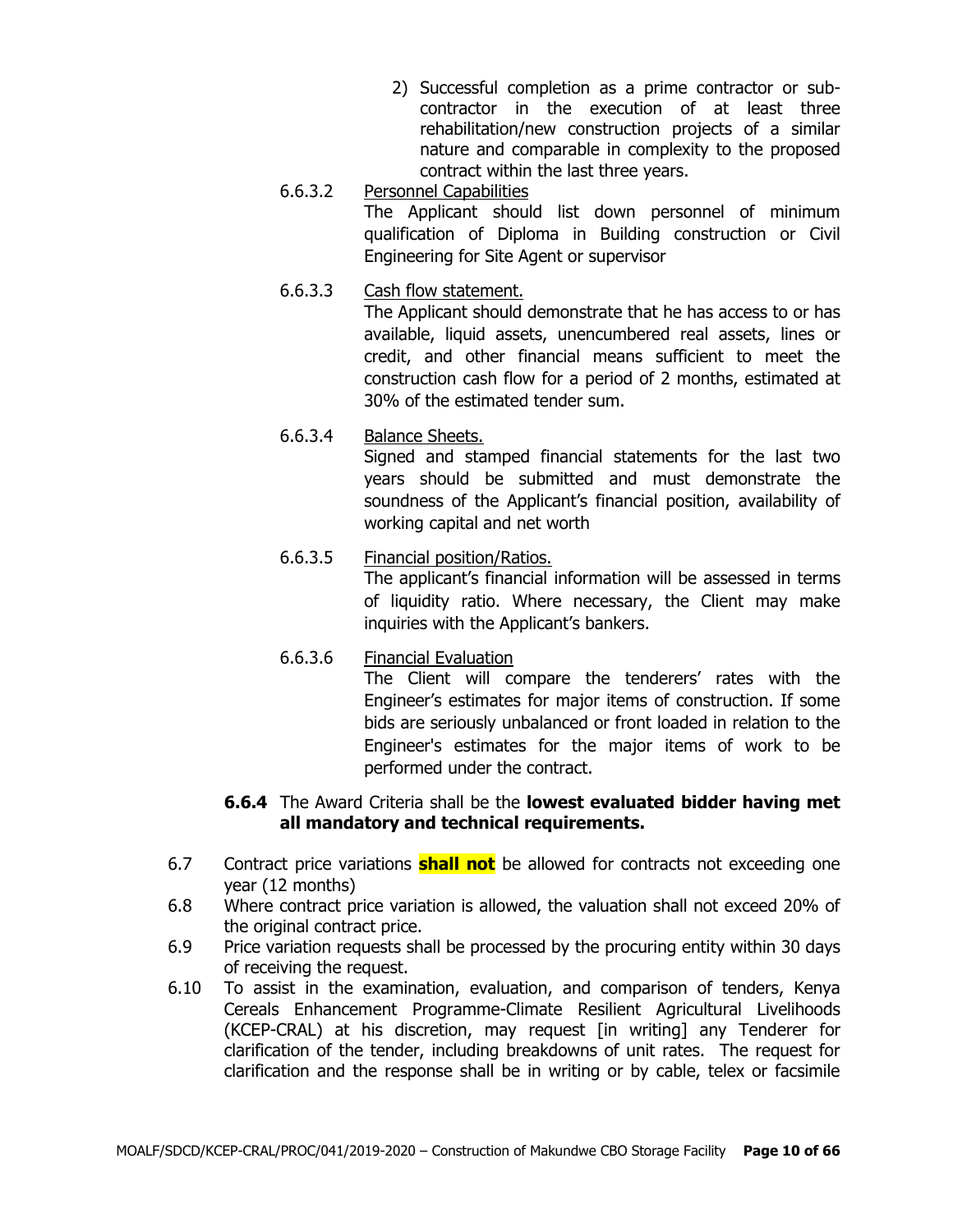but no change in the tender price or substance of the tender shall be sought, offered or permitted.

6.11 The Tenderer shall not influence Kenya Cereals Enhancement Programme-Climate Resilient Agricultural Livelihoods (KCEP-CRAL) on any matter relating to their tender from the time of the tender opening to the time the Contract is awarded. Any effort by the Tenderer to influence Kenya Cereals Enhancement Programme-Climate Resilient Agricultural Livelihoods (KCEP-CRAL) or employees in their decision on tender evaluation, tender comparison or Contract award may result in the rejection of the tender.

# **7. Award of Contract**

# 7.1 **Post Qualification**

- 7.1.1 Kenya Cereal Enhancement Programme-Climate Resilient Agricultural Livelihoods Window may determine to its satisfaction whether the tenderer that is selected as having submitted the lowest evaluated responsive tender is qualified to perform the contract satisfactorily
- 7.1.2 The determination will consider the tenderer financial and technical capabilities. It will be based upon an examination of the documentary evidence of the tenderers qualifications submitted by the tenderer as well as such other information as Kenya Cereal Enhancement Programme-Climate Resilient Agricultural Livelihoods Window deems necessary and appropriate
- 7.1.3 An affirmative determination will be a prerequisite for award of the contract to the tenderer. A negative determination will result in rejection of the Tenderer's tender, in which event Kenya Cereal Enhancement Programme-Climate Resilient Agricultural Livelihoods Window will proceed to the next lowest evaluated tender to make a similar determination of that Tenderer's capabilities to perform satisfactorily.
- 7.2 The award of the Contract will be made to the Tenderer who has offered the lowest evaluated tender price.
- 7.3 Notwithstanding the provisions of clause 6.1 above, Kenya Cereals Enhancement Programme-Climate Resilient Agricultural Livelihoods (KCEP-CRAL) reserves the right to accept or reject any tender and to cancel the tendering process and reject all tenders at any time prior to the award of Contract without thereby incurring any liability to the affected Tenderer or Tenderers or any obligation to inform the affected Tenderer or Tenderers of the grounds for the action.
- 7.4 The Tenderer whose tender has been accepted will be notified of the award prior to expiration of the tender validity period in writing or by cable, telex or facsimile. This notification (hereinafter and in all Contract, documents called the "Letter of Acceptance") will state the sum [hereinafter and in all Contract, documents called the "Contract Price" which Kenya Cereals Enhancement Programme-Climate Resilient Agricultural Livelihoods (KCEP-CRAL) will pay the Contractor in consideration of the execution, completion, and maintenance of the Works by the Contractor as prescribed by the Contract. The contract shall be formed on the parties signing the contract. At the same time the other tenderers shall be informed that their tenders have not been successful.
- 7.5 The Contract Agreement will incorporate all agreements between Kenya Cereals Enhancement Programme-Climate Resilient Agricultural Livelihoods (KCEP-CRAL) and the successful Tenderer. It will be signed by Kenya Cereals Enhancement Programme-Climate Resilient Agricultural Livelihoods (KCEP-CRAL) and sent to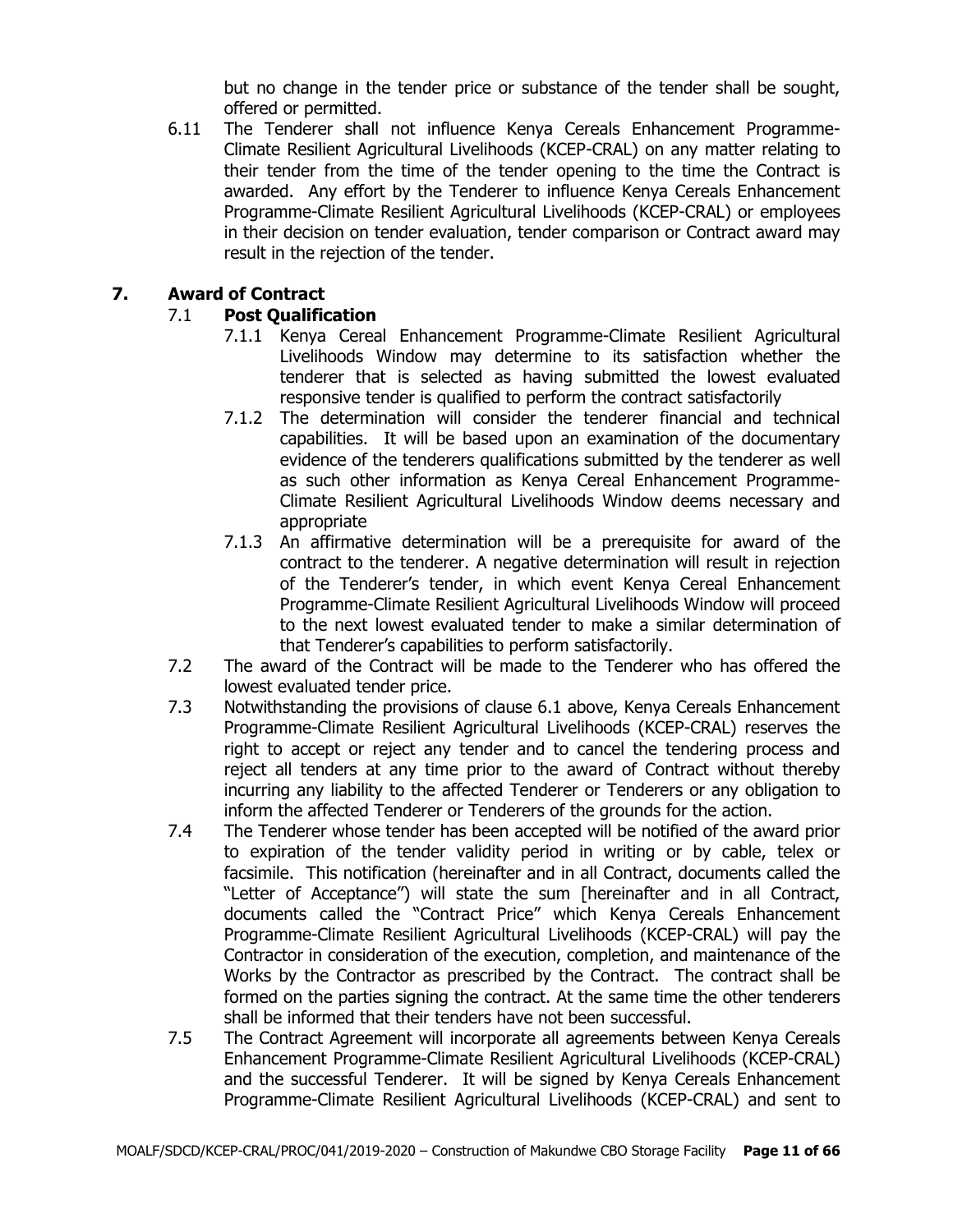the successful Tenderer, within 30 days following the notification of award. Within 30 days of receipt, the successful Tenderer will sign the Agreement and return it to KCEP-CRAL.

- 7.6 **Within 15 days** after receipt of the Letter of Acceptance, the successful Tenderer shall deliver to Kenya Cereals Enhancement Programme-Climate Resilient Agricultural Livelihoods (KCEP-CRAL) a Performance Security amount stipulated in the Appendix to Conditions of Contract.
- 7.7 The parties to the contract shall have it signed within 30 days from the date of notification of contract award unless there is an administrative review request.
- 7.8 The procuring entity may at any time prior to notification of tender award, terminate or cancel procurement proceedings before without entering into a contract provided the provisions in section 63 of the Act are met.
- 7.9 The procuring entity shall give prompt notice of the termination to the tenderers and on request give its reasons for termination within 14 days of receiving the request from any tenderer.

#### **8. Corrupt and fraudulent practices**

- 8.1 The procuring entity requires that the tenderer observes the highest standard of ethics during the procurement process and execution of the contract. A tenderer shall sign a declaration that he has not and will not be involved in corrupt and fraudulent practices.
- 8.2 The procuring entity will reject a tender if it determines that the tenderer recommended for award has engaged in corrupt and fraudulent practices in competing for the contract in question.
- 8.3 Further a tenderer who is found to have indulged in corrupt and fraudulent practices risks being debarred from participating in public procurement in Kenya.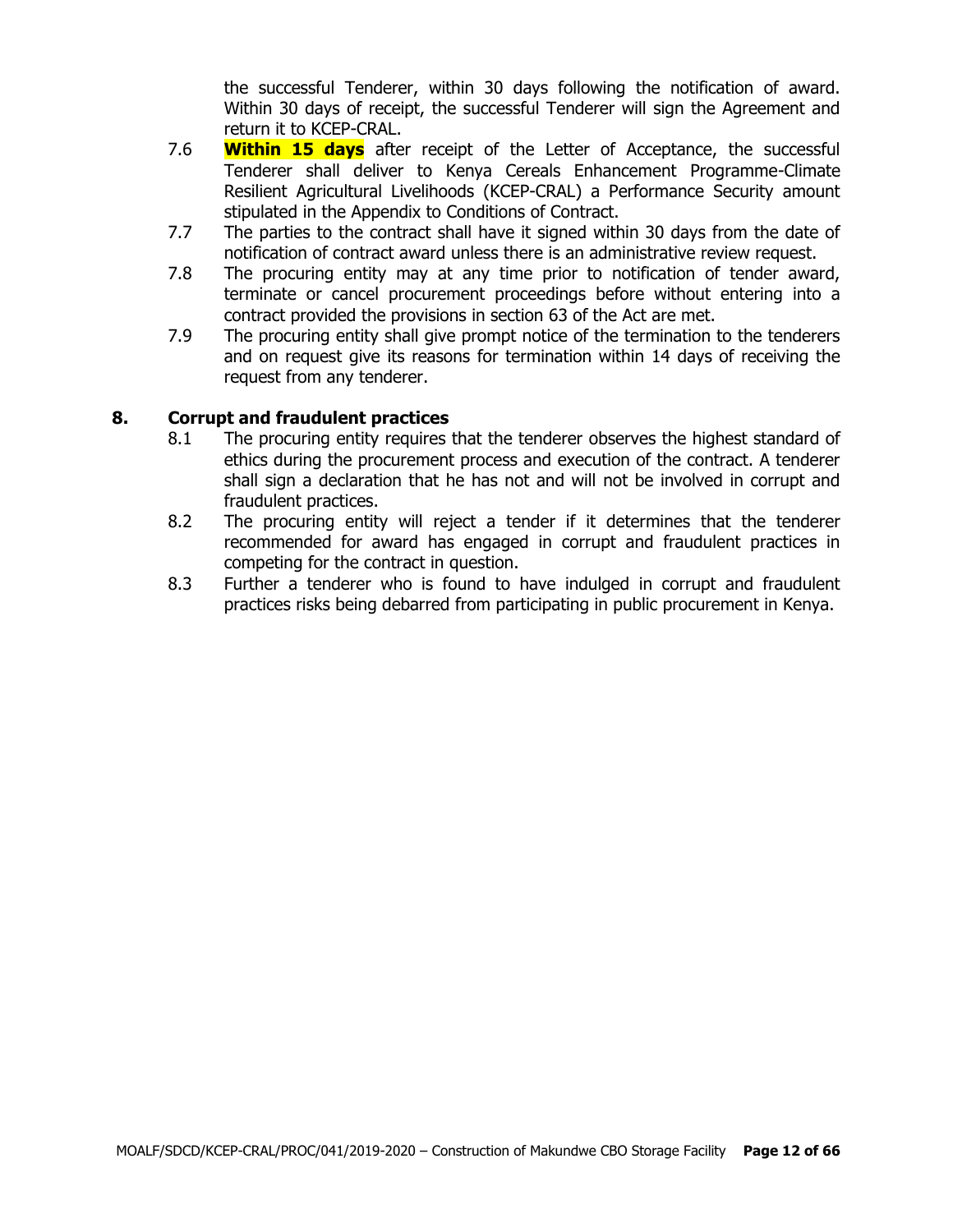# **APPENDIX TO INSTRUCTIONS TO TENDERERS**

The following information regarding the particulars of the tender shall complement, supplement or amend the provisions of the instructions to tenderers. Wherever there is a conflict between the provision of the instructions to tenderers and the provisions of the appendix, the provisions of the appendix herein shall prevail over those of the instructions to tenderers

| <b>INSTRUCTIONS TO</b>             | <b>PARTICULARS OF APPENDIX TO INSTRUCTIONS TO TENDERS</b>                                                                                                        |
|------------------------------------|------------------------------------------------------------------------------------------------------------------------------------------------------------------|
| <b>TENDERERS</b>                   |                                                                                                                                                                  |
| <b>REFERENCE</b><br><b>ITT 1.1</b> | The invitation is open to all eligible, qualified and competent bidders registered with the                                                                      |
|                                    | National Construction Authority in Category 5, 6,7 and 8 for building works                                                                                      |
| <b>ITT 1.6</b>                     | The document shall be downloaded FREE OF CHARGE from the Ministry's website:                                                                                     |
|                                    | under "tender" links or from the Programme<br>www.kilimo.go.ke<br>Website                                                                                        |
|                                    | www.kcepcral.go.ke                                                                                                                                               |
| <b>ITT 2.3</b>                     | Tender Clarifications shall be addressed to:                                                                                                                     |
|                                    |                                                                                                                                                                  |
|                                    | The Programme Coordinator,                                                                                                                                       |
|                                    | <b>KCEP-CRAL Programme</b>                                                                                                                                       |
|                                    | P.O. BOX 30028-00100, Nairobi, Kenya                                                                                                                             |
|                                    | Email: tenders.kcepcralprogramme@gmail.com                                                                                                                       |
|                                    |                                                                                                                                                                  |
| <b>ITT 2.4</b>                     | The original and two copies of the tender must be delivered to and dropped in the tender                                                                         |
|                                    | box situated at the reception of MOALF Ground floor Kilimo                                                                                                       |
|                                    | House, Cathedral Road. so as to reach the below address clearly marked<br>""TENDER FOR CONSTRUCTION OF MAKUNDWE CBO GRAIN STORAGE                                |
|                                    | FACILITY: MOALF-SDCD-KCEP-CRAL-PROC-041-2019-2020"                                                                                                               |
|                                    |                                                                                                                                                                  |
|                                    | The Principal Secretary,                                                                                                                                         |
|                                    | State Department of Agriculture,                                                                                                                                 |
|                                    | P.O. Box 30028-00100,                                                                                                                                            |
|                                    | Kilimo House, cathedral road, Nairobi                                                                                                                            |
|                                    | Tel: 0770174188                                                                                                                                                  |
|                                    | On or before: 31st October 2019 at 10.00am                                                                                                                       |
|                                    | Bulky Tenders shall be received, stamped and recorded in the Supply Chain                                                                                        |
|                                    | Management Office on 4th Floor on or before the above date and time                                                                                              |
| <b>ITT 3.6</b>                     | Tenders shall remain valid for a period of one hundred and twenty (120) days from the date                                                                       |
|                                    | of submission                                                                                                                                                    |
| <b>ITT 3.11</b>                    | The tenderer shall furnish, as part of its tender, a tender security for the amount of <b>Ksh</b>                                                                |
|                                    | 250,000.00 with a Validity period of 150days                                                                                                                     |
|                                    |                                                                                                                                                                  |
| <b>ITT 5.1</b>                     | There shall be a mandatory site visit that shall be conducted on 22nd October at 12.00                                                                           |
|                                    | Noon at Makundwe CBO store located in Sirisia sub County of Bungoma County. The site is                                                                          |
|                                    | located in Tulienge market approximately 4 kms from Sirisia town. The storage facility is                                                                        |
|                                    | owned by farmers in the area through Makundwe CBO.                                                                                                               |
|                                    | Bidders must Attend the pre-bid meeting/visit                                                                                                                    |
|                                    | <b>Bidders must sign the attendance register</b>                                                                                                                 |
| <b>ITT 6.1</b>                     | Certificate must be signed by the employers representative<br>Tenders will be opened on 31 <sup>st</sup> October 2019 at 10.30am In the presence of the bidders' |
|                                    | Representatives who choose to attend at boardroom on 7th floor, Kilimo House.                                                                                    |
|                                    |                                                                                                                                                                  |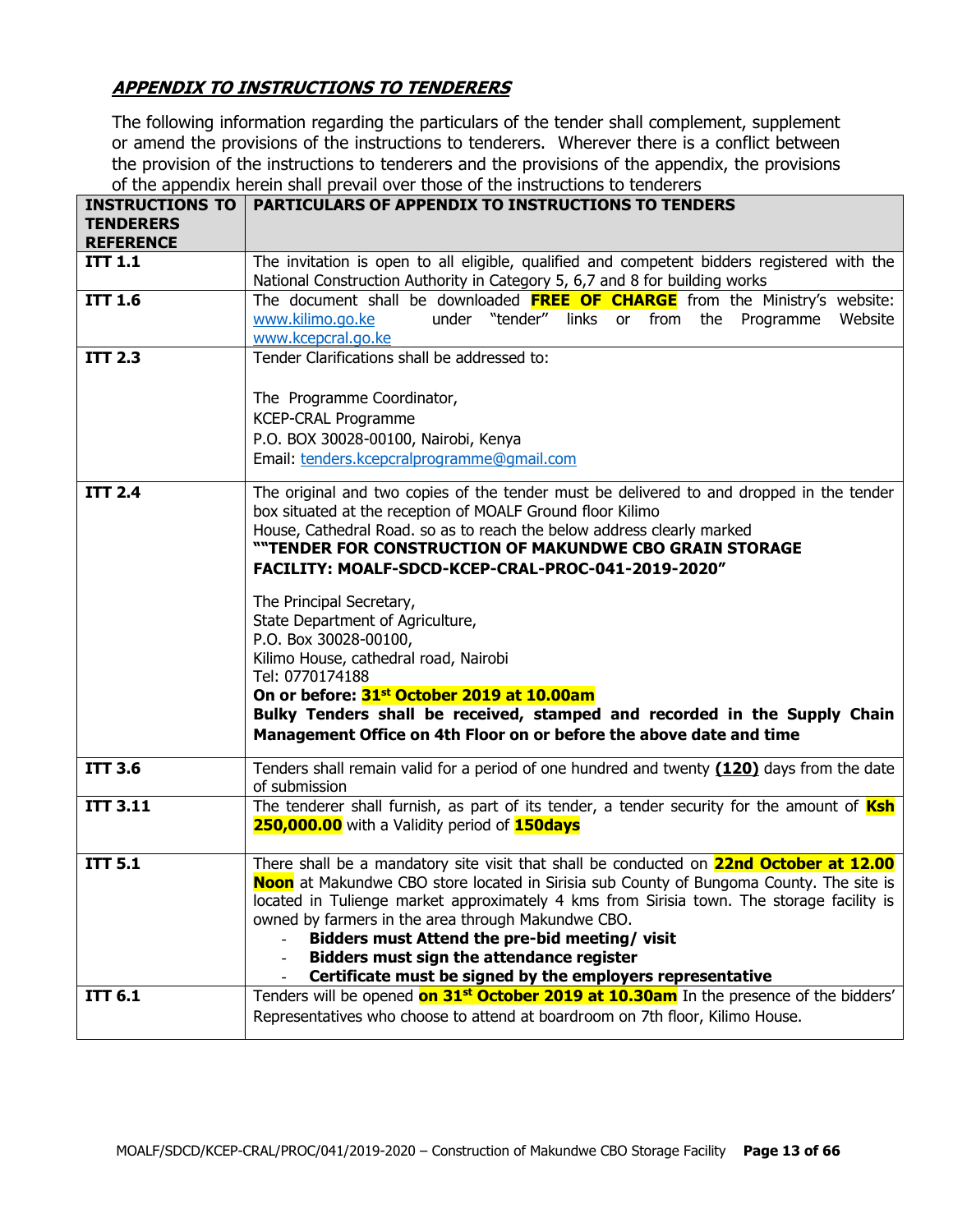| <b>ITT 5.6.2</b> | $\#$ | <b>Evaluation Criteria</b>                                                                                                                                                                                                                                                                                                                                                                                                                                                                                                                                                                                                                                                                                                                                                                                                                                                                                                                                                                                                                                                                                                                                                                                                                                                                                                                                                                                                                                                                                                                                                                                                                                                                                                                                                                                                                            |                  |  |  |  |
|------------------|------|-------------------------------------------------------------------------------------------------------------------------------------------------------------------------------------------------------------------------------------------------------------------------------------------------------------------------------------------------------------------------------------------------------------------------------------------------------------------------------------------------------------------------------------------------------------------------------------------------------------------------------------------------------------------------------------------------------------------------------------------------------------------------------------------------------------------------------------------------------------------------------------------------------------------------------------------------------------------------------------------------------------------------------------------------------------------------------------------------------------------------------------------------------------------------------------------------------------------------------------------------------------------------------------------------------------------------------------------------------------------------------------------------------------------------------------------------------------------------------------------------------------------------------------------------------------------------------------------------------------------------------------------------------------------------------------------------------------------------------------------------------------------------------------------------------------------------------------------------------|------------------|--|--|--|
|                  | 1.   | <b>Mandatory Evaluation Criteria: -</b>                                                                                                                                                                                                                                                                                                                                                                                                                                                                                                                                                                                                                                                                                                                                                                                                                                                                                                                                                                                                                                                                                                                                                                                                                                                                                                                                                                                                                                                                                                                                                                                                                                                                                                                                                                                                               | <b>Mandatory</b> |  |  |  |
|                  |      | Stage One: Mandatory / Preliminary Evaluation:                                                                                                                                                                                                                                                                                                                                                                                                                                                                                                                                                                                                                                                                                                                                                                                                                                                                                                                                                                                                                                                                                                                                                                                                                                                                                                                                                                                                                                                                                                                                                                                                                                                                                                                                                                                                        | (Yes/NO)         |  |  |  |
|                  |      | 1) Certified Copy of Certificate of Incorporation.<br>2) <b>Certified Copy</b> of Registration Certificate with the<br>National Construction Authority (NCA) in Category<br>5, 6,7 and 8 for building works<br>3) Certified Copy Valid NCA practicing license<br>4) Certified Copy of Copy of Valid Tax Compliance<br>Certificate (will be verified on the KRA TCC Checker<br>5) <b>Certified Copy</b> of Valid business permit (trade<br>license)<br>6) Certified Copy of CR12 Form with copies of<br>identification of directors attached<br>7) Duly filled, signed and<br>business<br>stamped<br>questionnaire form in all sections<br>8) Duly filled and Signed Form of Tender<br>9) Tender Security of Ksh 250,000.00<br>10) Mandatory Site Visit attendance certificate<br>$\downarrow$ Representatives of the Programme shall<br>be<br>available to meet the intending tenderers at the<br>Site. Tenderers must provide their own transport.<br>$\downarrow$ The representatives <b>will not</b> be available at any<br>other time for site inspection visits. Each tenderer<br>shall complete the Certificate of Tenderer's Visit to<br>the Site at the time of the organized site visit.<br>$\downarrow$ Non- attendance of the Mandatory site and<br>Pre-tender meeting visit will lead<br>to<br>automatic disqualification of a Tenderer.<br>The Following Instructions shall also be<br><b>Mandatory</b><br>Director (s) bidding under different companies for<br>the same tender shall be disqualified<br>Director (s) bidding under different companies<br>should not participate in more than two (2) tenders<br>under the published tender notice<br>Only those bidders registered in the Category as<br>indicated in the tender document shall bid for the<br>respective tenders<br>Bidders with Ongoing / Incomplete works projects |                  |  |  |  |
|                  |      | with KCEP-CRAL Programme are not eligible to bid<br>and shall be disqualified<br>Bidders shall ensure that the submitted bid is a                                                                                                                                                                                                                                                                                                                                                                                                                                                                                                                                                                                                                                                                                                                                                                                                                                                                                                                                                                                                                                                                                                                                                                                                                                                                                                                                                                                                                                                                                                                                                                                                                                                                                                                     |                  |  |  |  |
|                  |      | well-organized bid document, with a reference<br>table of contents including all the attachments in<br>the bid.                                                                                                                                                                                                                                                                                                                                                                                                                                                                                                                                                                                                                                                                                                                                                                                                                                                                                                                                                                                                                                                                                                                                                                                                                                                                                                                                                                                                                                                                                                                                                                                                                                                                                                                                       |                  |  |  |  |
|                  |      | All items must be submitted to proceed to the next<br>stage.                                                                                                                                                                                                                                                                                                                                                                                                                                                                                                                                                                                                                                                                                                                                                                                                                                                                                                                                                                                                                                                                                                                                                                                                                                                                                                                                                                                                                                                                                                                                                                                                                                                                                                                                                                                          |                  |  |  |  |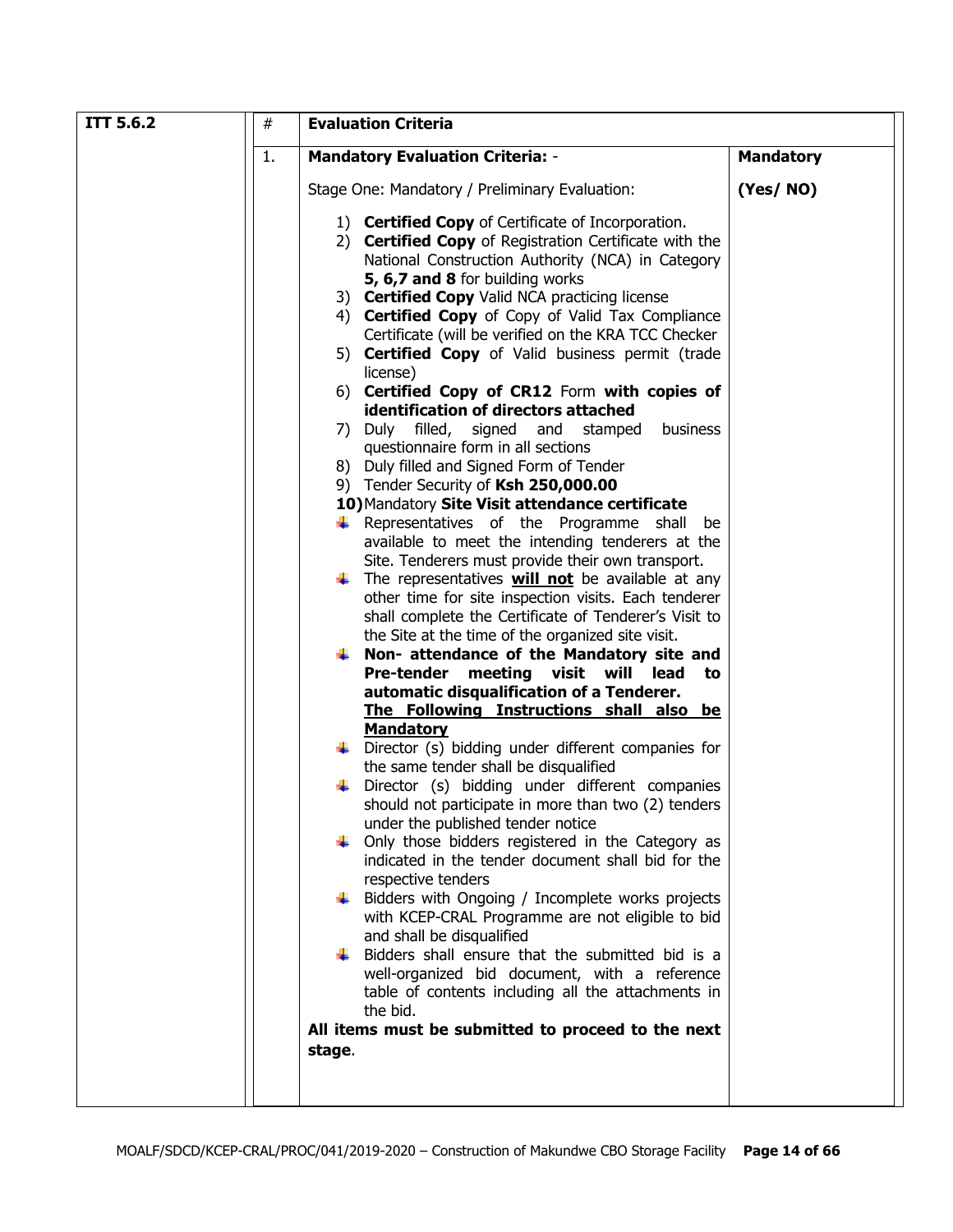| 2.  | <b>Technical Evaluation</b>                                                                                                                                                                                                                                                                                                                                                                                                                                                                                                                                                                                                                                                                                                                                                                                                                                         | Pass/Fail |
|-----|---------------------------------------------------------------------------------------------------------------------------------------------------------------------------------------------------------------------------------------------------------------------------------------------------------------------------------------------------------------------------------------------------------------------------------------------------------------------------------------------------------------------------------------------------------------------------------------------------------------------------------------------------------------------------------------------------------------------------------------------------------------------------------------------------------------------------------------------------------------------|-----------|
| (a) | 1. Provide evidence of successful completion as a<br>prime contractor or sub-contractor in the execution<br>of at least three building works projects for<br>rehabilitation or new construction projects of a<br>similar nature and comparable in complexity to the<br>proposed contract within the last three years for<br>which at least two must be in Kenya. (Attach<br>Completion Certificates or a copy of the contract<br>agreement and or letter of recommendation giving<br>details of the contract, value, contact person and<br>period of contract)<br>Note: Bidders should use the format provided in<br>the standard form i.e. schedule of completed<br>road works in the last three years                                                                                                                                                             |           |
|     | 2. Provide a schedule of works clearly indicating the<br>sequence of works to be carried out<br>3. Provide Evidence that the construction firm is<br>equipped with skilled personnel that includes:<br>1. The Site Agent should have a minimum of a<br>building<br>diploma<br>in<br>construction,<br>civil<br>engineering or construction management and<br>related field and other related fields while the<br>Foreman should have a minimum of certificate<br>in construction management or related fields :<br>Must Attach copies of Qualification<br>attained and CV-<br>2. Equipment, Machinery and Vehicles necessary<br>for the rehabilitation and construction works<br>3. The bidder should list down, the plants and<br>equipment that are in his ownership and the<br>ones proposed for hire which should be<br>suitable for executing contract works. - |           |
|     | Applicants must attaché evidence of ownership<br>or hiring arrangements.<br>(Certified copies of log books for Ownership of<br>Machines and Equipment. Those hiring MUST<br>provide certified copies of Lease Agreement<br>and certified copies of Logbooks)                                                                                                                                                                                                                                                                                                                                                                                                                                                                                                                                                                                                        |           |
| (b) | <b>Qualification Criteria:</b>                                                                                                                                                                                                                                                                                                                                                                                                                                                                                                                                                                                                                                                                                                                                                                                                                                      |           |
|     | Qualification will be based on meeting all of the above<br>technical criteria and the Applicant's general and particular<br>experience, personnel and equipment capabilities as well as<br>financial position. The Employer reserves the right to waive<br>minor deviations, if they do not materially affect the<br>capacity of an applicant to perform the contract.<br>Subcontractor's experience and resources shall not be<br>taken into account in determining the Applicant's<br>compliance with qualifying criteria.                                                                                                                                                                                                                                                                                                                                        |           |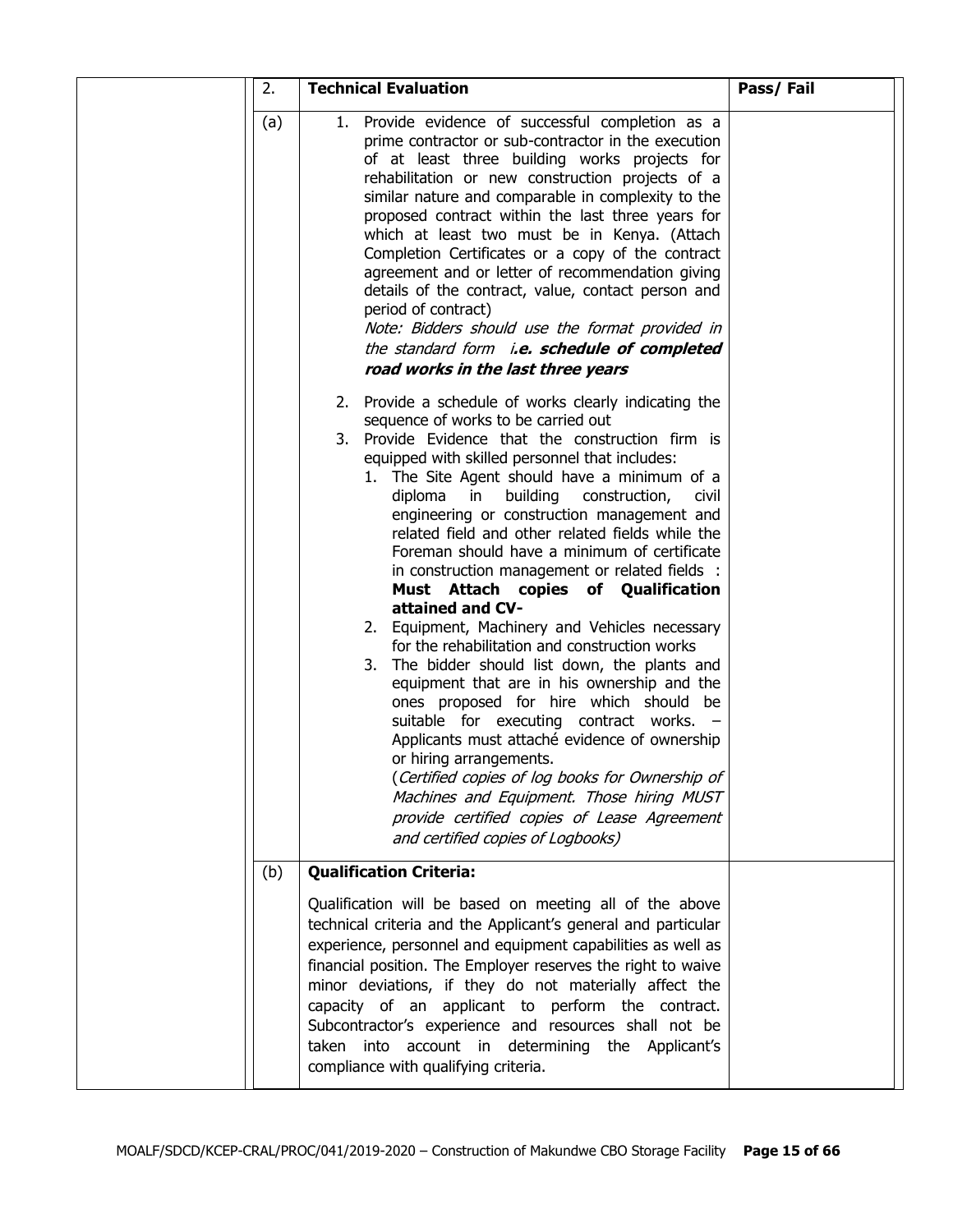|                          |    | The following shall be considered during post qualification:                                                                                                                                                                                                                                                                                                                                                                                                                                                                                                                                                                                                                                                                                                                                                                                                                                                                                                                                                                                                                                                                                                                              |  |
|--------------------------|----|-------------------------------------------------------------------------------------------------------------------------------------------------------------------------------------------------------------------------------------------------------------------------------------------------------------------------------------------------------------------------------------------------------------------------------------------------------------------------------------------------------------------------------------------------------------------------------------------------------------------------------------------------------------------------------------------------------------------------------------------------------------------------------------------------------------------------------------------------------------------------------------------------------------------------------------------------------------------------------------------------------------------------------------------------------------------------------------------------------------------------------------------------------------------------------------------|--|
|                          |    | 1. General Experience.<br>The Applicant shall demonstrate Evidence of previous<br>works done in the last three years with an annual<br>turnover of <i>Ksh 42,000,000.00</i><br>as Building<br>contractor, management contractor or subcontractor<br>2. Cash flow statement<br>The Applicant should demonstrate that he has access to or<br>has available, liquid assets, unencumbered real assets, lines<br>of credit, and other financial means sufficient to meet the<br>rehabilitation / construction <b>cash flow for a period of 3</b><br>months, estimated at 50% of the estimated tender<br><b>sum</b>                                                                                                                                                                                                                                                                                                                                                                                                                                                                                                                                                                             |  |
|                          | 3. | <b>Financial Evaluation</b>                                                                                                                                                                                                                                                                                                                                                                                                                                                                                                                                                                                                                                                                                                                                                                                                                                                                                                                                                                                                                                                                                                                                                               |  |
|                          |    | 1. Award shall be done on the lowest evaluated total<br>bid<br>The bidder with the lowest evaluated financial bid<br>2.<br>will be recommended for the award of the contract<br>for the works<br>3. If there is a tie on the lowest evaluated quoted<br>sum price, The successful bidder that<br>shall<br>demonstrate the highest number of completed<br>works<br>4. In case of discrepancy between unit price and total<br>in the price schedules/ BOQ, the unit price shall<br>prevail.<br>5. A person shall not be disqualified on the basis that<br>a bidder quoted above or below a certain<br>percentage of engineers estimate<br>6. To enhance Equity, Bidders shall only be awarded a<br>maximum of two (2) tenders under this tender<br>notice.<br>7. Any form of Canvassing will lead to disqualification<br>Bidders are encouraged to avoid front-loading for<br>the major items of work to be performed under the<br>contract. The Employer may require the bidder to<br>produce detailed price analyses for any or all items<br>in the Bill of Quantities to demonstrate the internal<br>consistency of those prices with the construction<br>methods and schedule proposed. |  |
| <b>Opening of Tender</b> |    | <b>Clause 82:</b> There shall be no correction of errors. The tender sum submitted and read out<br>during the tender opening shall be absolute and final and shall not be subject of correction,<br>adjustment or amendment in any way by any person or entity.                                                                                                                                                                                                                                                                                                                                                                                                                                                                                                                                                                                                                                                                                                                                                                                                                                                                                                                           |  |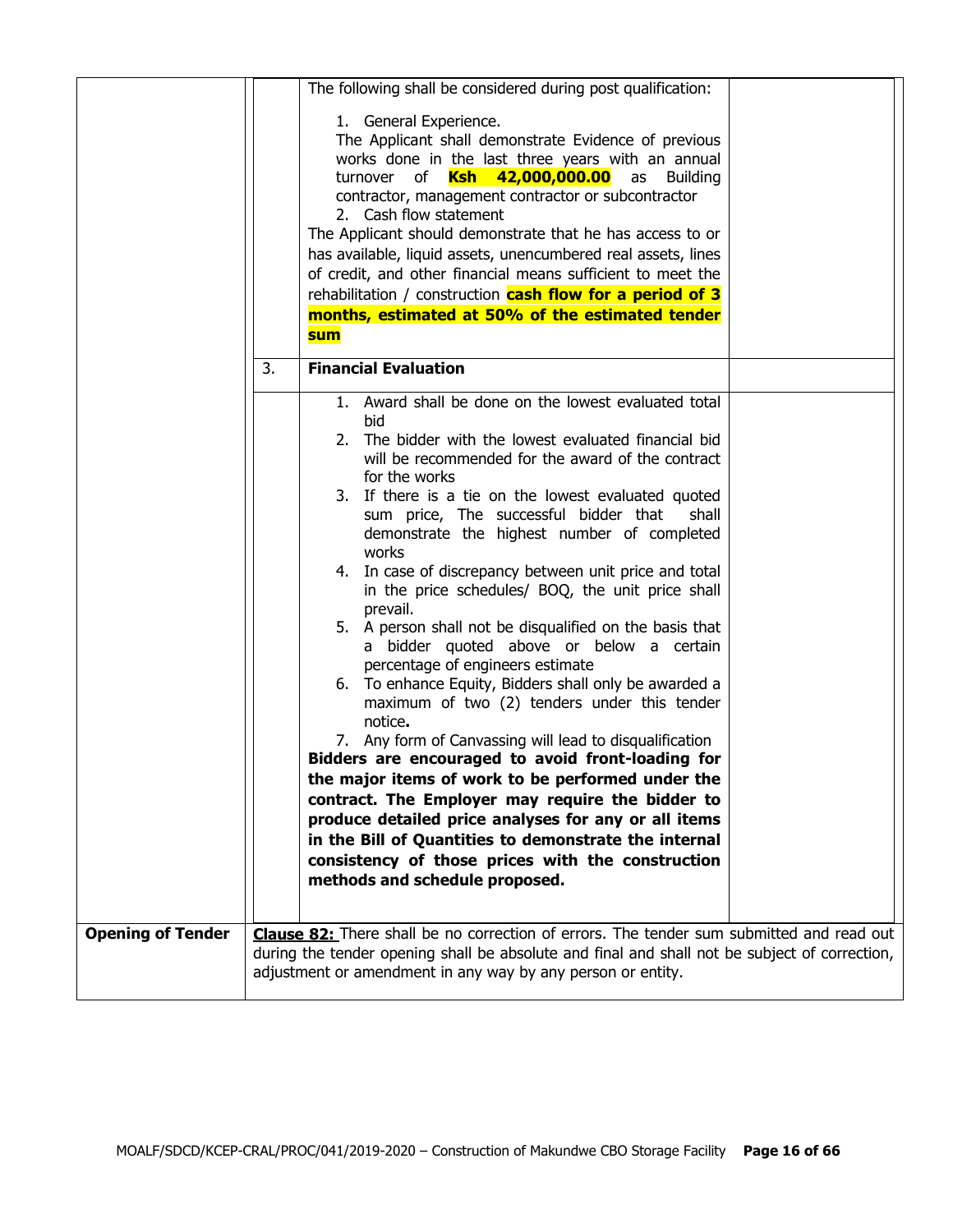# **SECTION III: CONDITIONS OF CONTRACT**

| 1. |                                              | 18 |
|----|----------------------------------------------|----|
| 2. |                                              | 19 |
| 3. | EMPLOYER'S REPRESENTATIVE'S DECISIONS        | 19 |
|    | WORKS, LANGUAGE AND LAW OF CONTRACT          | 19 |
| 4. | SAFETY, TEMPORARY WORKS AND DISCOVERIES      | 20 |
| 5. | WORK PROGRAM AND SUB-CONTRACTING             | 20 |
| 6. |                                              | 20 |
| 7. |                                              | 20 |
| 8. |                                              | 20 |
| 9. |                                              | 21 |
|    |                                              | 21 |
|    | 11. BILLS OF QUANTITIES/SCHEDULE OF RATES    | 22 |
|    |                                              | 22 |
|    | 13. PAYMENT CERTIFICATES AND FINAL ACCOUNT   | 23 |
|    |                                              | 24 |
|    |                                              | 24 |
|    |                                              | 25 |
|    |                                              | 26 |
|    |                                              | 27 |
|    | 19. CORRUPT GIFTS AND PAYMENTS OF COMMISSION | 27 |
|    |                                              | 28 |
|    |                                              | 29 |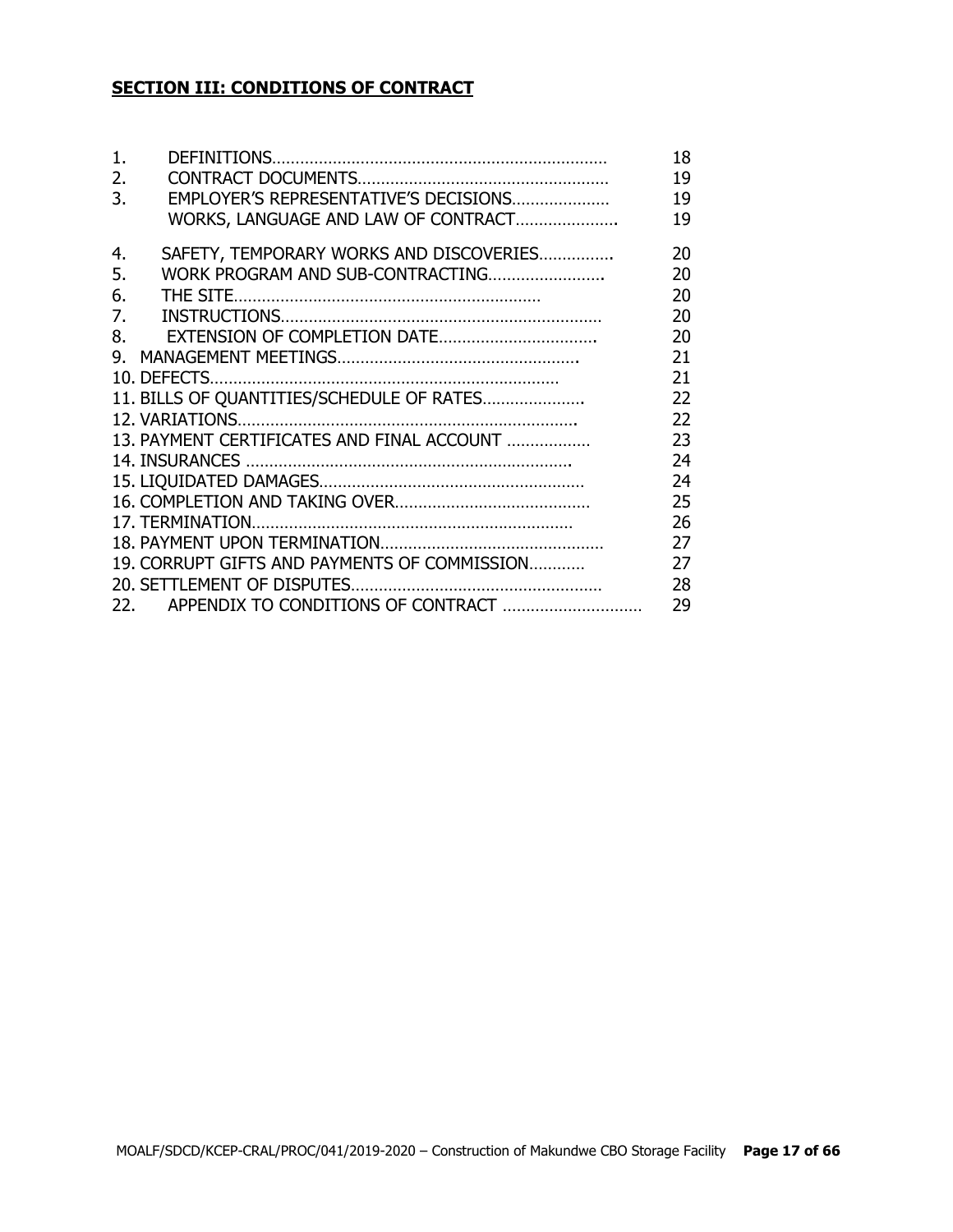#### **SECTION III - CONDITIONS OF CONTRACT**

#### **1. Definitions**

1.1 In this Contract, except where context otherwise requires, the following terms shall be interpreted as indicated;

**"Bills of Quantities" means** the priced and completed Bill of Quantities forming part of the tender.

**"Schedule of Rates"** means the priced Schedule of Rates forming part of the tender.

**"The Completion Date" means** the date of completion of the Works as certified by the Employer's Representative.

**"The Contract"** means the agreement entered into by Kenya Cereals Enhancement Programme-Climate Resilient Agricultural Livelihoods (KCEP-CRAL) and the Contractor as recorded in the Agreement Form and signed by the parties.

**"The Contractor" refers** to the person or corporate body whose tender to carry out the Works has been accepted by the Employer.

**"The Contractor's Tender"** is the completed tendering document submitted by the Contractor to the Employer.

**"The Contract Price" is** the price stated in the Letter of Acceptance.

**"Days" are** calendar days; **"Months"** are calendar months.

**"A Defect"** is any part of the Works not completed in accordance with the Contract.

**"The Defects Liability Certificate" is** the certificate issued by Employer's Representative upon correction of defects by the Contractor.

**"The Defects Liability Period" is** the period named in the Appendix to Conditions of Contract and calculated from the Completion Date.

**"Drawings" include** calculations and other information provided or approved by the Employer's Representative for the execution of the Contract.

**"Employer" is** KCEP-CRAL and is the party who employs the Contractor to carry out the Works.

**"Equipment" is** the Contractor's machinery and vehicles brought temporarily to the Site for the execution of the Works.

**"Site" means** the place or places where the permanent Works are to be carried out including workshops where the same is being prepared.

**"Materials" are** all supplies, including consumables, used by the Contractor for incorporation in the Works.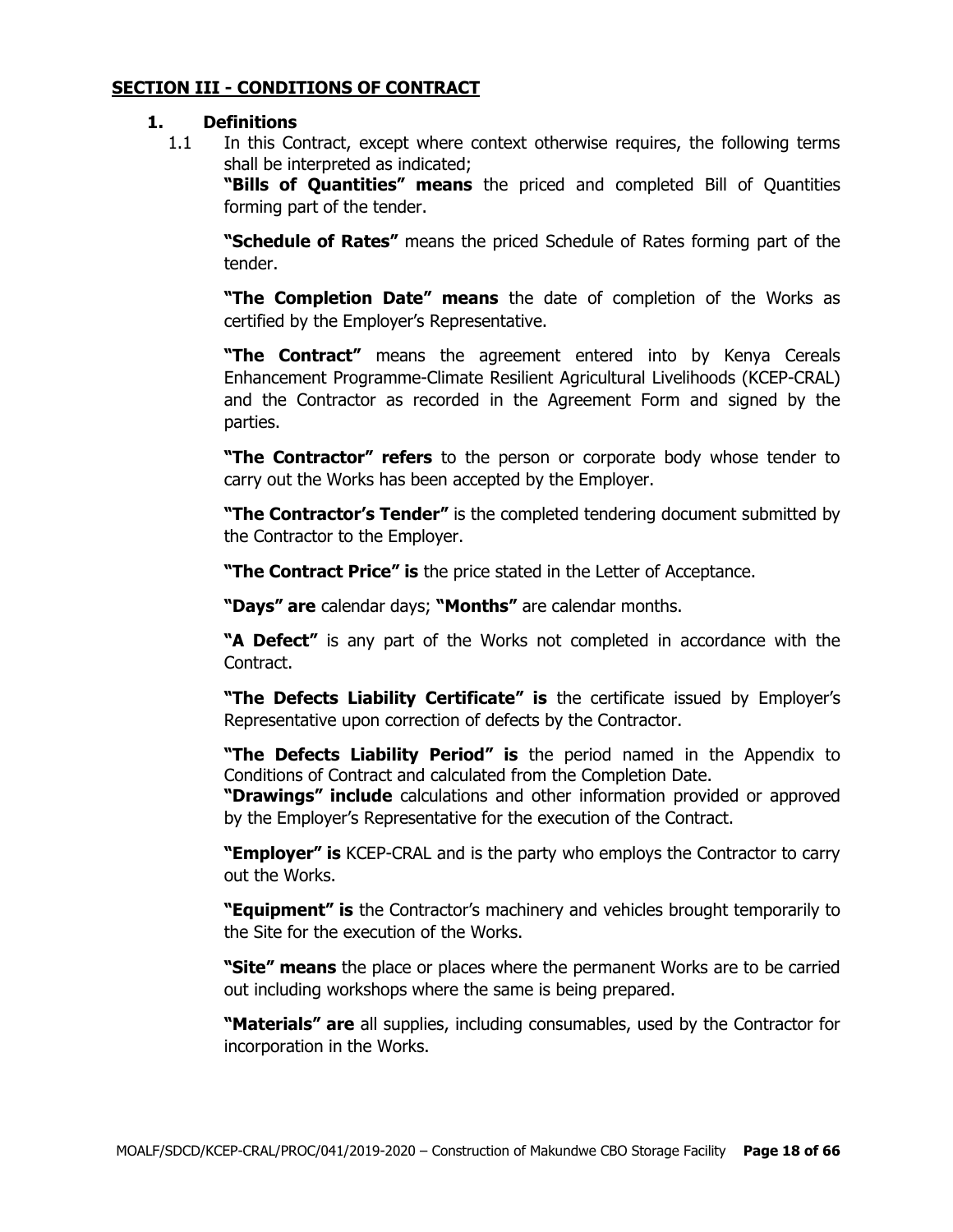**"Employer's Representative" is** the person appointed by Kenya Cereals Enhancement Programme-Climate Resilient Agricultural Livelihoods (KCEP-CRAL) and notified to the Contractor for the purpose of supervision of the Works.

**"Specification" means** the Specification of the Works included in the Contract.

**"Start Date" is** the date when the Contractor shall commence execution of the Works.

**"A Subcontractor" is** a person or corporate body who has a Contract with the Contractor to carry out a part of the Work in the Contract, which includes Work on the Site.

**"Temporary works" are** works designed, constructed, installed, and removed by the Contractor which are needed for construction or installation of the Works.

**"A Variation" is** an instruction given by the Employer's Representative which varies the Works.

**"The Works" are** what the Contract requires the Contractor to construct, install, and turnover to the Employer.

# **2. Contract Documents**

- 2.1 The following documents shall constitute the Contract documents and shall be interpreted in the following order of priority;
	- (1) Agreement,
	- (2) Letter of Acceptance,
	- (3) Contractor's Tender,
	- (4) Conditions of Contract,
	- (5) Specifications,
	- (6) Drawings,
	- (7) Bills of Quantities or Schedule of Rates

# **3. Employer's Representative's Decisions**

3.1 Except where otherwise specifically stated, the Employer's Representative will decide contractual matters between KCEP-CRAL and the Contractor in the role representing the Employer.

# **4. Works, Language and Law of Contract**

- 4.1 The Contractor shall construct and install the Works in accordance with the Contract documents. The Works may commence on the Start Date and shall be carried out in accordance with the Program submitted by the Contractor, as updated with the approval of the Employer's Representative, and complete them by the Intended Completion Date.
- 4.2 The ruling language of the Contract shall be English language and the law governing the Contract shall be the law of the Republic of Kenya.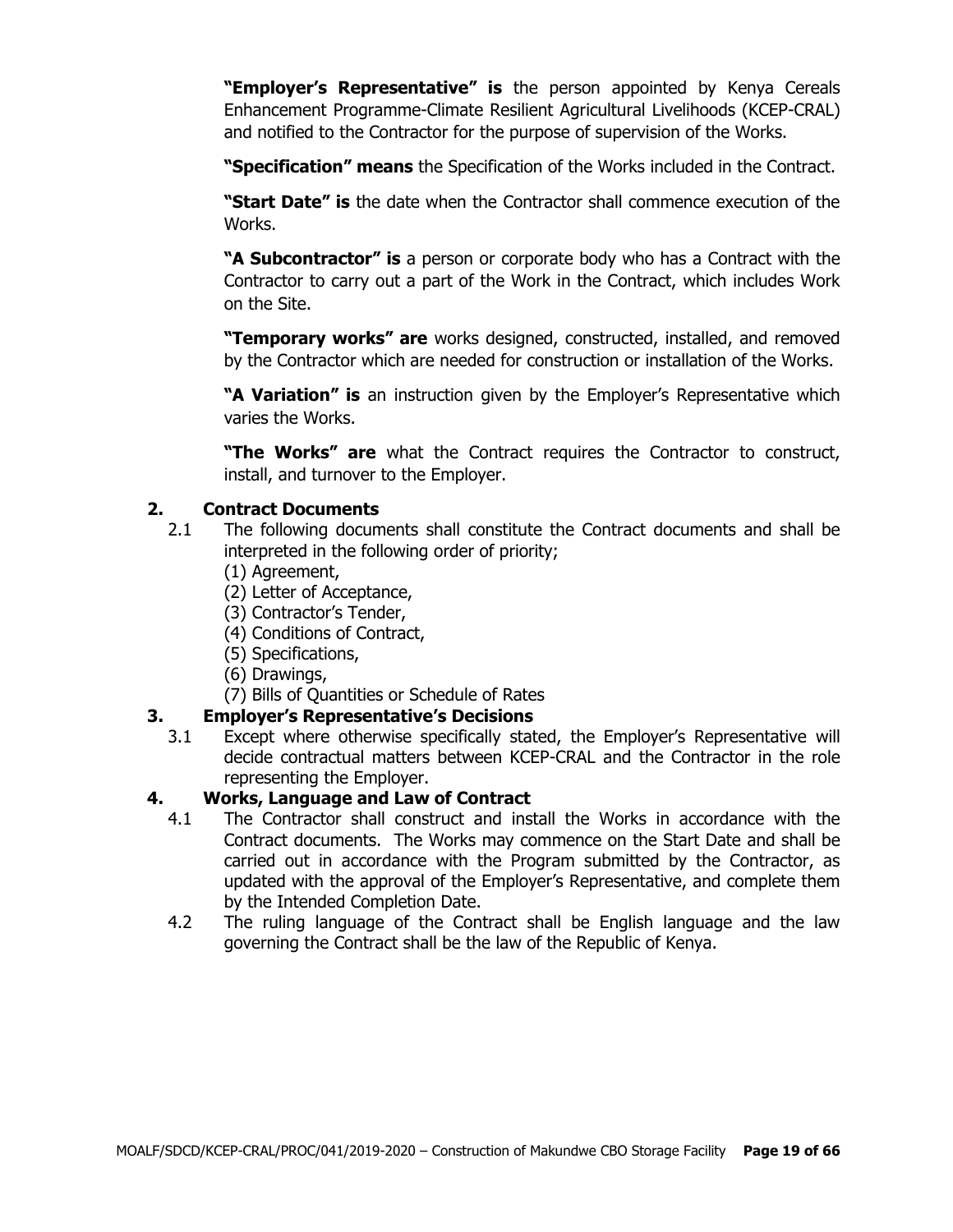# **5. Safety, Temporary works and Discoveries**

- 5.1 The Contractor shall be responsible for design of temporary works and shall obtain approval of third parties to the design of the temporary works where required.
- 5.2 The Contractor shall be responsible for the safety of all activities on the Site.
- 5.3 Anything of historical or other interest or significant value unexpectedly discovered on the Site shall be the property of the Employer. The Contractor shall notify the Employer's Representative of such discoveries and carry out the Employer's Representative's instructions for dealing with them.

# **6. Work Program and Sub-contracting**

- 6.1 Within seven days after Site possession date, the Contractor shall submit to the Employer's Representative for approval a program showing the general methods, arrangements, order and timing for all the activities in the Works.
- 6.2 The Contractor shall not sub-contract the Works (but only to a maximum of 25 percent of the Contract Price) with the approval of the Employer's Representative. However, he shall not assign the Contract without the approval of Kenya Cereals Enhancement Programme-Climate Resilient Agricultural Livelihoods (KCEP-CRAL) in writing. Sub-contracting shall not alter the Contractor's obligations.

# **7. The site**

- 7.1 Kenya Cereals Enhancement Programme-Climate Resilient Agricultural Livelihoods (KCEP-CRAL) shall give possession of all parts of the Site to the Contractor.
- 7.2 The Contractor shall allow the Employer's Representative and any other person authorized by the Employer's Representative, access to the Site and to any place where work in connection with the Contract is being carried out or is intended to be carried out.

# **8. Instructions**

8.1 The Contractor shall carry out all instructions of the Employer's Representative which are in accordance with the Contract.

# **9. Extension of Completion Date**

- 9.1 The Employer's Representative shall extend the Completion Date if an occurrence arises which makes it impossible for completion to be achieved by the Intended Completion Date. The Employer's Representative shall decide whether and by how much to extend the Completion Date.
- 9.2 For the purposes of this clause, the following occurrences shall be valid for consideration;

Delay by: -

- (a) force majeure, or
- (b) reason of any exceptionally adverse weather conditions, or
- (c) reason of civil commotion, strike or lockout affecting any of the trades employed upon the Works or any of the trades engaged in the preparation, manufacture or transportation of any of the goods or materials required for the Works, or
- (d) reason of the Employer's Representative's instructions issued under these Conditions, or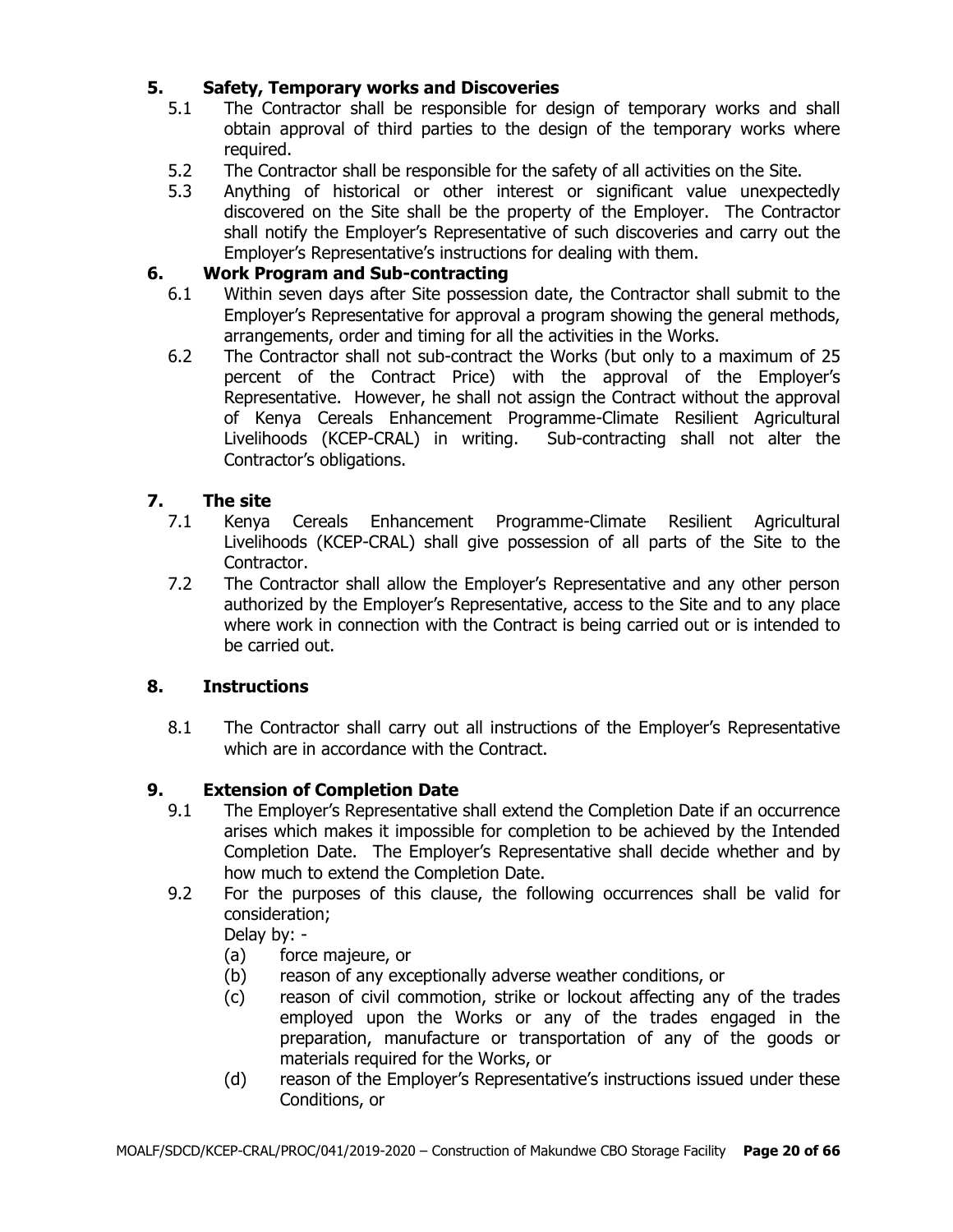- (e) reason of the contractor not having received in due time necessary instructions, drawings, details or levels from the Employer's Representative for which he specifically applied in writing on a date which having regard to the date for Completion stated in the appendix to these Conditions or to any extension of time then fixed under this clause was neither unreasonably distant from nor unreasonably close to the date on which it was necessary for him to receive the same, or
- (f) delay on the part of artists, tradesmen or others engaged by Kenya Cereals Enhancement Programme-Climate Resilient Agricultural Livelihoods (KCEP-CRAL) in executing work not forming part of this Contract, or
- (g) reason of delay by statutory or other services providers or similar bodies engaged directly by the Employer, or
- (h) reason of opening up for inspection of any Work covered up or of the testing or any of the Work, materials or goods in accordance with these conditions unless the inspection or test showed that the Work, materials or goods were not in accordance with this Contract, or
- (i) reason of delay in appointing a replacement Employer's Representative, or
- (j) reason of delay caused by the late supply of goods or materials or in executing Work for which Kenya Cereals Enhancement Programme-Climate Resilient Agricultural Livelihoods (KCEP-CRAL) or his agents are contractually obliged to supply or to execute as the case may be, or
- (k) delay in receiving possession of or access to the Site.

# **10. Management Meetings**

- 10.1 A Contract management meeting shall be held regularly and attended by the Employer's Representative and the Contractor. Its business shall be to review the plans for the remaining Work. The Employer's Representative shall record the business of management meetings and provide copies of the record to those attending the meeting and the Employer. The responsibility of the parties for actions to be taken shall be decided by the Employer's Representative either at the management meeting or after the management meeting and stated in writing to all who attend the meeting.
- 10.2 Communication between parties shall be effective only when in writing.

# **11. Defects**

- 11.1 The Employer's Representative shall inspect the Contractor's work and notify the Contractor of any defects that are found. Such inspection shall not affect the Contractor's responsibilities. The Employer's Representative may instruct the Contractor to search for a defect and to uncover and test any Work that the Employer's Representative considers may have a defect. Should the defect be found, the cost of uncovering and making good shall be borne by the Contractor. However, if there is no defect found, the cost of uncovering and making good shall be treated as a variation and added to the Contract Price.
- 11.2 The Employer's Representative shall give notice to the Contractor of any defects before the end of the Defects Liability Period, which begins at Completion, and is defined in the Appendix to Conditions of Contract.
- 11.3 Every time notice of a defect is given, the Contractor shall correct the notified defect within the length of time specified by the Employer's Representative's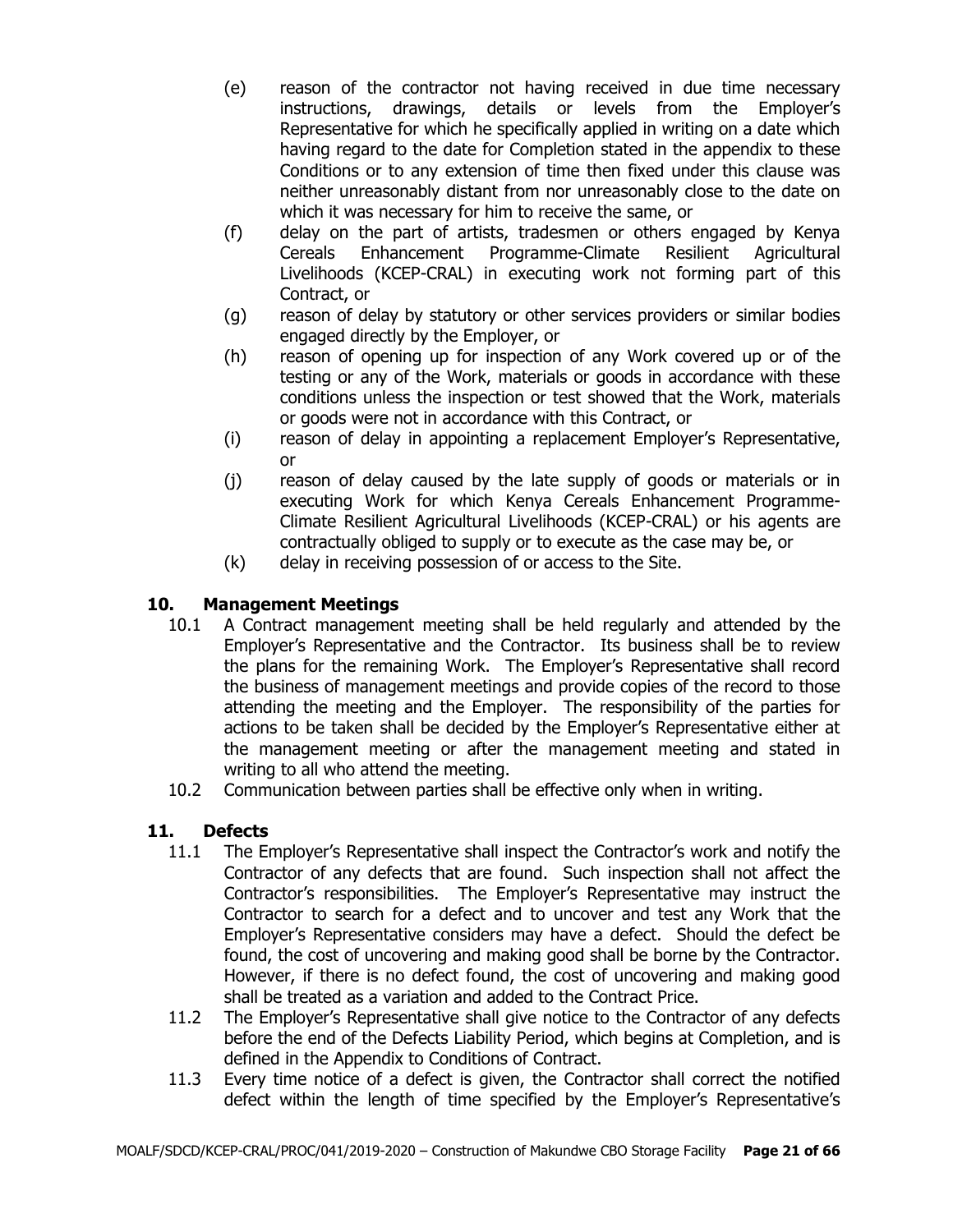notice. If the Contractor has not corrected a defect within the time specified in the Employer's Representative's notice, the Employer's Representative will assess the cost of having the defect corrected by other parties and such cost shall be treated as a variation and be deducted from the Contract Price.

# **12. Bills of Quantities**

- 12.1 The Bills of Quantities shall contain items for the construction, installation, testing and commissioning of the Work to be done by the Contractor. The Contractor will be paid for the quantity of the Work done at the rates in the Bills of Quantities/Schedule of Rates for each item. Items against which no rate is entered by the Tenderer will not be paid for when executed and shall be deemed covered by the rates for other items in the Bills of Quantities/Schedule of Rates.
- 12.2 Where Bills of Quantities do not form part of the Contract, the Contract Price shall be a lump sum (which shall be deemed to have been based on the rates in the Schedule of Rates forming part of the tender) and shall be subject to remeasurement after each stage.

#### **13. Variations**

- 13.1 An amendment or a variation to a contract resulting from the contract shall only be effective only:
	- a) The Variation or amendment has been approved in writing by the respective awarding authority
	- b) The Variation is after twelve months from the date of signing the contract.
- 13.2 The Contractor shall provide the Employer's Representative with a quotation for carrying out the variations when requested to do so. The Employer's Representative shall assess the quotation and shall obtain the necessary authority from Kenya Cereals Enhancement Programme-Climate Resilient Agricultural Livelihoods (KCEP-CRAL) before the variation is ordered.
- 13.3 If the Work in the variation corresponds with an item description in the Bill of Quantities/Schedule of Rates, the rate in the Bill of Quantities/Schedule of Rates shall be used to calculate the value of the variation. If the nature of the Work in the variation does not correspond with items in the Bill of Quantities/Schedule of Rates, the quotation by the Contractor shall be in the form of new rates for the relevant items of Work.
- 13.4 If the Contractor's quotation is unreasonable, the Employer's Representative may order the variation and make a change to the Contract Price, which shall be based on the Employer's Representative's own forecast of the effects of the variation on the Contractor's costs.

#### **14. Payment Certificates and Final Account**

14.1 The Contractor shall be paid after each of the following stages of Work listed here below (subject to re-measurement by the Employer's Representative of the Work done in each stage before payment is made). In case of lump-sum Contracts, the valuation for each stage shall be based on the quantities so obtained in the re-measurement and the rates in the Schedule of Rates.

(i) Advance payment: There shall be no advance payment for the construction works in this contract.

- (ii) First stage: construction of walls and fitting of windows and doors
- (iii) Second stage: Electrical works, painting and other fittings
- (iv) Third stage: End of defect liability period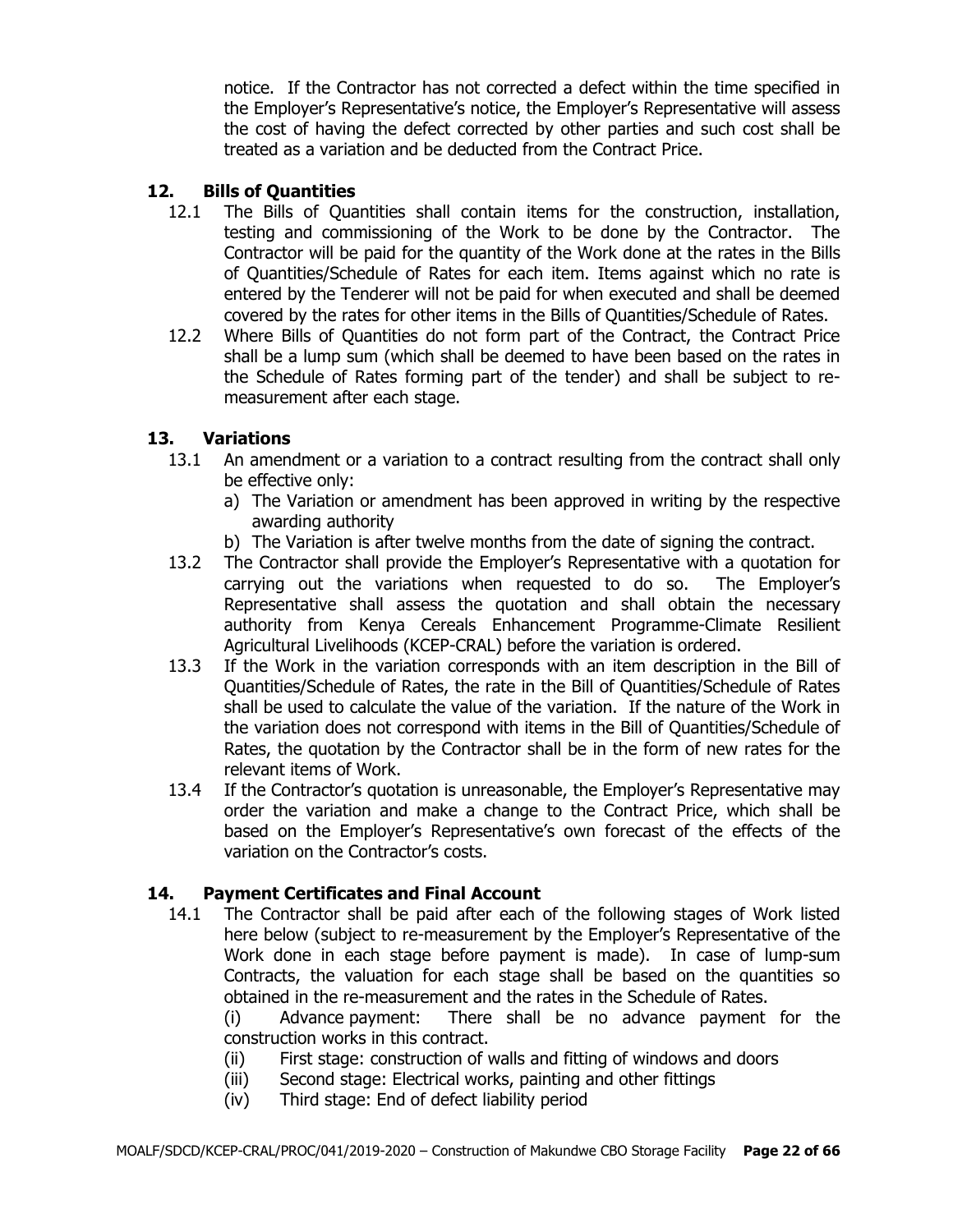- (v) After defects liability period
- 14.2 Upon deciding that Works included in a particular stage are complete, the Contractor shall submit to the Employer's Representative his application for payment. The Employer's Representative shall check, adjust if necessary and certify the amount to be paid to the Contractor within 21 days of receipt of the Contractor's application. KCEP-CRAL shall pay the Contractor the amounts so certified within 30 days of the date of issue of each Interim Certificate.
- 14.3 The Contractor shall supply the Employer's Representative with a detailed final account of the total amount that the Contractor considers payable under the Contract before the end of the Defects Liability Period. The Employer's Representative shall issue a Defect Liability Certificate and certify any final payment that is due to the Contractor within 30 days of receiving the Contractor's account if it is correct and complete. If it is not, the Employer's Representative shall issue within 21 days a schedule that states the scope of the corrections or additions that are necessary. If the final account is still unsatisfactory after it has been resubmitted, the Employer's Representative shall decide on the amount payable to the Contractor and issue a Final Payment Certificate. Kenya Cereals Enhancement Programme-Climate Resilient Agricultural Livelihoods shall pay the Contractor the amount so certified within 60 days of the issue of the Final Payment Certificate.
- 14.4 If the period laid down for payment to the Contractor upon each of the Employer's Representative' Certificate by Kenya Cereals Enhancement Programme-Climate Resilient Agricultural Livelihoods (KCEP-CRAL) has been exceeded, the Contractor shall be entitled to claim simple interest calculated prorata on the basis of the number of days delayed at the Central Bank of Kenya's average base lending rate prevailing on the first day the payment becomes overdue. The Contractor will be required to notify Kenya Cereals Enhancement Programme-Climate Resilient Agricultural Livelihoods (KCEP-CRAL) within 15 days of receipt of delayed payments of his intentions to claim interest.

# **15. Interim Payment Certificate**

- 15.1 The Contractor shall forward to the Engineer an Interim Payment Certificate based on the conditions stipulated in clause 14.1. The Engineer if necessary shall prompt and make any further amendments and corrections to the Interim Payment Certificate.
- 15.2 The Engineer shall not unreasonably withhold certifying an Interim Payment Certificate and in case of likely delay in establishing the value of an item, such item may be set aside and the remainder certified for payment.
- 15.3 Within 21 days after receipt of the Interim Payment Certificate and subject to the Contractor having made such further amendments and corrections as the Engineer may require, the Engineer will forward to the Client the certified Interim Payment Certificate.

# **16. Employment of Local Personnel**

16.1 The Contractor is encouraged, to the extent practicable and reasonable, to employ staff and labour with appropriate qualifications and experience who are local citizens.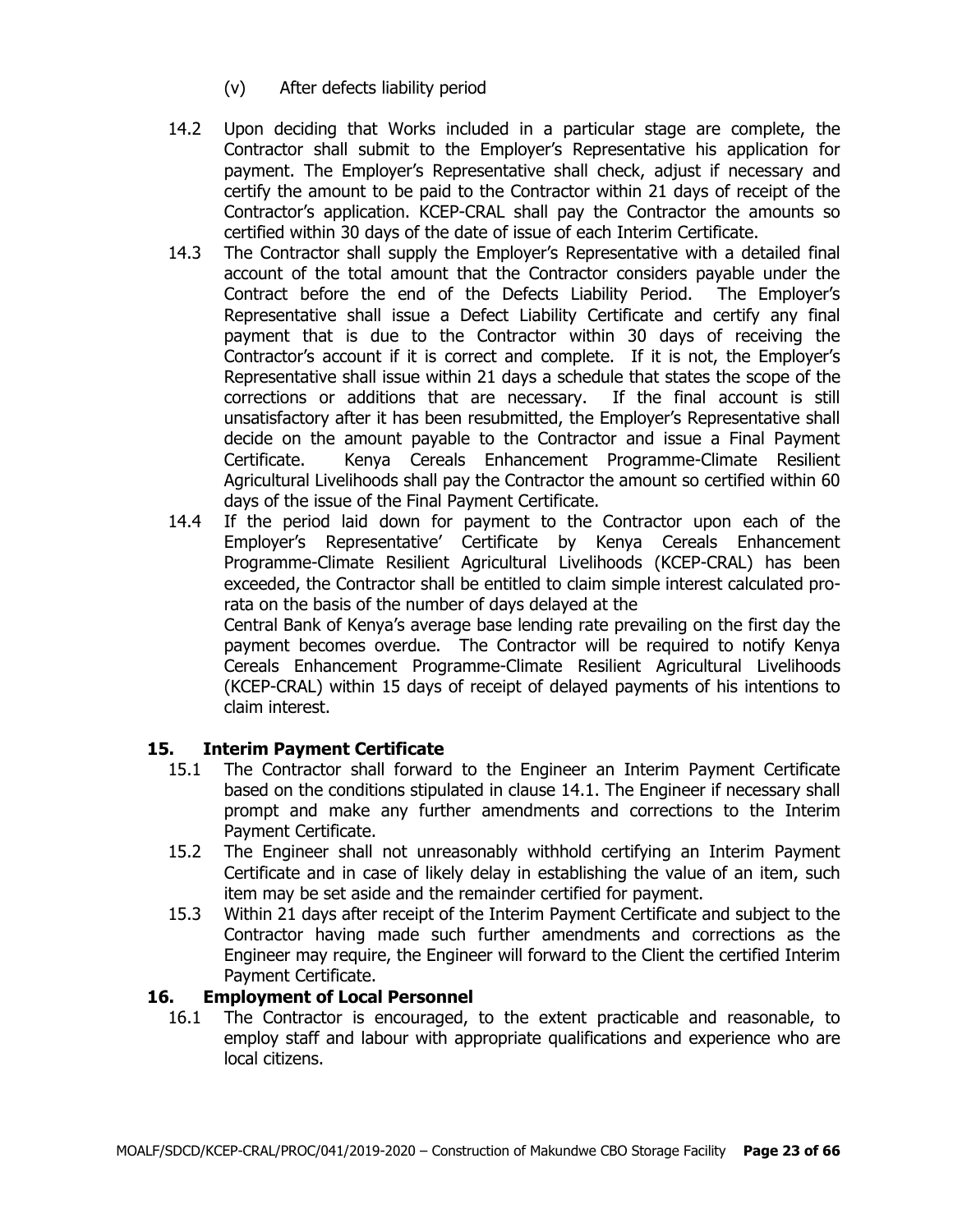# **17. Safety, Security and Protection of The Environment**

- 17.1 The Contractor shall observe the following measures with a view to reducing or elimination adverse environmental effects by the site works:
	- a) All quarries and borrow pits shall be filled and landscaped to their original state after extraction of construction material.
	- b) Soil erosion due to surface runoff or water from roof or other catchment sources should be avoided by putting in place proper erosion control measures that shall include, but are not limited to grassing and planting if trees.
	- c) The contractor should ensure that the construction site is well fenced off for maximum security

## **18. Insurance**

18.1 The Contractor shall be responsible for and shall take out appropriate cover against, among other risks, personal injury; loss of or damage to the Works, materials and plant; and loss of or damage to property.

# **19. Liquidated Damages**

19.1 The Contractor shall pay liquidated damages to Kenya Cereals Enhancement Programme-Climate Resilient Agricultural Livelihoods at the rate 0.001 per cent of the Contract price per day for each day that the actual Completion Date is later than the Intended Completion Date. Kenya Cereals Enhancement Programme-Climate Resilient Agricultural Livelihoods may deduct liquidated damages from payments due to the Contractor. Payment of liquidated damages shall not affect the Contractor's liabilities.

# **20. Completion and Taking Over**

20.1 Upon deciding that the Work is complete the Contractor shall request the Employer's Representative to issue a Certificate of Completion of the Works, upon deciding that the Work is completed.

Kenya Cereals Enhancement Programme-Climate Resilient Agricultural Livelihoods shall take over the Site and the Works within seven days of the Employer's Representative issuing a Certificate of Completion.

# **21. Payment of Retention Money and Defects Liability Period**

- 21.1 A retention amounting to the **10% of the total Bid** shall be made by the Engineer in the first and the following Interim Payment Certificates until the amount retained shall reach the "Limit of Retention Money which is 10%.
- 21.2 Upon the issue of the Taking-Over Certificate, with respect to the whole of the works one half of the retention money shall become due and shall be paid to the Contractor when the Engineer shall certify in writing that the last section of the whole works has been substantially completed.
- 21.3 Upon expiration of the Defects Liability Period for the works, the other half of the Retention Money shall be certified by the Engineer for payment to the Contractor.
- 21.4 The defects liability period shall be **six (6) months.**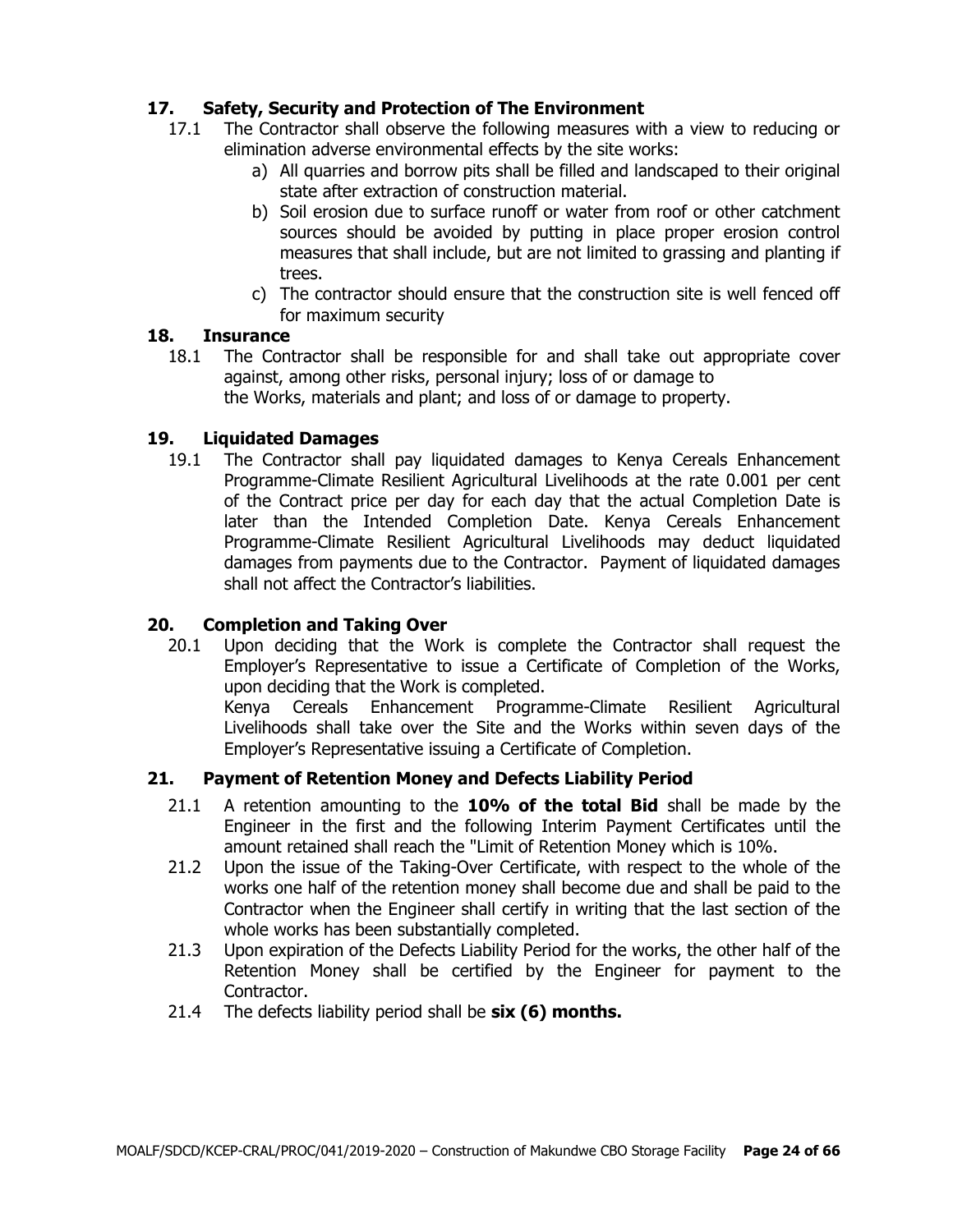# **22. Termination**

- 22.1 Kenya Cereals Enhancement Programme-Climate Resilient Agricultural Livelihoods or the Contractor may terminate the Contract if the other party causes a fundamental breach of the Contract. These fundamental breaches of Contract shall include, but shall not be limited to, the following;
	- (a) the Contractor stops Work for 30 days continuously without reasonable cause or authority from the Employer's Representative;
	- (b) the Contractor is declared bankrupt or goes into liquidation other than for a reconstruction or amalgamation;
	- (c) a payment certified by the Employer's Representative is not paid by Kenya Cereals Enhancement Programme-Climate Resilient Agricultural Livelihoods to the Contractor within 30 days after the expiry of the payment periods stated in sub clauses 14.2 and 14.3 hereinabove.
	- (d) the Employer's Representative gives notice that failure to correct a particular defect is a fundamental breach of Contract and the Contractor fails to correct it within a reasonable period of time.
- 22.2 If the Contract is terminated, the Contractor shall stop Work immediately, and leave the Site as soon as reasonably possible. The Employer's Representative shall immediately thereafter arrange for a meeting for the purpose of taking record of the Works executed and materials, goods, equipment and temporary buildings on Site.

# **23. Statement at Completion**

- 23.1 Not later than 60 days after the issue of the Taking-Over Certificate in respect of the whole of the works, the Contractor shall submit to the Engineer a statement at completion showing in detail, in a form approved by the Engineer;
- 23.2 The final value of all work done in accordance with the Contract up to the date stated in such Taking-Over Certificate.
- 23.3 Any further sums which the Contractor considers to be due and an estimate of amounts that the Contractor considers will become due to him under the Contract.
- 23.4 Estimate amounts shall be shown separately in the Statement at Completion. The Contractor shall amend and correct the Statement as directed by the Engineer and submit a Certificate at Completion to be processed as in Clause 15.

# **24. Final Payment Certificate**

- 24.1 Upon acceptance of the Final Statement as completion as given in Clause 23, the Engineer shall prepare a Final Payment Certificate which shall be delivered to the Contractor's authorized agent or representative for his signature. The Final Payment Certificate shall state;
	- a) The final value of all work done in accordance with the Contract; after giving credit to the Client for all amounts previously paid by the Client, the balance, if any, due from the Client to the Contractor or the Contractor to the Client.
- 24.2 Certificate shall be issued for any sum due to the Contractor even if such is less than the contract sum.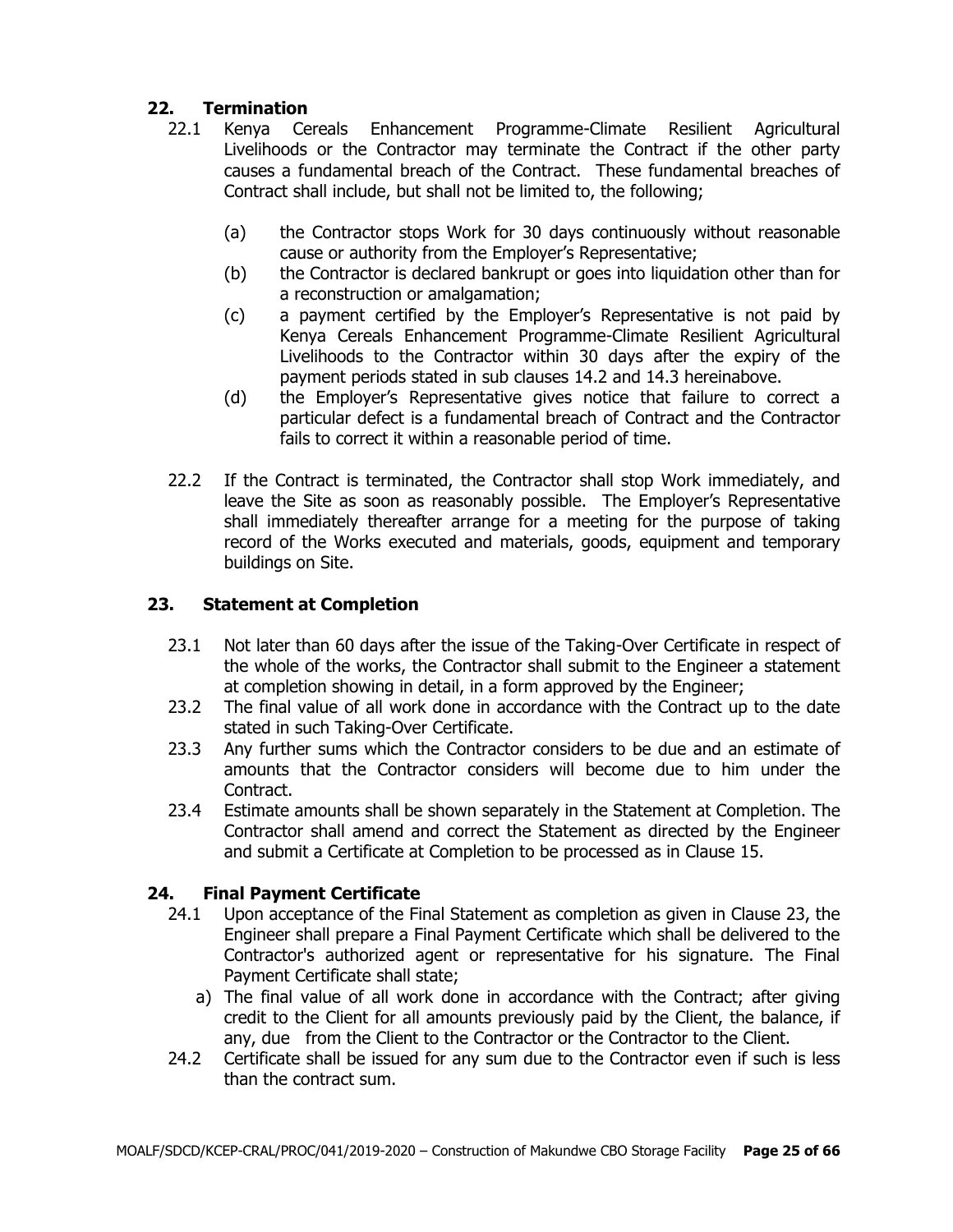24.3 unless the Contractor notifies the Engineer of his objection to the Final Certificate within fourteen days of delivery thereof he shall be deemed to have agreed that he accepts the total Contract Price as set out in the Final Certificate as full settlement for all Work Done under the Contract including any variations and omissions thereof but excluding any variations and claims previously made in writing.

# **25. Payment Upon Termination**

- 25.1 Kenya Cereals Enhancement Programme-Climate Resilient Agricultural Livelihoods may employ and pay other persons to carry out and complete the Works and to rectify any defects and may enter upon the Works and use all materials on Site, plant, equipment and temporary works.
- 25.2 The Contractor shall, during the execution or after the completion of the Works under this clause, remove from the Site as and when required within such reasonable time as the Employer's Representative may in writing specify, any temporary buildings, plant, machinery, appliances, goods or materials belonging to him, and in default thereof , Kenya Cereals Enhancement Programme-Climate Resilient Agricultural Livelihoods (KCEP-CRAL) may (without being responsible for any loss or damage) remove and sell any such property of the Contractor, holding the proceeds less all costs incurred to the credit of the Contractor.
- 25.3 Until after completion of the Works under this clause, Kenya Cereals Enhancement Programme-Climate Resilient Agricultural Livelihoods shall not be bound by any other provision of this Contract to make any payment to the Contractor, but upon such completion as aforesaid and the verification within a reasonable time of the accounts therefor the Employer's Representative shall certify the amount of expenses properly incurred by Kenya Cereals Enhancement Programme-Climate Resilient Agricultural Livelihoods (KCEP-CRAL) and, if such amount added to the money paid to the Contractor before such determination exceeds the total amount which would have been payable on due completion in accordance with this Contract, the difference shall be a debt payable to Kenya Cereals Enhancement Programme-Climate Resilient Agricultural Livelihoods (KCEP-CRAL) by the Contractor; and if the said amount added to the said money be less than the said total amount, the difference shall be a debt payable by Kenya Cereals Enhancement Programme-Climate Resilient Agricultural Livelihoods (KCEP-CRAL) to the Contractor.

# **26. Corrupt Gifts and Payments of Commission**

- 26.1 The Contractor shall not;
	- (a) Offer or give or agree to give to any person in the service of Kenya Cereals Enhancement Programme-Climate Resilient Agricultural Livelihoods any gifts or consideration of any kind as an inducement or reward for doing or forbearing to do or for having done or forborne to do any act in relation to the obtaining or execution of this or any other contract with Kenya Cereals Enhancement Programme-Climate Resilient Agricultural Livelihoods or for showing or forbearing to show favor or disfavor to any person in relation to this or any other contract with the Employer.
	- (b) Any breach of this Condition by the Contractor or by anyone employed by him or acting on his behalf (whether with or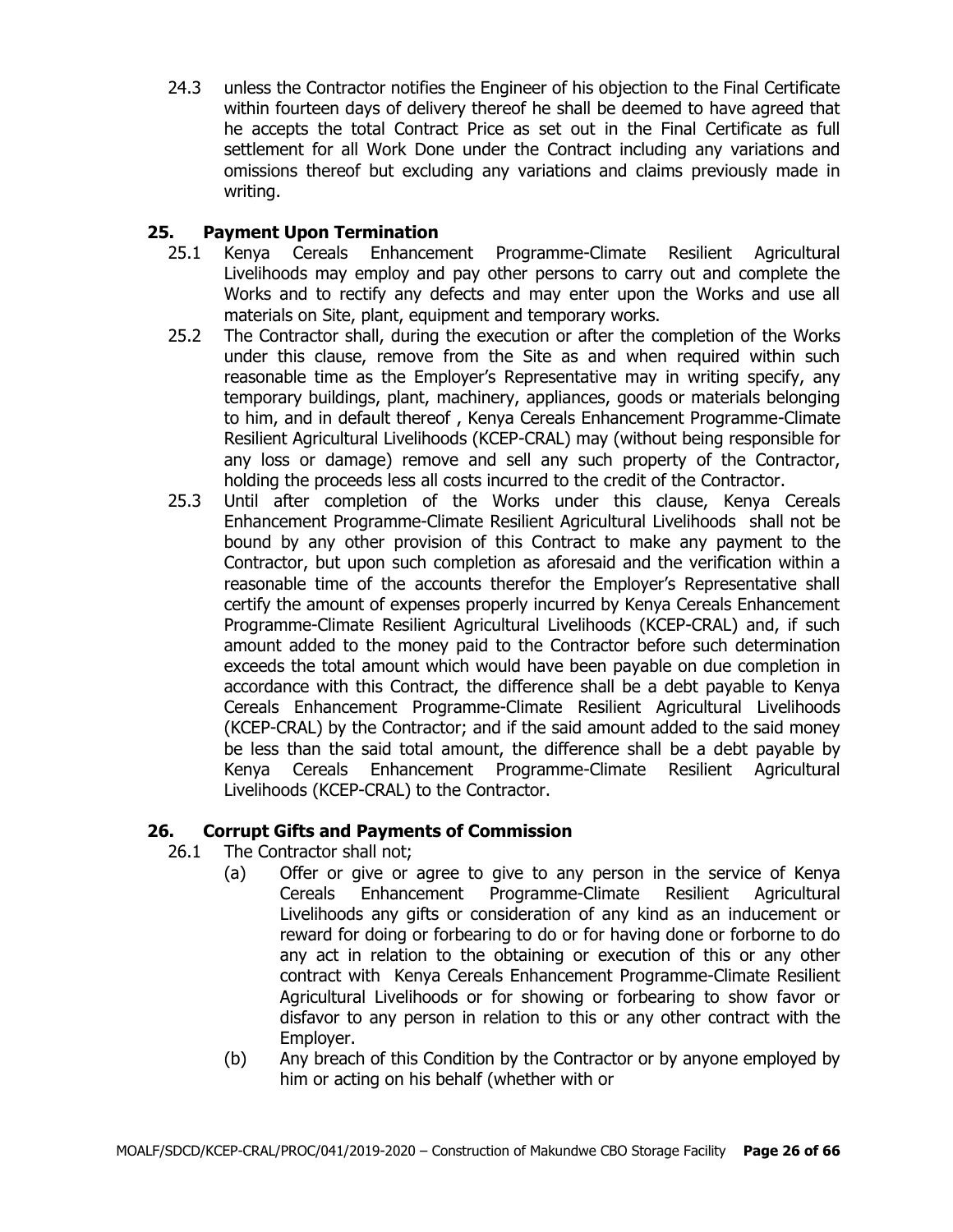without the knowledge of the Contractor) shall be an offence under the Laws of Kenya.

# **27. Engineer's Decision**

- 27.1 If a dispute of any kind whatsoever arises between the Client and the Contractor in any connection with, or arising out of, the Contract or the execution of the works, whether during the execution of the works or after their completion and whether before or after repudiation or other termination of the Contract including any dispute as to any opinion, instruction, determination, certificate or valuation of the Engineer, the matter in dispute shall, in the first place, be referred in writing to the Engineer, with a copy to the other party. Such reference shall state it is made pursuant to this clause. No later than 28 (twenty-eight) day after the day on which he received such reference the Engineer shall give notice of his decision to the Client and the Contractor. Such decision shall state it is made pursuant to this clause.
- 27.2 Unless the Contract has already been repudiated or terminated, the Contractor shall, in every case, continue to proceed with the works with all due diligence and the Contractor and the Client shall give effect forthwith to every such decision of the Engineer unless and until the same shall be revised, as hereinafter provided, in an Amicable Settlement, Adjudicator's or Arbitrator's award as specified in clause 28.
- 27.3 If either the Client or the Contractor be dissatisfied with the any decision of the Engineer, or if the Engineer fails to give notice of his decision on or before the 28th (twenty eighth) after the day on which he received the reference, then either the Client or the Contractor may, on or before the 28th (twenty eighth) day after the day the day on which he received notice of such decision, or on or before the 28th (twenty eighth) day after the day the day on which the said period of 28 days expired, as the case may be, give notice to the other party, with a copy for information to the Engineer, of his intention to commence Adjudication, as hereinafter provided, as to the matter in dispute. Such notice shall establish the entitlement of the party giving the same to commence Adjudication, as hereinafter provided, as to such dispute; no adjudication in respect thereof may be commenced unless such notice is given.
- 27.4 If the Engineer has given notice of his decision as to a matter in dispute to the Client and the Contractor and no notice of intention to commence adjudication as to such dispute has been given by either the Client or the Contractor on or before the twenty eighth day after the day on which the parties received notice as to such decision from the Engineer, the said decision shall become final and binding upon the Client and the Contractor.

# **28. Settlement of Disputes**

- 28.1 The Parties shall use their best efforts to settle amicably all disputes concerning the interpretation and/or implementation of this Contract through consultations and/or negotiations between the Parties within Thirty (30) days after receipt by one Party of the other Party's request for such amicable settlement.
- 28.2 Where the Parties fail to arrive at an amicable settlement, any dispute, controversy or claim arising out of or in connection to this contract, or breach, termination or invalidity thereof shall be settled by arbitration in accordance with the Nairobi Centre for International Arbitration (NCIA) 'Arbitration Rules, 2015.'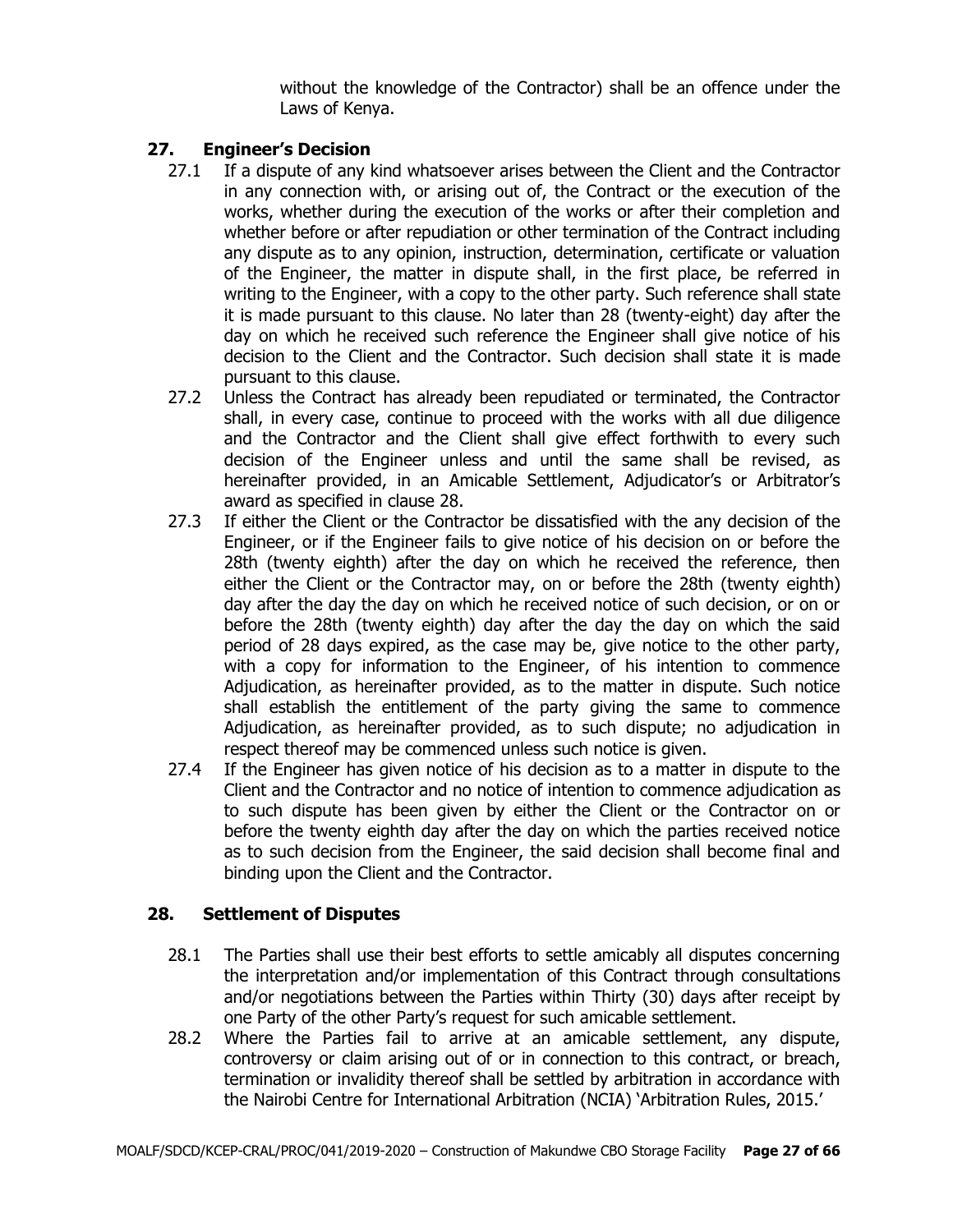- 28.3 Arbitration shall be by an Arbitral Tribunal comprising three arbitrators. Each Party shall appoint one arbitrator and the third arbitrator who shall act as president of the Tribunal shall be appointed by the NCIA.
- 28.4 The decision of the Arbitration Tribunal shall be final and binding on the Parties.

#### **29. Notices**

- 29.1 Any notice, request, or consent made pursuant to this Contract shall be in writing and shall be deemed to have been made when delivered in person to an authorized representative of the Party to whom the communication is addressed or when sent by registered mail, telex, telegram or facsimile to such Party at the address specified in 29.2
- 29.2 All letters and notices from the Contractor to the Client and/Engineer must be signed by the Managing Director or the person given written power of Attorney.

1) Clients Address: Ministry of Agriculture, Livestock, Fisheries and Irrigation State Department for Crop Development Kenya Cereal Enhancement Programme-Climate Resilient Agriculture Livelihood Window, NARL KABETE Grounds. P.O BOX 30028-00100 Nairobi. Waiyaki Way

2) The Engineer's address is: The Programme Coordinator, Kenya Cereals Enhancement Programme, Climate Resilient Agricultural Livelihood Window (KCEP-CRAL), P.O. Box 30028 - 00100 NAIROBI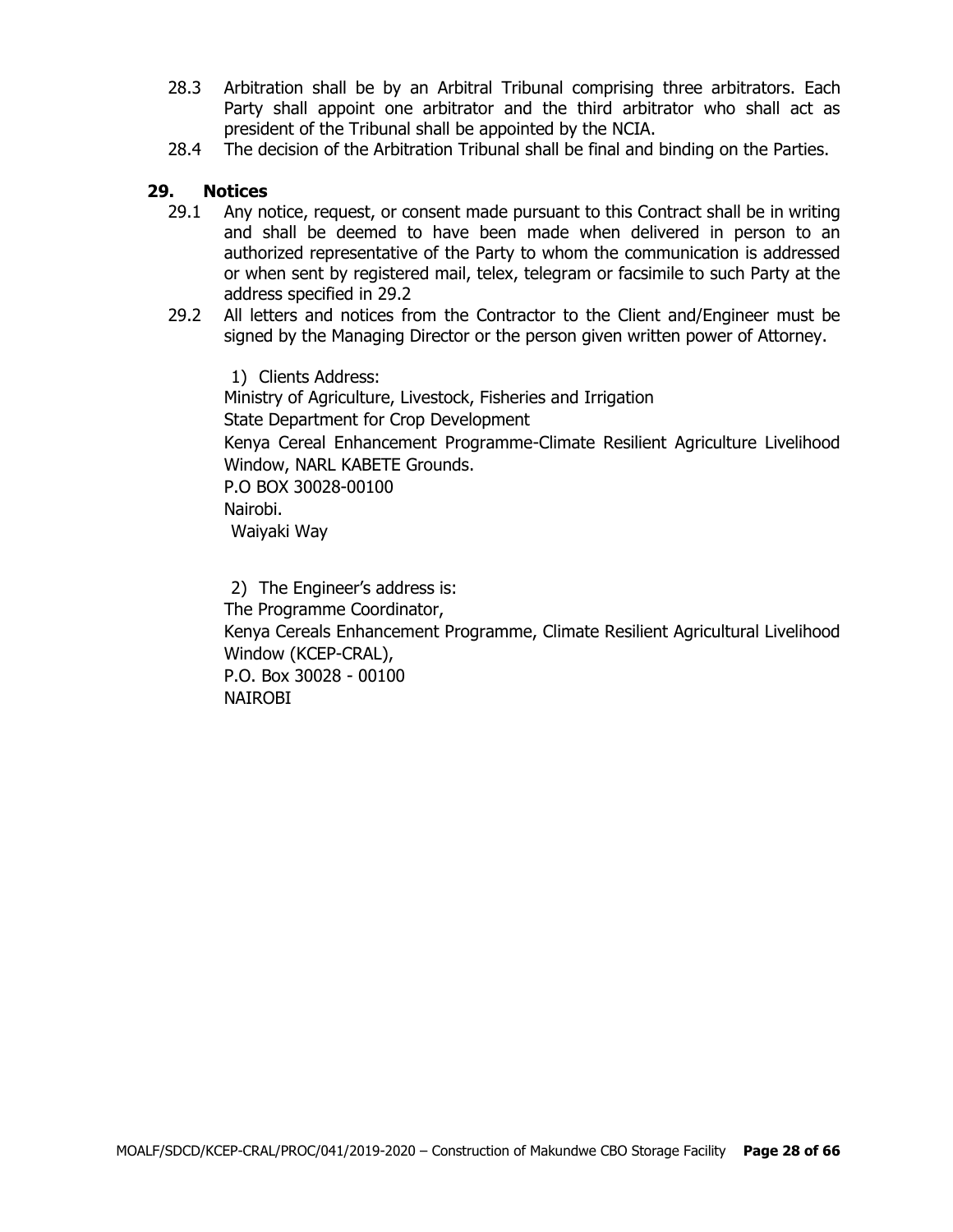|                                                         | <b>APPENDIX TO CONDITIONS OF CONTRACT</b>                                                                                                                                                                                                                                                                                                                                                                            |
|---------------------------------------------------------|----------------------------------------------------------------------------------------------------------------------------------------------------------------------------------------------------------------------------------------------------------------------------------------------------------------------------------------------------------------------------------------------------------------------|
| <b>GENERAL</b><br><b>CONDITIONS</b><br><b>REFERENCE</b> | <b>PARTICULARS OF APPENDIX TO GENERAL CONDITIONS</b>                                                                                                                                                                                                                                                                                                                                                                 |
| GC 1.1                                                  | Kenya Cereal Enhancement Programme-Climate Resilient Livelihood Window of P.O.<br>Box 30028-00100 Nairobi                                                                                                                                                                                                                                                                                                            |
| GC 1.1                                                  | Name of Employer's Representative: PCU Civil Engineer                                                                                                                                                                                                                                                                                                                                                                |
| GC 4.1                                                  | The name (and identification number) of the Contract is <b>MOALF/SDCD/KCEP-</b><br>CRAL/PROC/041/2019-2020                                                                                                                                                                                                                                                                                                           |
| GC 4.1                                                  | The Works consist of:<br>1) Excavation and filling<br>2) Substructure works<br>3) Superstructure works<br>4) General finishes and painting<br>5) Any other works that may be instructed                                                                                                                                                                                                                              |
| GC 6.2                                                  | The Start Date for the whole of the Works shall be: The effective date of contract<br>signing and handing over the site                                                                                                                                                                                                                                                                                              |
| GC 6.2                                                  | The Site Possession Date shall be: Within fourteen days of signing the contract.                                                                                                                                                                                                                                                                                                                                     |
| GC 7.1                                                  | The Site is located in Tulienge market, Sirisia sub County of Bungoma<br>County. The site is approximately 5 kms from Sirisia town. The storage<br>facility is owned by farmers in the area through Makundwe CBO.                                                                                                                                                                                                    |
| <b>GC 14</b><br>GC 14.1 (i)<br>GC 6.3                   | The amount of performance security shall be <b>ten per cent</b> of the contract sum.<br>There shall be <b>no advance payment</b> for the construction works in this contract.<br>The contractor shall not assign, in whole or in part, its obligations to perform under<br>this Contract, except with Kenya Cereal Enhancement Programme-Climate Resilient<br>Agricultural Livelihoods Window prior written consent. |
| GC 13.1                                                 | There shall be no contract variations within twelve months from the date of the<br>signing of the contract.                                                                                                                                                                                                                                                                                                          |
| GC 19.1                                                 | The Contractor shall be liable to liquidated damages for delayed performance. The<br>interest and liquidated damages to be paid shall be in accordance with the prevailing<br>mean commercial lending rate as determined by central bank of Kenya                                                                                                                                                                    |
| GC 21.1<br>GC 21.4                                      | Retention money shall be <b>10%</b> of the total contract sum price<br>The Defects Liability Period is <b>Six Months</b>                                                                                                                                                                                                                                                                                             |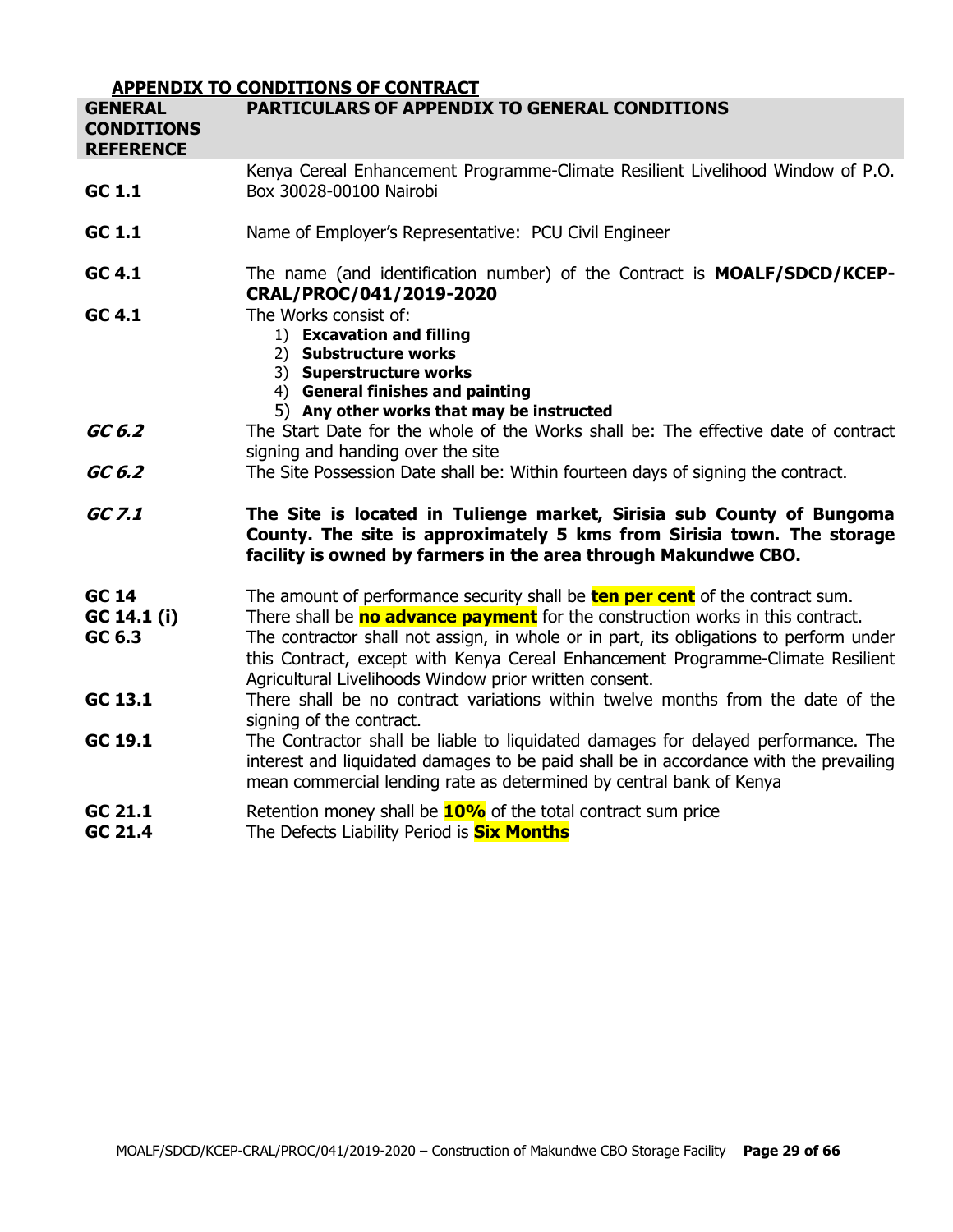# **SECTION IV – SCOPE, DESCRIPTION OF WORKS, SPECIFICATIONS AND BILLS OF QUANTITIES**

#### **5.1 Scope**

The works are located at Makundwe CBO store located in Sirisia sub County of Bungoma County. The site is located in Tulienge market approximately 4 kms from Sirisia town. The storage facility is owned by farmers in the area through Makundwe CBO.

The works to be carried out under this contract comprises of **Excavation and filling, Substructure works, Superstructure works and General finishes and painting.**

Special precautions shall be required throughout the contract period to avoid damage to the existing structure and other services within the site.

The Contractor shall allow for making good any damage arising from his actions during execution of this contract at his own expense.

#### **5.2 Description of Works**

These shall include but not limited to;

- a) Nominally reinforced concrete for floor slab
- b) Construction of new walls
- c) Fixing of ventilation windows
- d) General finishes and painting
- e) Any other works that may be instructed
- f) Excavation and filling
- g) Substructure works
- h) Superstructure works
- i) General finishes and painting
- j) Any other works that may be instructed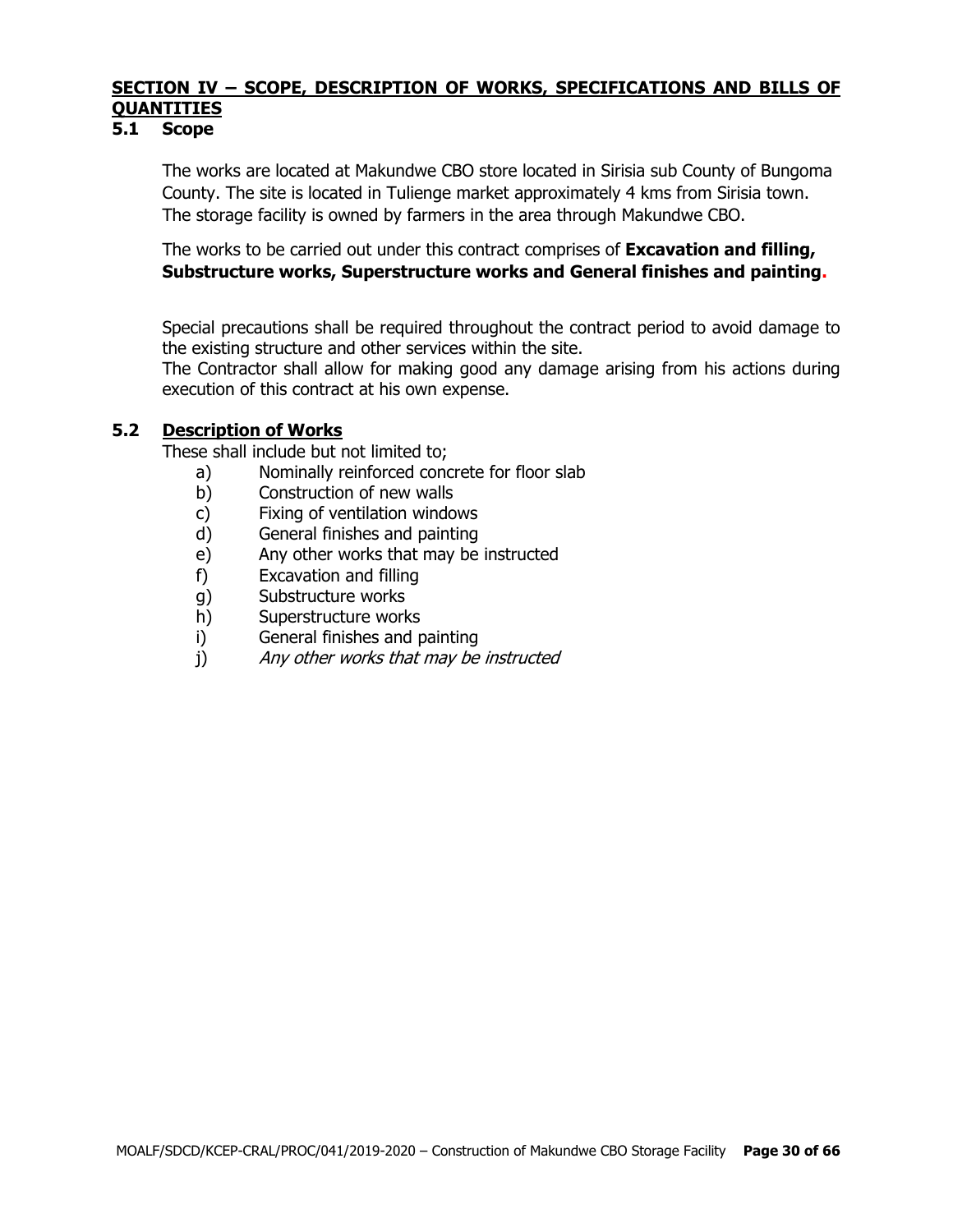



# **5.4 SPECIFICATIONS**

#### **5.4.1 Materials Generally**

All materials used on the works shall be new and of the qualities and kinds specified herein and equal to the approved samples. Deliveries shall be made sufficiently in advance to enable samples to be taken and tested if required. No materials shall be used until approved and all materials which are not approved or which are damaged, contaminated or have deteriorated in any way or do not comply in any way with the requirements of this specification shall be rejected and shall be immediately removed from the site at the Contractors expense.

# **5.4.2 Material for which there is a Kenya Bureau of Standard specification**

All materials used in the works for which a Kenya Bureau of Standards Specification has been published shall conform to the latest edition thereof in every way. The Architect reserves the right to demand that the Contractor shall obtain at his own expense a certificate in respect of any materials to state that is in accordance with the Kenya Bureau of Standard specification.

# **5.4.3 Materials for which there is no Kenya Bureau of Standards specification**

All materials used in the works for which no Kenya Bureau of Standards specification has been published shall conform to the British Standards Specification for such materials. If there are no published standards as specified for any materials, the quality of such materials shall be generally of a standard equal to those for which there is a Kenya Bureau of Standards or British Standard specification.

# **5.5 EXCAVATION AND EARTHWORK**

#### **5.5.1 Site Clearance**

Site Clearance shall include the cutting down of all trees, stumps, bushes, vegetation and rubbish, burning the debris arising in approved locations and carting remaining material to a tip provided by the Contractor.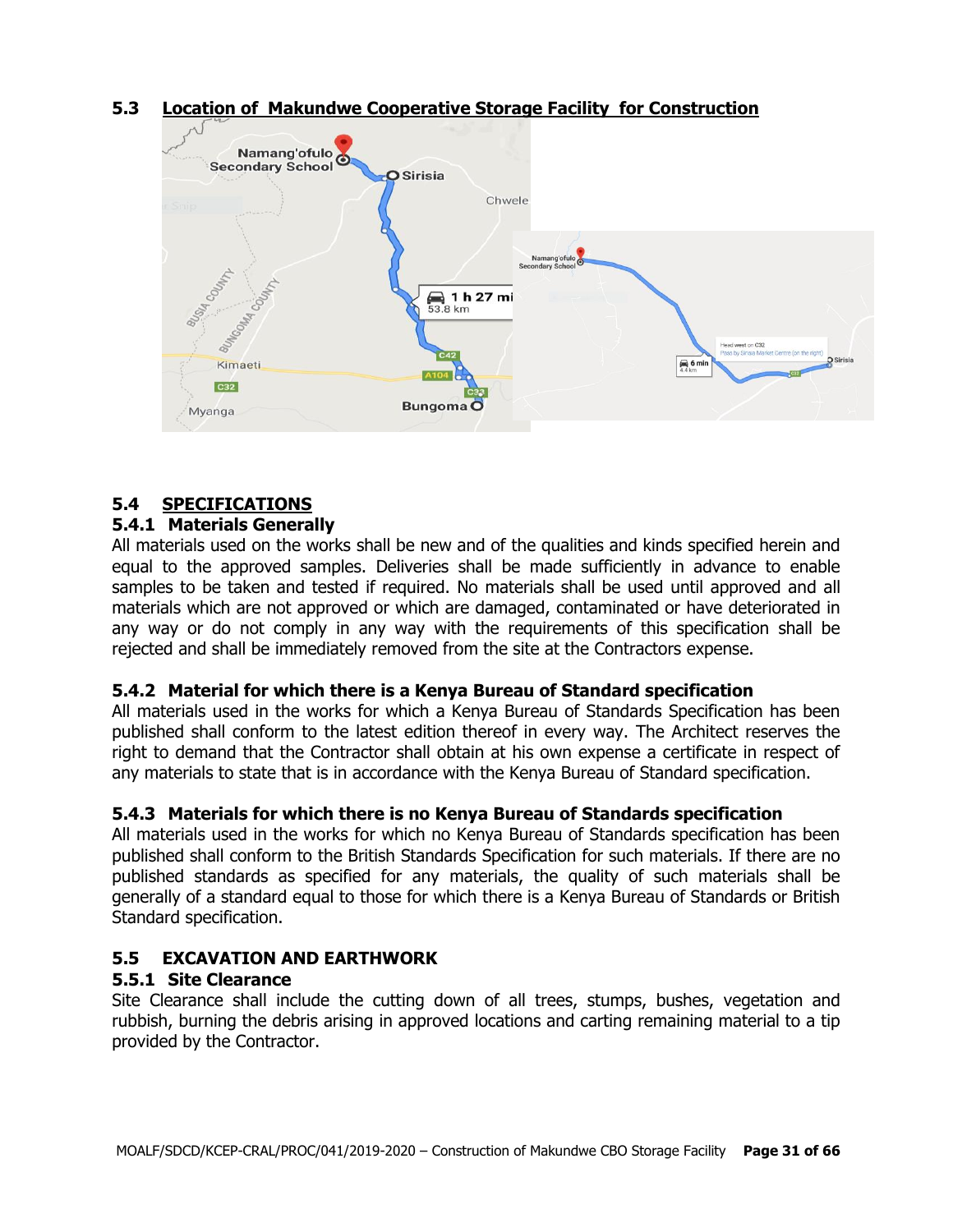# **5.5.2 Nature of the Soil**

The Contractor is advised to visit the site and ascertain the nature of the ground to be excavated and he shall price accordingly and no claim will be allowed for want of knowledge in this respect.

Rates for excavation shall include for excavation in soil, earth, black cotton, sandy soil, Murram, tuff, soft rock, boulders or whatever other subsoil is encountered except hard rock as defined below.

# **5.5.3 Foundation Excavations**

- 1) The foundation trenches and column bases shall be excavated to the widths and depths of the concrete foundations shown on the drawings or to such widths and depths as the Engineer may instruct after examination of the excavations. Quantities of all excavations shall be measured and valued by the Quantity Surveyor and any difference between such measurements and the measurements herein given shall be dealt with as a variation to the Contract.
- 2) If however, the Contractor excavates to any greater depths than shown in the drawings or as instructed by the Engineer, then he shall at his own expense fill in such extra depth of excavation with concrete as specified for the foundations to the satisfaction of the Engineer. The Contractor shall not be paid for the cost of any excavation executed deeper or wider than shown on the drawings or instructed by the Engineer nor the cost of back filling such excavation or disposing of surplus.

#### **5.5.4 Surplus Soil Disposal**

Excavated material not required for subsequent refilling shall be removed to areas off site which shall be approved by the Architect.

# **5.5.5 Top Soil for Spreading**

Where required in the Bills of Quantities, top soil required for subsequent spreading over finished work shall be especially selected and shall be dumped in special heaps as indicated by the Architect. Such top soil shall be reasonably free from vegetation to the satisfaction of the Architect and shall be compacted as little as possible in the heaps.

# **5.5.6 Filling under Surface Beds in Buildings**

#### **5.5.6.1 Murram filling**

Murram for filling as base course shall be from an approved source and of the highest quality. It shall be laid in layers not less than 150mm thick and not greater than 230mm thick prior to compaction. Water will be applied to O.M.C. and each layer will be thoroughly compacted by a 2 tonne vibrating roller until all movement ceases and 100% MDD is achieved.

#### **5.5.6.2 Hardcore filling**

Hardcore filling shall be crushed rock, broken concrete or other approved hard granular materials broken to pass not greater than a 150mm ring or to be 75% of the finished thickness of the layers being compacted whichever is the less and graded so that it can be easily and thoroughly compacted by rolling. The filling is to be laid in layers each of a consolidated thickness not exceeding 230mm.

#### **5.5.7 Anti**-**termite treatment**

Where described the top surface of filling shall be treated with Gladiator T C Pesticides to be supplied and applied by Rentokil Ltd. P.O. Box 44360, Nairobi or other equal and approved firm strictly in accordance with the satisfaction of the Architect. The Contractor must destroy any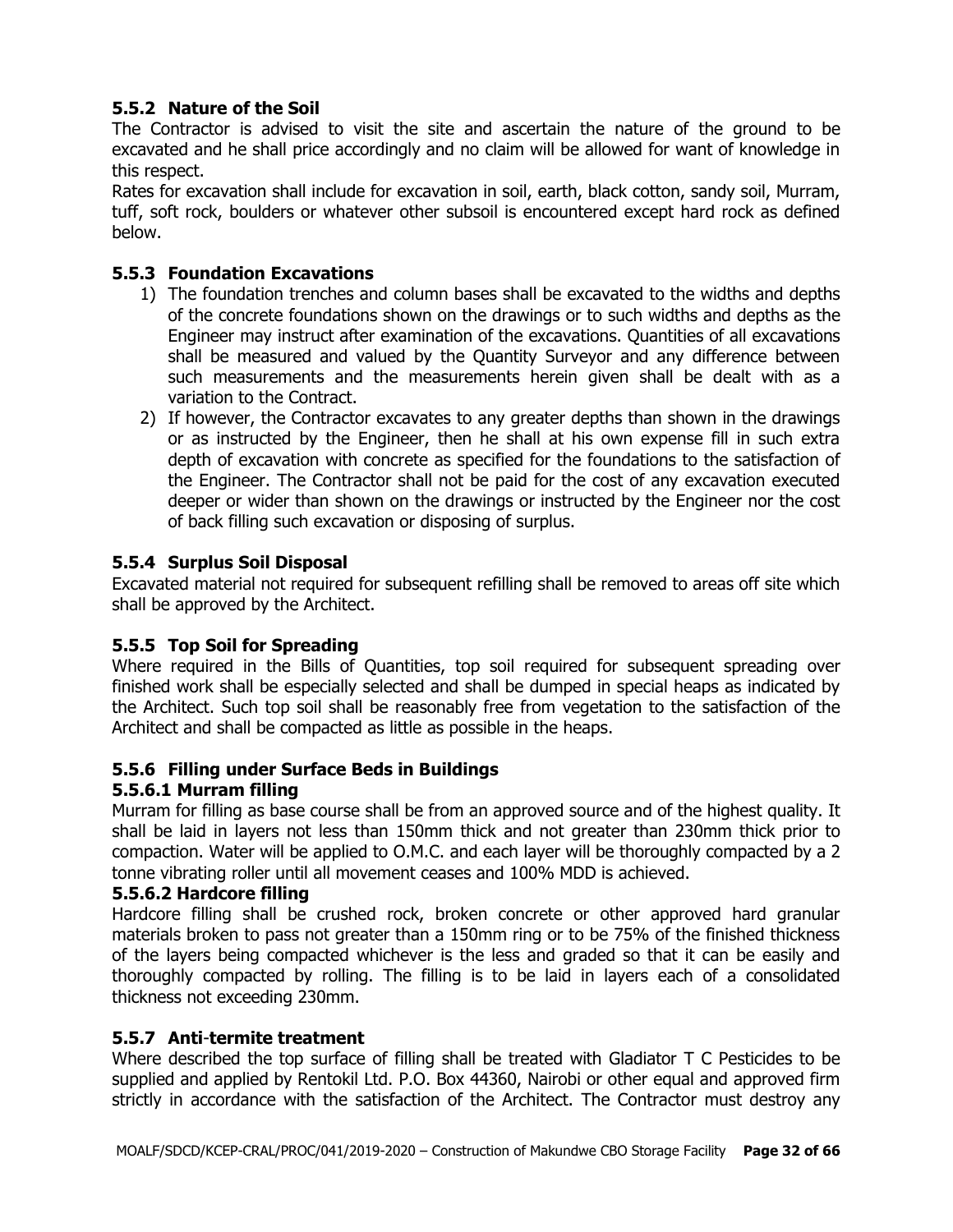termite nests found within the perimeter of the building and within 20 metres from the building externally and take out and destroy queens, impregnate holes and tunnels with approved insecticide and backfill with hard material, well rammed and consolidated. The specialist shall be required to issue a 10-year guarantee to the Employer.

# **5.5.8 Polythene Sheeting**

Polythene sheeting shall be produced by an approved manufacturer. Joints in sheeting shall be treble folded with a 150mm fold and taped at 300mm intervals with 50mm wide back plastic adhesive tapes. The sheeting shall not be stretched but shall be laid with sufficient wrinkles to permit shrinkage up to 15%. The Contractor shall ensure that the membrane is not pierced buying laying and concreting.

# **5.5.9 Existing Services**

Before commencing works, the Contractor shall at his own expense ascertain in writing from the relevant Local Authorities and all other Public bodies, companies and persons who may be affected, the position and depths of their respective ducts, cables, mains or pipes and appurtenance. He shall thereupon search for and locate such services. Active existing services shall be adequately protected from damage or relocated as directed by the Architect. Inactive services shall be removed or sealed off in accordance with the direction of the Architect.

# **5.5.10 Protection**

The Contractor shall protect all graded and filled areas from the actions of the elements. Any settlement or washing away that occur prior to acceptance of the works shall be repaired and grades re-established to the required elevations and **Slopes** 

# **5.6 CONCRETE WORK**

# **5.6.1 Codes of Practice**

All workmanship, materials, tests and performances in connection with reinforced concrete shall be in conformity with the latest edition of the British Standard for concrete works 9B.S. B110 parts1 &2, B.S. 8004, B.S. 8007) and any other approved Local and International Standards. Where inconsistency exists between these preambles and these Standards, the Contractor shall notify the Engineer in good time for his Clarification as to which of the two implications on the Contract.

# **5.6.2 Supervision**

A competent person approved by the Engineer shall be employed by the Contractor whose duty will be to supervise all stages in the preparation and placing of the concrete. All cubes shall be made and site tests carried out under his direct supervision on Consultation with the Engineer.

# **5.6.3 Cement**

Cement unless otherwise specified shall be ordinary Portland cement of a brand and source approved by the Engineer and shall comply with the requirements of K.S.02 -21. A manufacturer's certificate of test in accordance with K.S.02-21 shall be supplied for each consignment delivered to the Site.

# **5.6.4 Aggregate**

Aggregates shall conform to the requirement K.S.02-95 and all the proposed sources, types and grading test results of all aggregates are to be approved in all respects by the Engineer before work commences.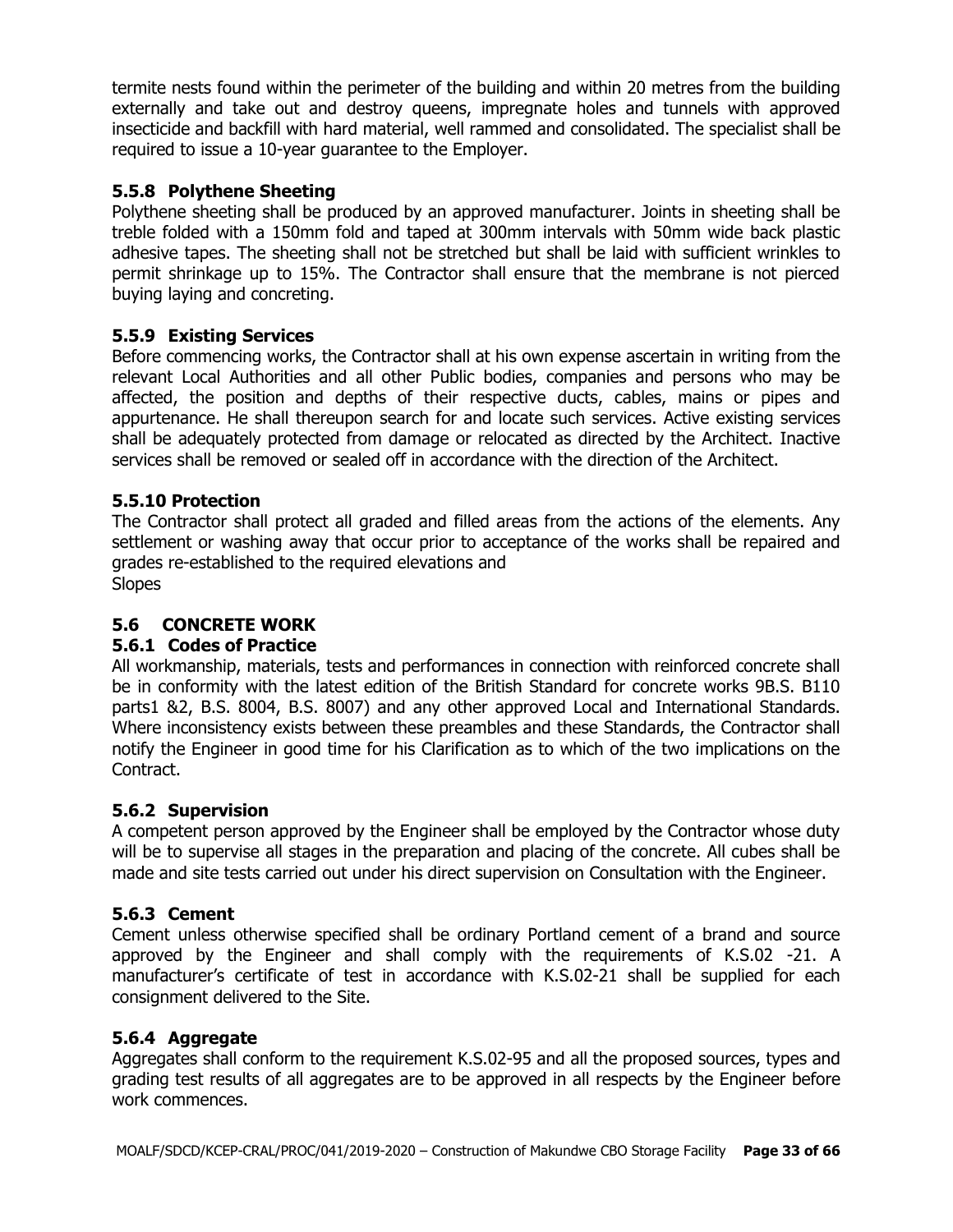If in the opinion of the Engineer the aggregate meets with the above requirements but is dirty or adulterated in any manner it shall be screened and/or washed with clean water at the Contractors expense.

#### **5.6.5 Water**

The water used for mixing concrete shall be from an approved source, clean, fresh and free from harmful matter and comply with the requirements of B.S.3148.

#### **5.6.6 Quality Control at Works Stage**

Once the concrete mix is accepted from preliminary to works stage, the principal basis of control shall be analysis of the cube test results at 28 days.

#### **5.6.7 Cement**

The Quantity of cement shall be measured by weight. Where delivered in bags, each batch of concrete is to contain one or more bags of cement in accordance with the proportions specified. For non-structural concrete, volume batching may be used as indicated below:

| Class of Concrete                | 15    | 10   |
|----------------------------------|-------|------|
| Nominal mix by volume            | 1:3:6 |      |
|                                  | 1:4:8 |      |
| Cubic metres of fine aggregate   |       |      |
| Per 50 kg. Bag of cement         | 0.12  | 0.16 |
| Cubic metres of coarse aggregate |       |      |
| Per 50kg bag of cement           | 0.24  | 0.32 |

Max. size of coarse aggregate 40mm\* 40mm\* \*or 20mm for blinding concrete where described. Where batching is by volume, approved gauge boxes of such a size as will give the correct proportions shall be used, and full account shall be taken of bulking due to high moisture content.

#### **5.6.8 Construction Joints**

Construction joints shall be permitted only at the positions predetermined on the drawings or as instructed on the site by the Engineer. In general they shall be located at points of minimum shear, viz, vertical at, or near mid spans of slabs, ribs and deems.

#### **5.6.9 Faulty Concrete**

Any concrete which fails to comply with these Preambles, or which shows signs or setting before it is placed small be taken out and removed from the bite, where concrete is round to be defective after it has set the concrete shall be cut out and replaced in accordance with the Engineers instructions. On no account shall any faulty, honeycombed, or otherwise defective concrete be repaired or patched until the Engineer has made an inspection and issued instructions for the repair.

#### **5.6.10Steel reinforcement**

The steel reinforcement shall comply with the latest requirements of the following British **Standards**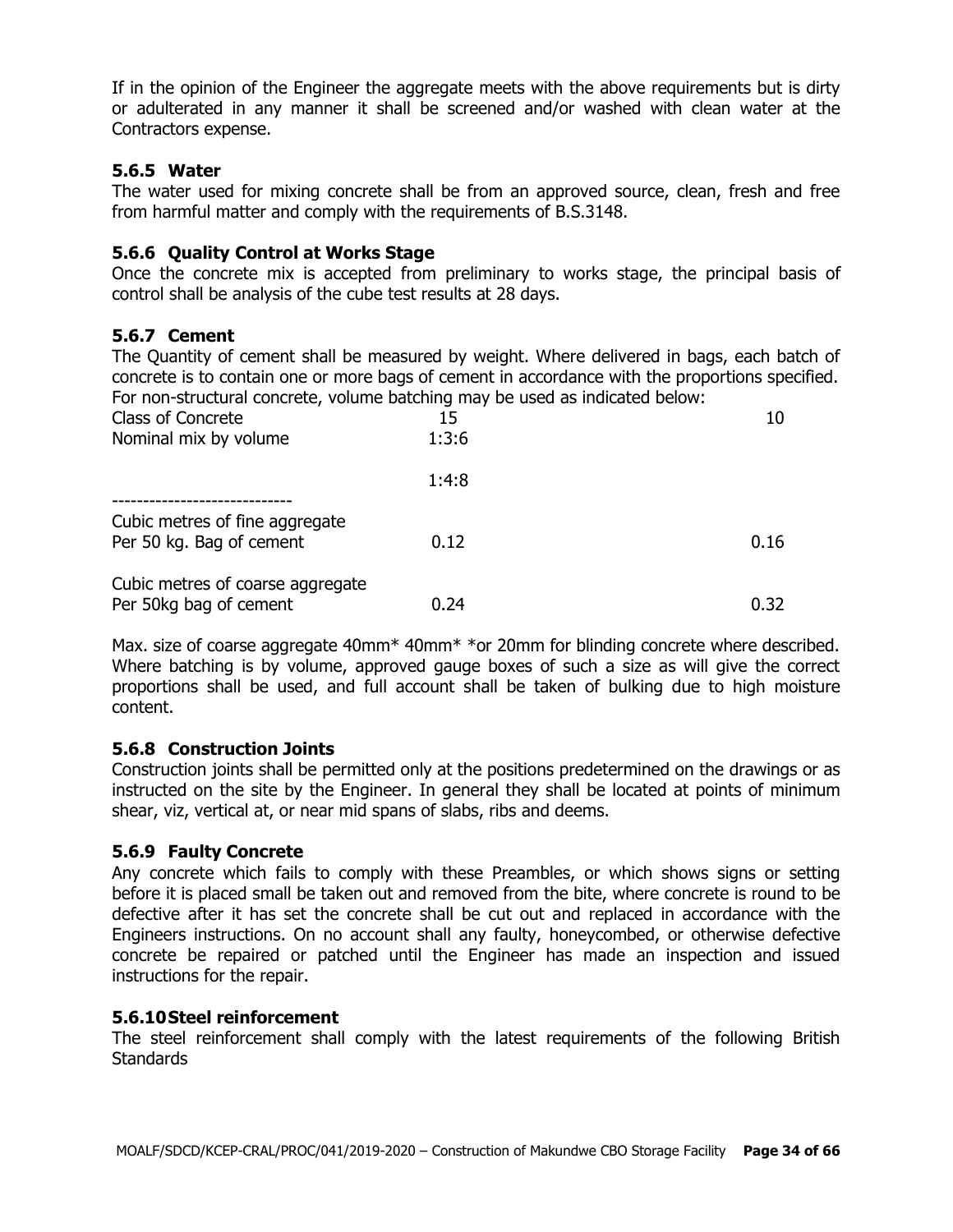#### **5.6.11Fabric Reinforcement**

Fabric reinforcement shall be electrically cross-welded steel wire mesh reinforcement to B.S. 4483 and of the size and weight specified and made of wire to B.S. 4482.

#### **5.6.12Fixing Steel Reinforcement**

Reinforcement shall be accurately bent to the shapes and dimensions shown on the Drawings and Schedules and in accordance with B.S. 4466 and B.S. 8110. Reinforcement must be cut and bent cold and no welded joints will be permitted unless to detailed or directed by the Engineer

#### **5.7 Formwork**

The method and system of formwork which the Contractor proposed to use shall be approved by the Engineer before construction commences. Formwork shall be substantially and rigidly constructed of timber, steel, plastic, precast concrete or other approved material. All timber formwork shall be good, sound, clean, sawn, well-seasoned timber free from warps and loose knots and of scantlings sufficiently strong for their purpose.

# **5.8 WALLING**

# **5.8.1 MATERIALS**

**5.8.1.1** Cement

Cement used for making mortar shall be as described in concrete work.

#### **5.8.1.2 Lime**

The lime for making mortar shall be obtained from an approved source and shall comply with BS 890 Class A for non-hydraulic lime. The lime to be run to putty in an approved lined pit or container. The water to be first run into the pit or container and the lime to be added until it is completely submerged, stirred vigorously until all lumps are disintegrated and shall be kept constantly covered with water and regularly stirred for at least four weeks. The resulting milk lime then to be run through a fine sieve and run into a pit or other container and kept clean and moist for not less than two weeks before being used in the works.

# **5.8.1.3 Sand**

Sand used for making mortar shall be clean, well graded siliceous sand of good sharp hard quality equal to samples which shall be deposited with and approved by the Architect. It shall be free from lumps of stone, earth, loam, dust, salt, organic matter and other deleterious substances, passed through a fine sieve and washed with clean water if so directed by the Architect.

#### **5.8.1.4 Water**

Shall be as described in Concrete work.

# **5.8.1.5 Stone**

All stone shall comply with the requirements of CP 121.202 for masonry and rubble walls respectively except where amended or extended by the following clauses

# **5.8.1.6 Reinforced Walls**

Steel reinforcing bars in walls shall be carefully placed and spacers used to ensure that a minimum of 20mm cover is given to the reinforcement unless otherwise specified. Horizontal reinforcement in mortar joints shall be laid such that the reinforcement is not in contact with the blocks or stone.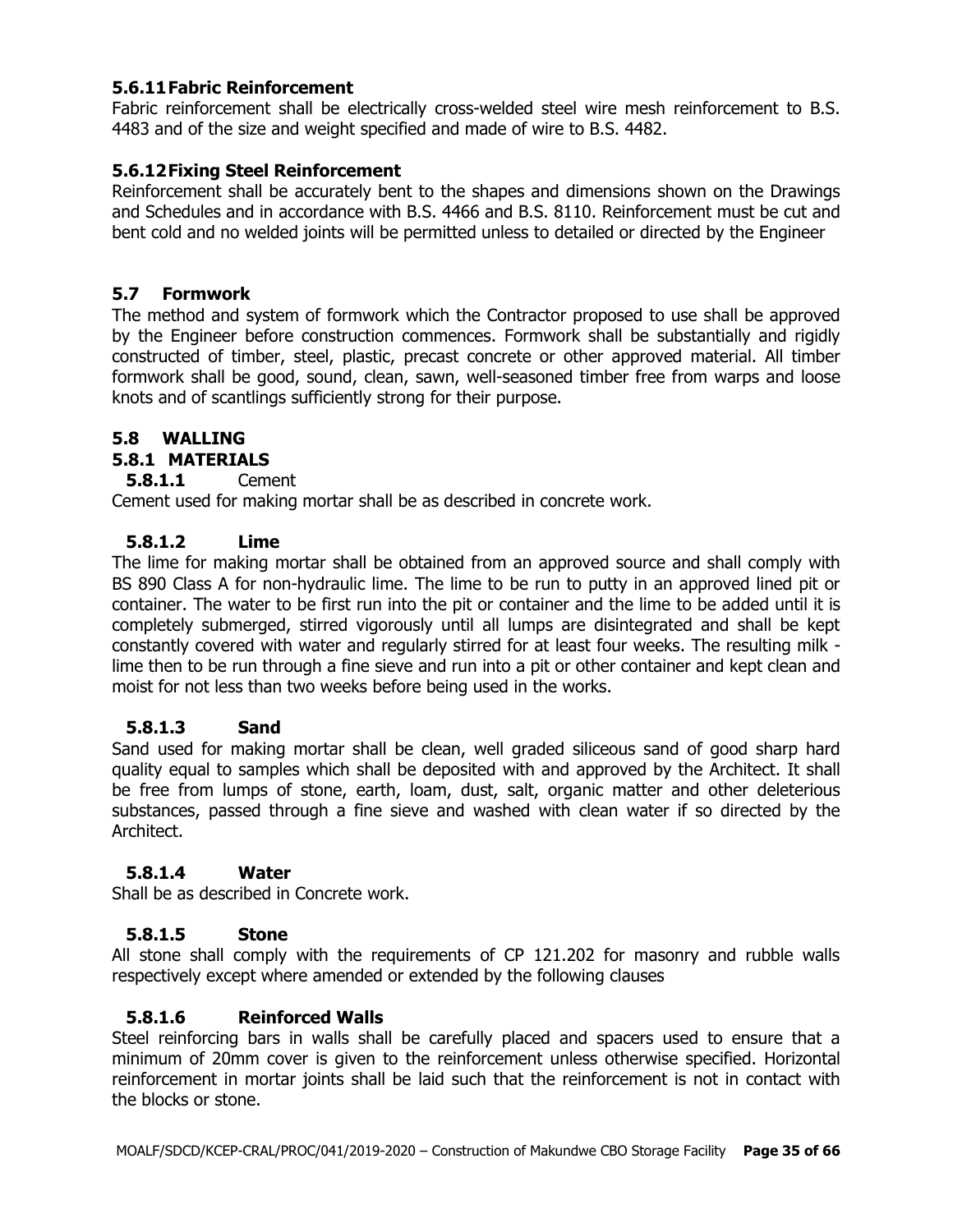# **5.8.1.7 Wall Ties**

Wall ties shall be provided to connect walls to steel or concrete columns and beams to connect two unbounded leaves of wall. Wall ties shall be provided at 450mm centres both vertically and 900mm centres horizontally and shall be staggered when used to connect two leaves of unbounded wall. Wall ties shall be embedded into each material by a minimum of 50mm

# **5.8.1.8 Fair Face**

All concrete and hollow blockwork described as finished with a fair face is to be built to a true and even face with the joints finished as specified hereinafter.

# **5.8.1.9 Pointing**

Pointing of walls shall be prepared for pointing by raking out all loose or friable material to a minimum of 15mm to form a square recess. The joints shall then be wetted and new mortar shall be forced into the joints and finished as directed

# **FLOOR, WALL AND CEILING FINISHINGS**

# **5.8.1.10 PLASTERWORK**

# **5.8.1.10.1 Generally**

Render, both internal and external shall be cement and sand in the proportions 1:4 finished to the thickness specified. Plaster shall consist of an undercoat of 1 part cement to 6 parts sand by volume, and a finishing coat of 1 part cement to 10 parts lime putty. Each coat shall be finished to the thickness specified.

# **5.8.1.10.2 Cement**

Ordinary Portland cement and shall comply with K.S. 02-21. White and coloured cements shall comply with B.S. 12 and be obtained from an approved manufacturer.

# **5.8.1.10.3 Lime**

Lime shall be prepared from hydrated lime complying with B.S. 890, Part 2.

# **5.8.1.10.4 Sands**

Sands for cement and lime mixes shall comply with B.S. 1199, Table 1.

# **5.8.1.10.5 Water**

Water shall be clean and kept free from all impurities.

# **5.8.1.10.6 Mixing of materials**

All materials shall be thoroughly mixed in the proportions described. No mixes of plasters, other than described shall be used.

# **5.8.1.10.7 Period between coats**

Cement -lime undercoats shall be allowed to dry out thoroughly before a further coat is applied.

# **5.8.1.10.8 Surfaces of beds and backings**

Screeded beds for insitu finishing of floor finishing bedded in mortar, shall be left rough from the screeding board. Floated beds for inflexible floor finishing bedded in mastic, shall be left with a plain untextured surface.

Trowelled beds for flexible finishings shall be finished smooth and free from score marks, grooves or depressions. Screeded backings for insitu wall finishing or wall finishings bedded in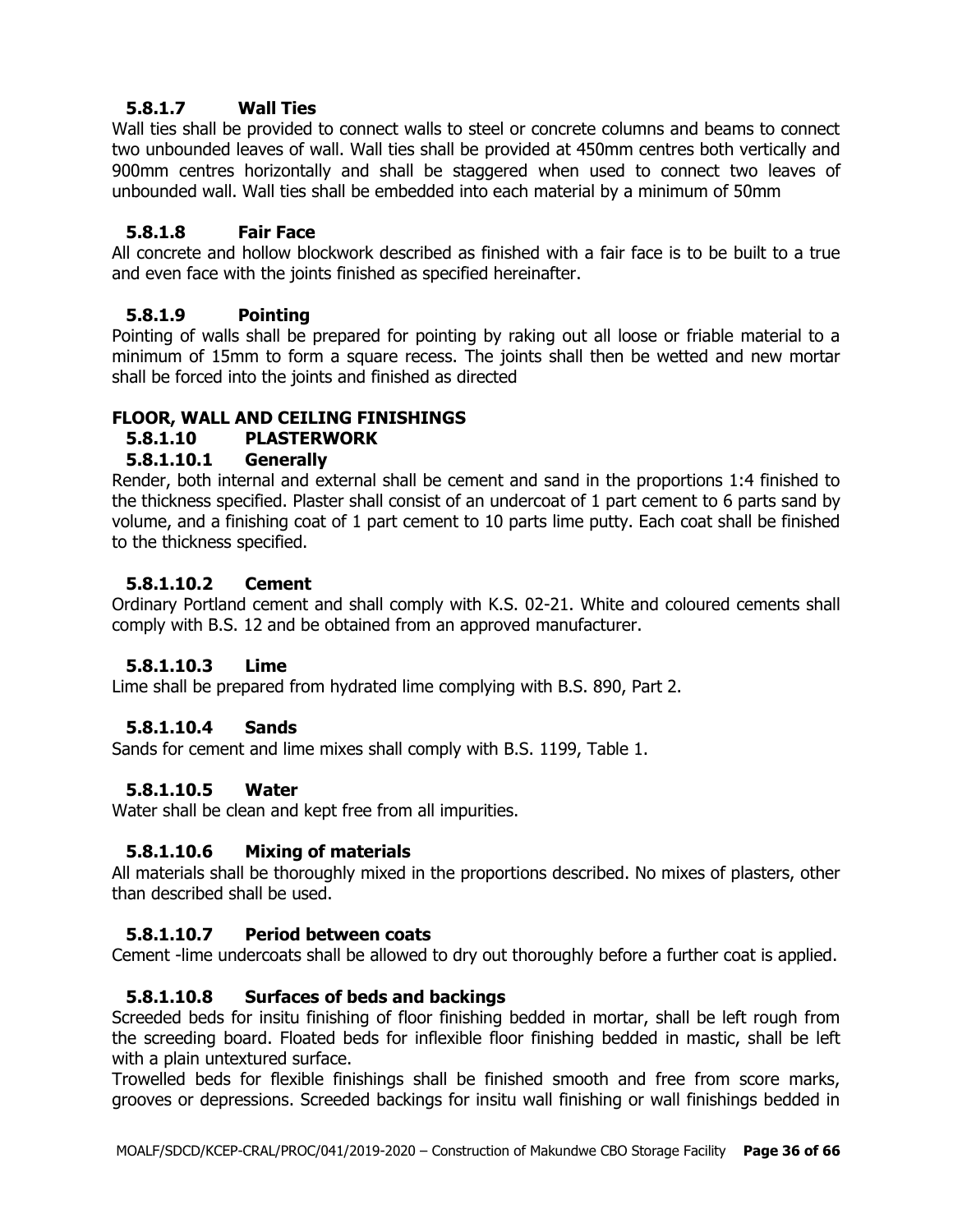mortar shall be scratched for key. Floated backings for inflexible wall finishing fixed with adhesive shall be left with a plain surface.

Trowelled backings for flexible wall finishing shall be finished smooth and free from score marks or depressions.

Beds and Backings for finishing by specialists shall be to the approval of the specialist.

## **5.8.1.10.9 Preparation of surfaces**

All surfaces to receive the finishing in this section shall be thoroughly cleaned. Screeds to receive finishing bedded in mortar shall be well wetted before laying is commenced.

#### **5.8.2 PAINTING AND DECORATING**

## **5.8.2.1 MATERIALS**

# **5.8.2.2 Colour range**

Painting and decorative schemes shall be carried out in colours selected by the Architect from the approved range of colours.

#### **5.8.2.3 Approval of brands**

The Contractor shall seek, in writing, approval from the Architect for all brands of paint he wishes to use.

#### **5.8.2.4 Quality of Products**

Where a type of paint is produced by the Manufacturer in more than one quality, only paints and materials of the first or best quality shall be used in the works. The container label shall indicate clearly the quality of the paint being used.

Where it is not evident that the first or best quality of paint is being used, the Architect will order the removal of such materials from the site and rectification of any work executed with those materials, all at the Contractors expense.

#### **5.8.2.5 Same makers materials used for coating**

While materials for the work may be obtained from several makers, undercoats and finishing coats for a particular surface must be obtained from the same maker, (i.e. one markers undercoat).

#### **5.8.2.6 Remedying defects due to defective materials**

All materials, which in the opinion of the Architect are unsatisfactory, shall be immediately removed from the site and any work executed with such defective materials shall be made good by the Contractor, at his expense, to the satisfaction of the Architect.

#### **5.8.2.7 Emulsion paint**

Emulsion paint (interior and/or exterior), shall have a P.V.A. base and shall be of an approved brand. The first coat shall be thinned in accordance with the manufactures instructions. Where described as applied externally, the paint shall incorporate an approved fungicide to prevent fungus growth.

#### **5.8.2.8 Black bituminous paint**

Black bituminous paint shall comply with B.S. 3416, Type 1 for general use, and Type ii for drinking water tanks.

#### **5.8.2.9 Plaster, rendering, concrete block work and brickwork**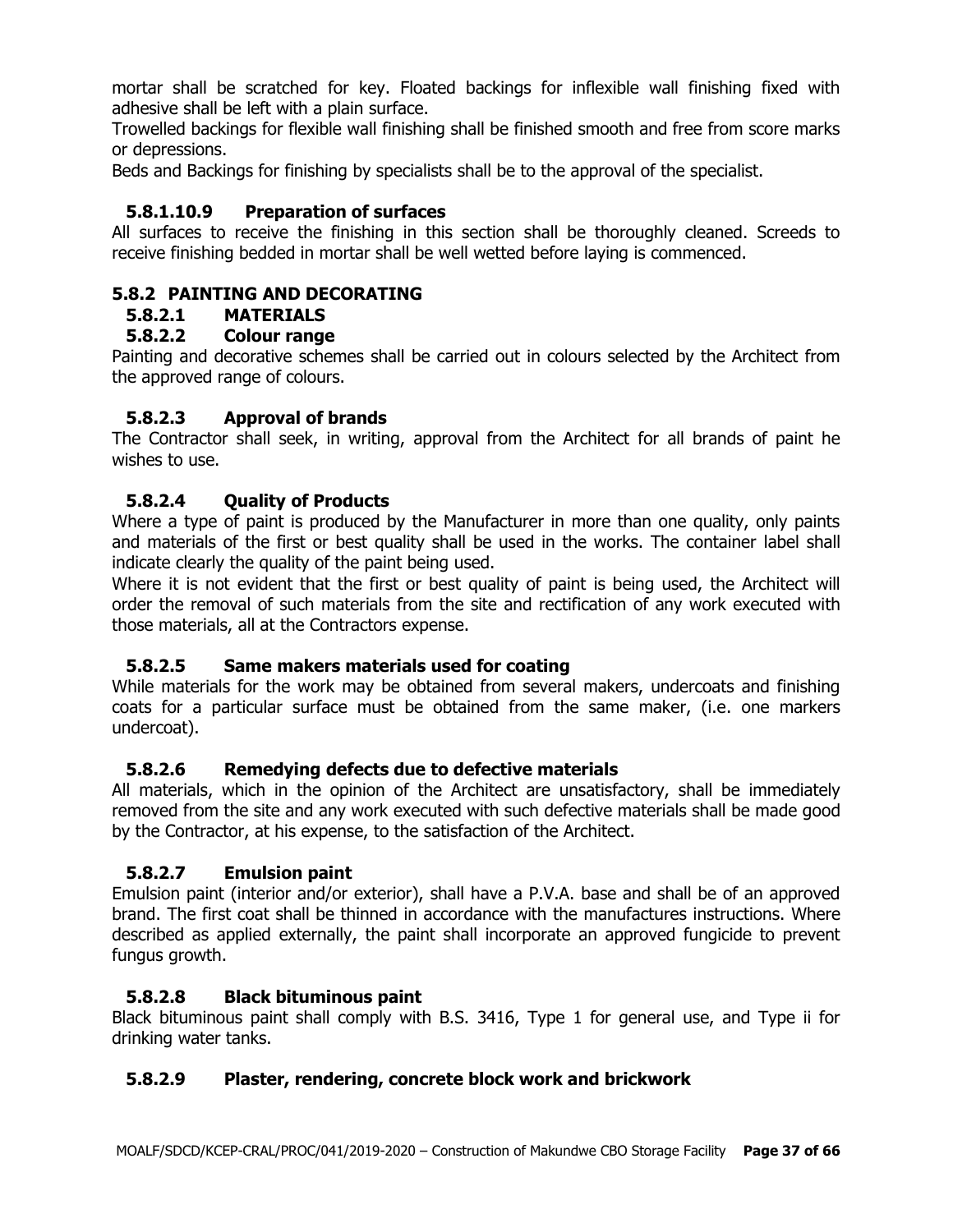All plaster or mortar splashes, etc. shall be removed from plaster rendering, concrete, block work and brickwork by careful scraping; all holes, cracks, etc., shall be stopped and the whole of the surfaces shall be brushed down to remove dust and loose materials. In addition, all traces of mould oil shall be removed from concrete surfaces by scrubbing with water and detergent and rinsing with clean water to remove all detergent.

# **5.8.2.10 Standard of workmanship**

Prior to the commencement of internal or external decoration, areas not exceeding 50 square metres in total area, and designated by the Architect, shall be completely decorated, and after approval shall be used as a standard for the whole of the works. Any additional cost involved in carrying out such decoration in advance of the general work shall be deemed be included in the Contract Sum. Such decorated surfaces shall be made good and touched up as necessary prior to the handing over of the works.

# **5.8.2.11 Manufacturer's instructions**

All materials shall be used strictly in accordance with instructions issued by the manufacturers concerned. The addition of thinners, driers or other materials will only be permitted when specially required by the maker and the procedure approved by the Architect.

# **5.8.2.12 Brush work**

Unless otherwise described, all coatings shall be applied by Brush. Written permission must be obtained from the Architect for the application of coatings by spray or roller where not so described, and if permission is granted, such application shall not result in extra cost to the Employer.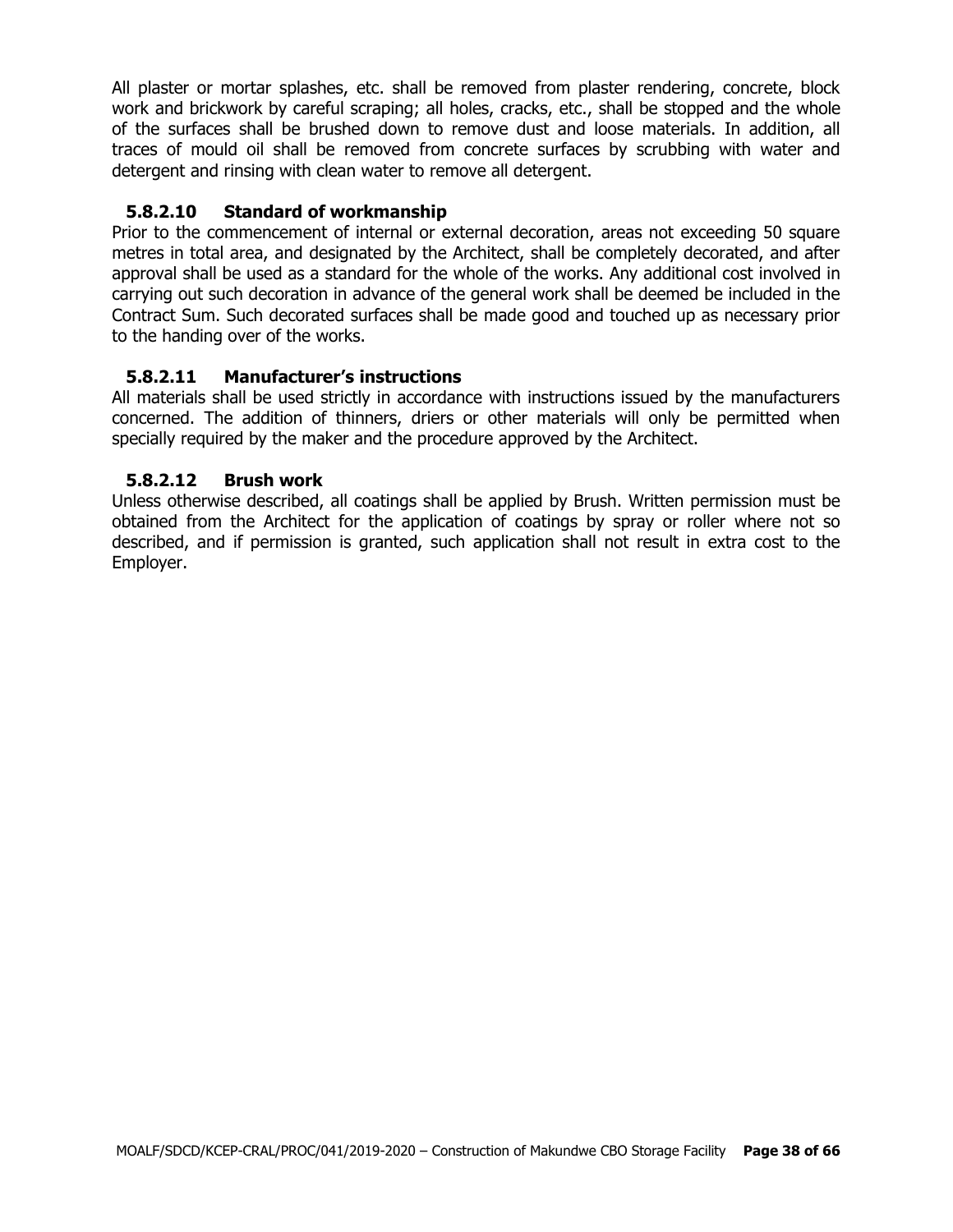# **5.9 BILL OF QUANTITIES**

The Bills of Quantities forms part of the Contract Documents and are to be read in conjunction with the Instructions to Bidders, Conditions of Contract Parts I and II, Specifications and Drawings.

The prices and rates inserted in the Bills of Quantities will be used for valuing the work executed, and the Engineer will only measure the whole of the works executed in accordance with this Contract.

| <b>DESCRIPTION</b>                                                                                                                                                 | <b>QTY</b> | <b>UNIT</b> | <b>RATE</b> | SHS. |
|--------------------------------------------------------------------------------------------------------------------------------------------------------------------|------------|-------------|-------------|------|
| PROPOSED CONSTRUCTION OF FARMER-OWNED<br><b>STORAGE FACILITY.</b>                                                                                                  |            |             |             |      |
| <b>ELEMENT 1:- SUB STRUCTURE WORKS</b>                                                                                                                             |            |             |             |      |
| Clear site off bushes, scrubs undergrowth and the like including<br>grubbing up their roots and burn the arising on site as directed.                              | 450        | SM          |             |      |
| Mass excavation in top soil, not exceeding 1.50 M from ground<br>level.                                                                                            | 135        | CM          |             |      |
| Excavate trenches for strip foundation not exceeding 1.5 M deep<br>from reduced level.                                                                             | 54         | <b>CM</b>   |             |      |
| Ditto for column bases                                                                                                                                             | 45         | <b>CM</b>   |             |      |
| Remove surplus excavated materials from site or spread on site<br>as directed                                                                                      | 120        | CM          |             |      |
| Return, fill and ram selected excavated materials to sides of<br>foundation wall                                                                                   | 120        | <b>CM</b>   |             |      |
| <b>Foundation Walling:-</b>                                                                                                                                        |            |             |             |      |
| Provide and pace class 15/20 50mm thick blinding concrete in<br>strip foundation.                                                                                  | 54         | CM          |             |      |
| Ditto for column bases                                                                                                                                             | 38         | <b>CM</b>   |             |      |
| Provide and lay 200 mm rough dressed natural stone in<br>foundation walling in cement : sand mortar (1:4)                                                          | 90         | SM.         |             |      |
| <b>Filling</b>                                                                                                                                                     |            |             |             |      |
| Provide, place and compact approved hardcore filling in layers<br>not exceeding 150 mm thick.                                                                      | 135        | <b>CM</b>   |             |      |
| Provide, place and compact 50 mm thick murram or other equal<br>and approved blinding material to surface of hardcore (m.s.)                                       | 450        | <b>SM</b>   |             |      |
| Provide "Gladiator" or other equal and approved anti-termite<br>insecticide to hardcore surface applied in accordance with<br>Manufacturer's written instructions. | 450        | <b>SM</b>   |             |      |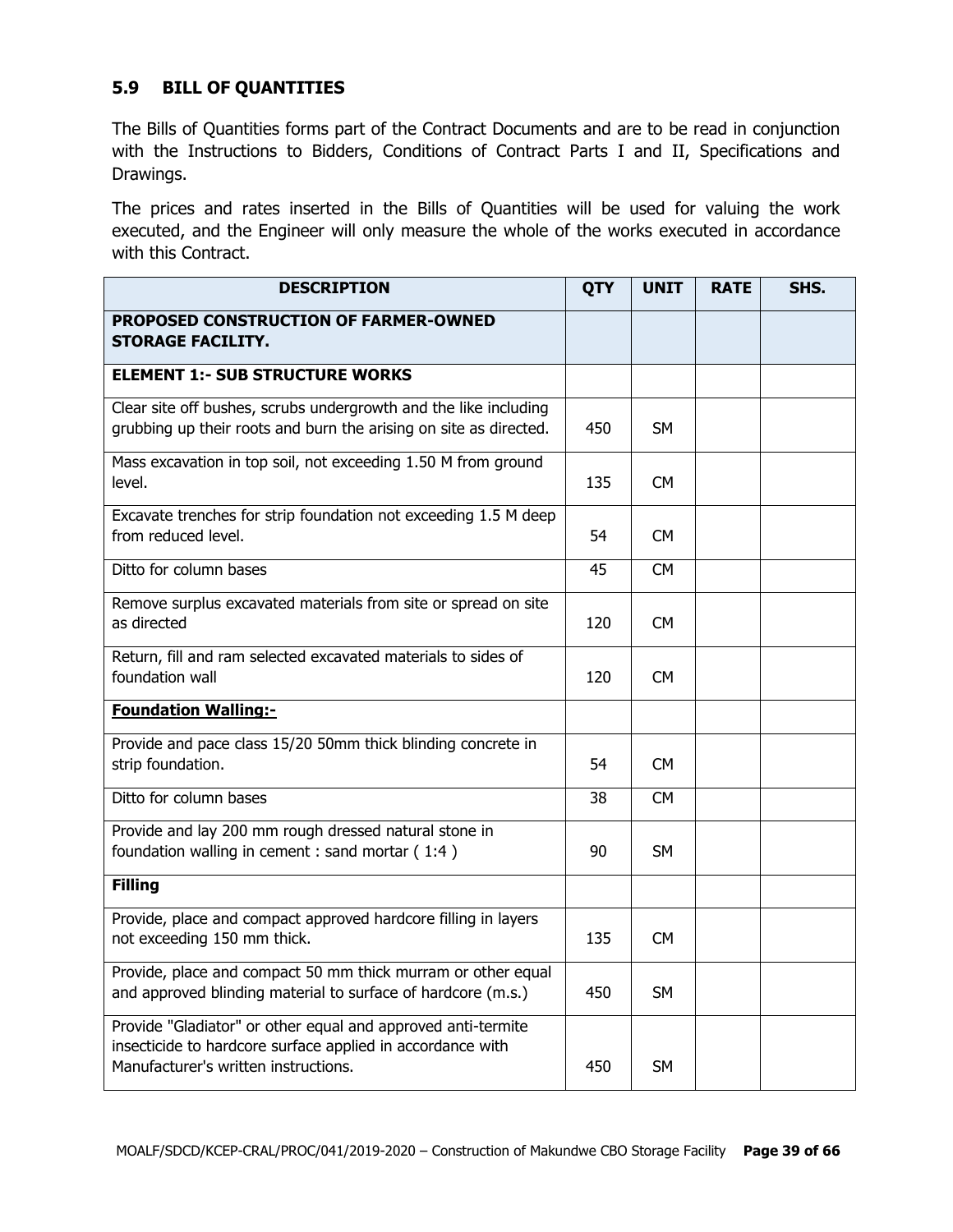| 500 gauge polythene damp proof membrane                                                                                                   | 900   | <b>SM</b> |  |
|-------------------------------------------------------------------------------------------------------------------------------------------|-------|-----------|--|
| <b>Plinth</b>                                                                                                                             |       |           |  |
| 12 mm thick cement and sand (1:4) plaster to plinth                                                                                       | 54    | <b>SM</b> |  |
| Three coats black bituminous paint to plastered surface                                                                                   | 54    | <b>SM</b> |  |
| <b>Total carried to collection</b>                                                                                                        |       |           |  |
| Provide, place and vibrate reinforced concrete class<br>25/20 as described in :-                                                          |       |           |  |
| Column bases                                                                                                                              | 7.5   | <b>CM</b> |  |
| Columns                                                                                                                                   | 6     | <b>CM</b> |  |
| Strip foundation                                                                                                                          | 8     | <b>CM</b> |  |
| 150 mm thick concrete floor slab                                                                                                          | 68    | <b>SM</b> |  |
| Provide, place and dismantle Sawn formwork as<br>described to :-                                                                          |       |           |  |
| Sides of foundation columns and column bases                                                                                              | 210   | <b>SM</b> |  |
| Sides of strip foundation                                                                                                                 | 36    | <b>SM</b> |  |
| Edges of floor slab 75 mm - 150 mm girth                                                                                                  | 18    | <b>LM</b> |  |
| Provide high Tensile Reinforcement Bars to B. S. 4461<br>including cutting, bending and all necessary spacer<br>blocks as described in :- |       |           |  |
| 16 mm diameter bars in Columns and ring beams.                                                                                            | 3,184 | KG        |  |
| 12 mm diameter in column bases                                                                                                            | 695   | KG        |  |
| 8 mm diameter as tie ups.                                                                                                                 | 1,684 | KG        |  |
| B. R. C. A 142 mesh reinforcement                                                                                                         | 900   | <b>SM</b> |  |
| <b>Total carried to collection</b>                                                                                                        |       |           |  |
| <b>Total carried to Summary</b>                                                                                                           |       |           |  |
| ELEMENT NO. 2: REINFORCED CONCRETE SUPERSTRUCTURE                                                                                         |       |           |  |
| Reinforced Concrete (1:2:4) as described to :-                                                                                            |       |           |  |
| Columns                                                                                                                                   | 24    | <b>CM</b> |  |
| <b>Beams</b>                                                                                                                              | 24    | <b>CM</b> |  |
| <b>Provide, erect and dismantle Sawn Formwork as</b><br>described to :-                                                                   |       |           |  |
| Sides of columns                                                                                                                          | 210   | <b>SM</b> |  |
| Sides of beams                                                                                                                            | 270   | <b>SM</b> |  |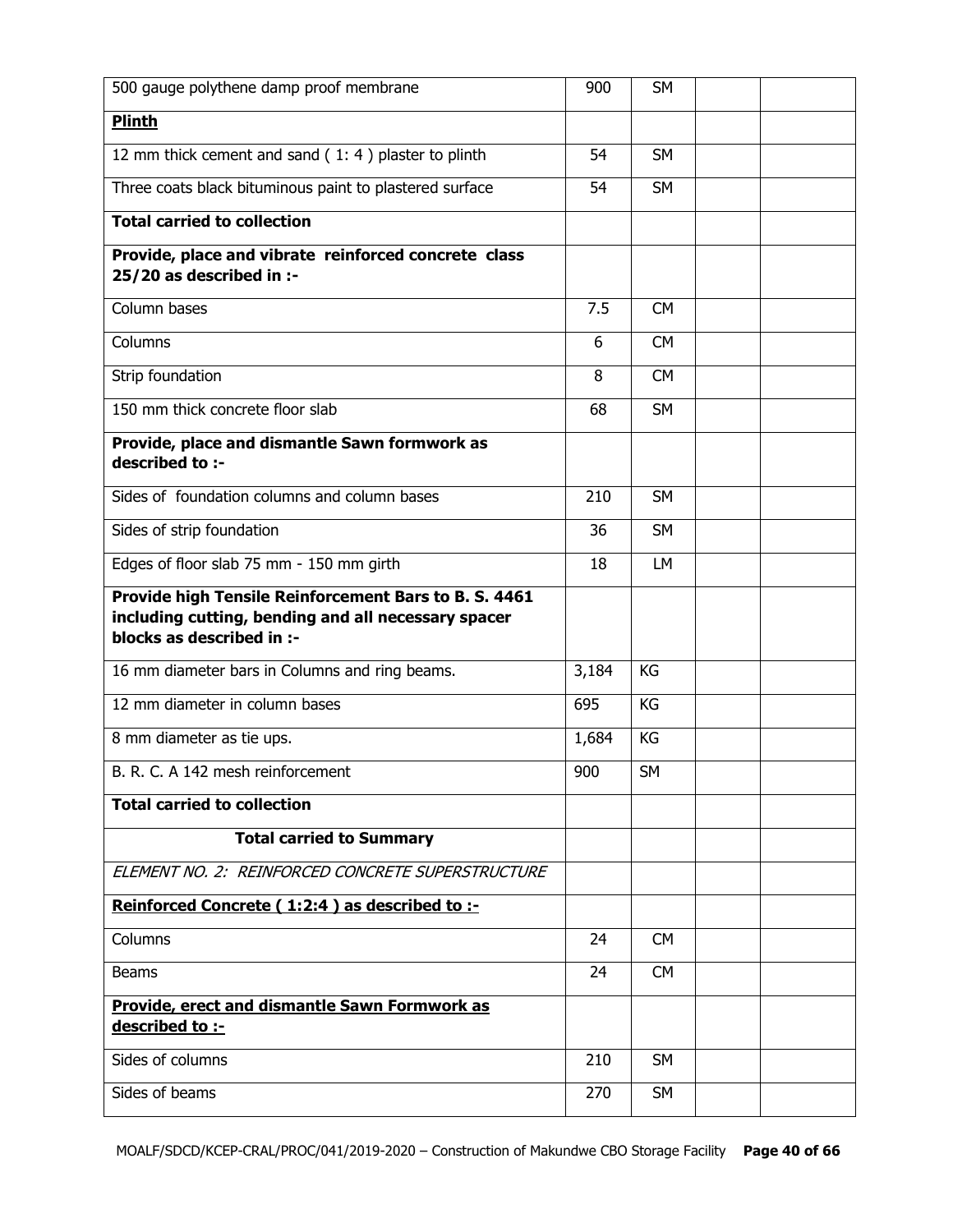| <b>Total carried to Summary</b>                                                                                                                                                                                                                                                                                                        |                |           |  |
|----------------------------------------------------------------------------------------------------------------------------------------------------------------------------------------------------------------------------------------------------------------------------------------------------------------------------------------|----------------|-----------|--|
| <b>ELEMENT NO. 3:- Super structure walling</b>                                                                                                                                                                                                                                                                                         |                |           |  |
| Machine-cut stone walling; bedded and jointed in<br>cement and sand (1:3) mortar; reinforced in every third<br>course with 500g hoop iron;                                                                                                                                                                                             |                |           |  |
| 200 mm thick externally                                                                                                                                                                                                                                                                                                                | 380            | <b>SM</b> |  |
| Extra over ditto for neat horizontal and vertical keying<br>externally.                                                                                                                                                                                                                                                                | 380            | <b>SM</b> |  |
| 150 mm thick medium dressed internally                                                                                                                                                                                                                                                                                                 | 164            | <b>SM</b> |  |
| Approved 200 mm wide damp proof course laid to breaking<br>joints with 150 mm laps in cement: sand (1:3) mortar.                                                                                                                                                                                                                       | 900            | LМ        |  |
| <b>Total carried to Summary</b>                                                                                                                                                                                                                                                                                                        |                |           |  |
| <b>ELEMENT NO. 4:- Windows</b>                                                                                                                                                                                                                                                                                                         |                |           |  |
| Provide Standard steel casement windows divided into<br>small equal panes complete with 12 mm square burglar<br>proofing bars neatly welded behind the openable panes<br>and in the same pattern as the panes including heavy<br>duty closers and stay, fixing lugs and one coat red oxide<br>primer all as per Architect's details :- |                |           |  |
| Window size 1500 x 1500 mm high                                                                                                                                                                                                                                                                                                        | 8              | <b>NO</b> |  |
| Window size 1050 x 1500 mm high Ventilation windows                                                                                                                                                                                                                                                                                    | 8              | <b>NO</b> |  |
| Glazing :-                                                                                                                                                                                                                                                                                                                             |                |           |  |
| 4 mm thick clear sheet glass fixed to metal frames with<br>putty :-                                                                                                                                                                                                                                                                    |                |           |  |
| Panes 0.1 - 0.5 square metres                                                                                                                                                                                                                                                                                                          | 18             | <b>SM</b> |  |
| <b>Window Cill</b>                                                                                                                                                                                                                                                                                                                     |                |           |  |
| 150 x 20 mm thick clay window cill jointed and pointed in<br>coloured cement : sand (1:5) mortar                                                                                                                                                                                                                                       | 8              | LМ        |  |
| <b>Total carried to Summary</b>                                                                                                                                                                                                                                                                                                        |                |           |  |
| <b>ELEMENT NO. 5:- Doors</b>                                                                                                                                                                                                                                                                                                           |                |           |  |
| <b>Steel Door:-</b>                                                                                                                                                                                                                                                                                                                    |                |           |  |
| Purpose made sliding steel door overall size 3000 x 2600 mm<br>complete with sliding frame and related accessories and one<br>coat red oxide primer all to Architect's details.                                                                                                                                                        | $\overline{2}$ | NO.       |  |
| Provide and fix 45 mm semisolid cored flush door faced<br>both sides with cypress veneer on both sides and door<br>frame together with its accessories all as directed :-                                                                                                                                                              |                |           |  |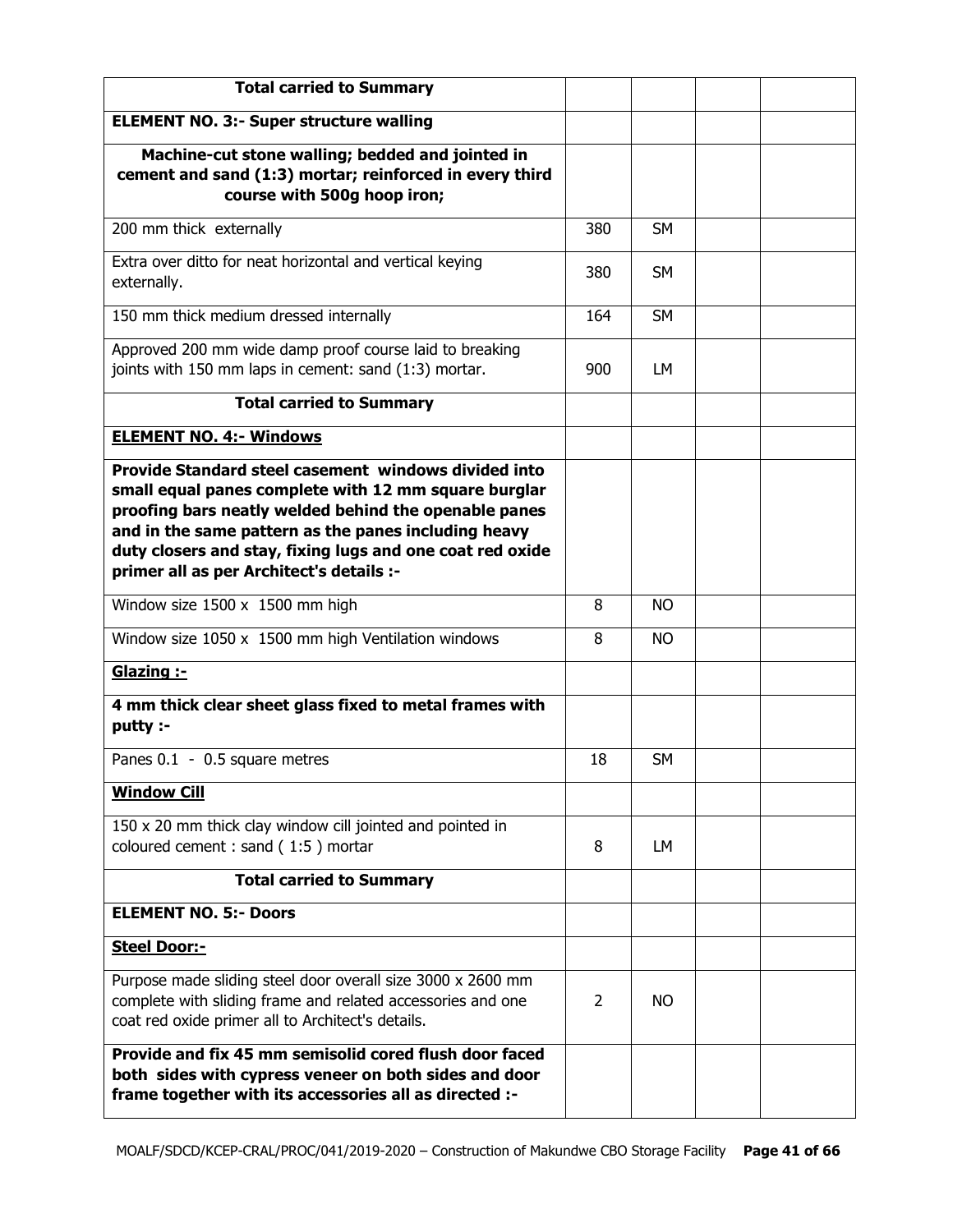| Door size 900 x 2100 mm                                                                                                                                                                                       | 4   | <b>NO</b> |  |
|---------------------------------------------------------------------------------------------------------------------------------------------------------------------------------------------------------------|-----|-----------|--|
| <b>Total carried to summary</b>                                                                                                                                                                               |     |           |  |
| <b>ELEMENT NO. 6:- Roof covering</b>                                                                                                                                                                          |     |           |  |
| <b>Structural Steel work</b>                                                                                                                                                                                  |     |           |  |
| The following in framed structural steelwork: complete<br>with and including all welded and bolted connections :<br>delivery to site and erection with and including one shop<br>coat of zinc plumbate primer |     |           |  |
| No. structural steel roof trusses spanning 12700 mm girth :<br>hoisting and fixing approximately 27.0 M above ground level:                                                                                   |     |           |  |
| 100 x 50 x 4 mm thick RHS rafters                                                                                                                                                                             | 287 | LM        |  |
| 40 x 40 x 3 mm SHS struts and ties                                                                                                                                                                            | 250 | <b>LM</b> |  |
| 8mm thick end plate welded to SHS joist and rafter.                                                                                                                                                           | 14  | <b>NO</b> |  |
| 250 x 200 x 10 mm thick base plate welded to truss : drilled<br>with 4 No. holes for 20 mm diameter bolts                                                                                                     | 14  | <b>NO</b> |  |
| 75x75x3mm thick angle cleat welded onto plates                                                                                                                                                                | 28  | <b>NO</b> |  |
| Support rails, purlins, bracings etc                                                                                                                                                                          |     |           |  |
| 127 x 50 x2 mm thick Z purlins                                                                                                                                                                                | 450 | LM        |  |
| 50 x50 x 3 mm Angle Bracings                                                                                                                                                                                  | 180 | LM        |  |
| 16mm Dia. Anti-sag Rods                                                                                                                                                                                       | 240 | Kg        |  |
| 20 mm diameter x 250 mm long bolts with head, nut and<br>washers : fixed to concrete or masonry walls                                                                                                         | 56  | <b>NO</b> |  |
| <b>Roof covering</b>                                                                                                                                                                                          |     |           |  |
| Al-Zn Coated Steel Box Profile roofing sheets; 28 gauge;<br>pre-painted                                                                                                                                       |     |           |  |
| Roof covering; 150mm laps on one end and one and a half<br>corrugation side lap; and fixed to steel trusses (m/s) to receive<br>roofing sheets (m/s)                                                          | 540 | <b>SM</b> |  |
| <b>Ridge Caps</b>                                                                                                                                                                                             | 35  | LM        |  |
| <b>Rainwater Disposal:-</b>                                                                                                                                                                                   |     |           |  |
| 28 Gauge SWG galvanized mild steel rainwater goods<br>with lapped, rivetted and soldered joints or seams<br>including all labours                                                                             |     |           |  |
| 100 mm diameter rainwater downpipe imbedded to walls or<br>boxed in walls and all necessary clamping.                                                                                                         | 18  | LM        |  |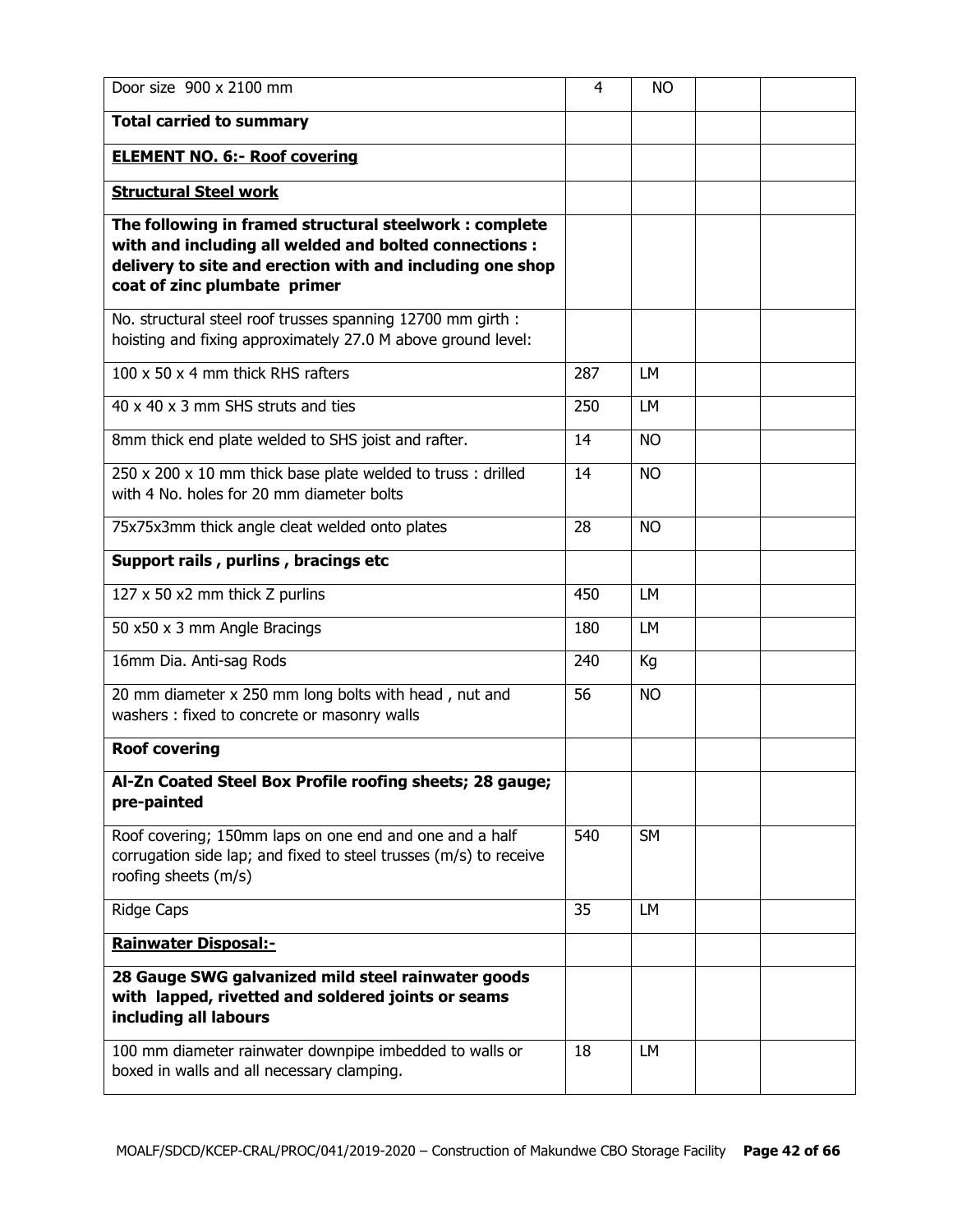| Ditto for shoe                                                                             | 4   | <b>NO</b> |  |
|--------------------------------------------------------------------------------------------|-----|-----------|--|
| <b>Total carried to Summary</b>                                                            |     |           |  |
| <b>ELEMENT NO. 7:- Finishes</b>                                                            |     |           |  |
| Floors:- Cement : sand (1:4) in :-                                                         |     |           |  |
| 30 mm thick paving to receive Terrazzo.                                                    | 450 | <b>SM</b> |  |
| Terrazzo to Engineer's specification                                                       | 450 | <b>SM</b> |  |
| <b>Walls</b>                                                                               |     |           |  |
| 15 mm thick cement and sand (1:4) plaster to walls internally.                             | 544 | <b>SM</b> |  |
| <b>Painting</b>                                                                            |     |           |  |
| Prepare and apply three coats plastic emulsion paint to internal<br>wall and beam surfaces | 544 | <b>SM</b> |  |
| <b>Total carried to Summary</b>                                                            |     |           |  |
| <b>TOTAL COST FOR BUILDER'S WORK CARRIED TO</b><br><b>GRAND SUMMARY</b>                    |     |           |  |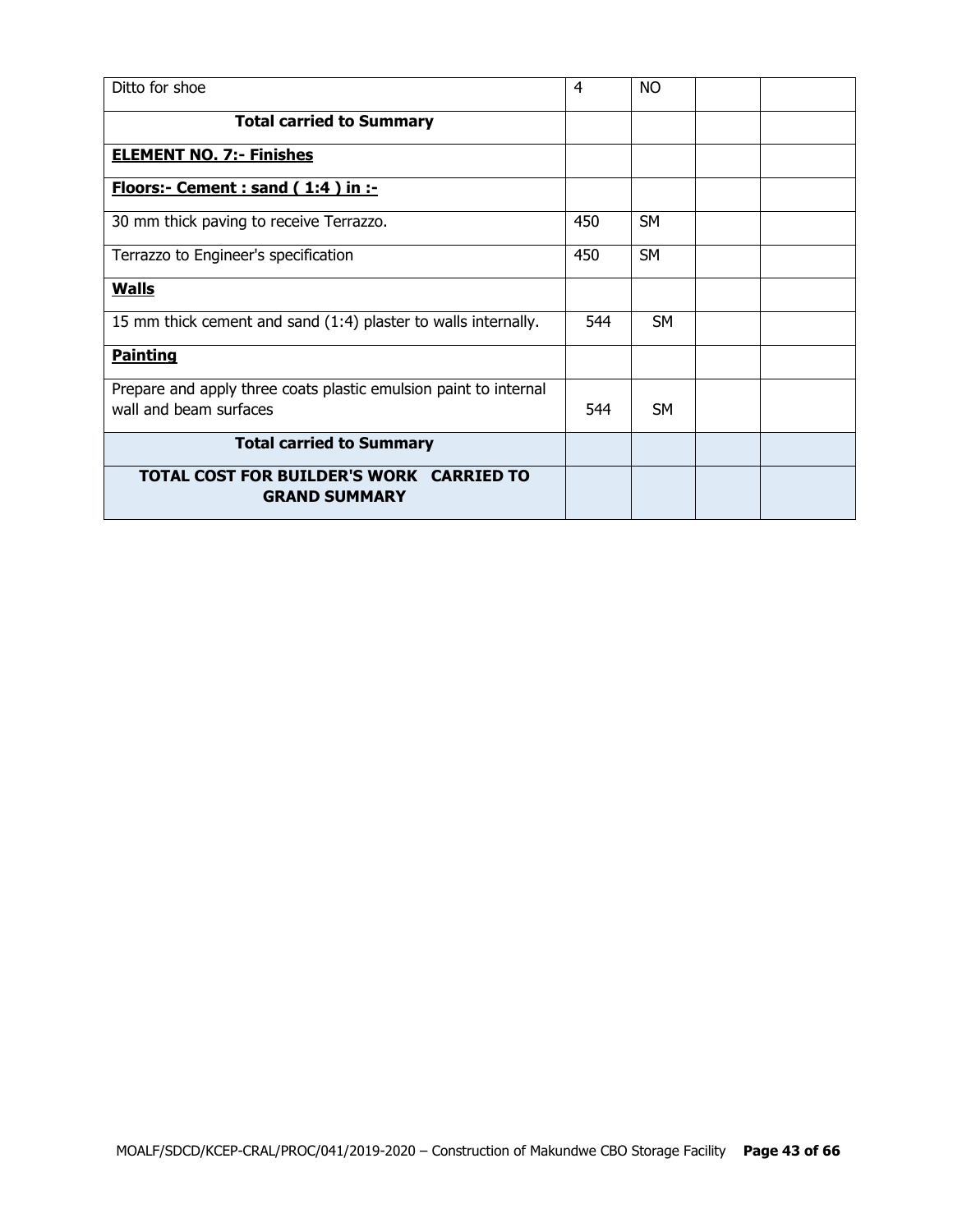| <b>ITEM</b>  | <b>DESCRIPTION</b>                                                                                                                     | <b>QTY</b> | <b>UNIT</b> | <b>RATE</b>  | SHS. |
|--------------|----------------------------------------------------------------------------------------------------------------------------------------|------------|-------------|--------------|------|
|              | <b>PRIME COST AND PROVISIONAL SUMS</b>                                                                                                 |            |             |              |      |
|              | <b>Electrical Installation</b>                                                                                                         |            |             |              |      |
| А.           | Provide a Prime Cost Sum of Kenya Shillings One hundred<br>thousand (Kshs. 100,000.00) only for Electrical Installation.               | 100,000    | <b>SUM</b>  | 1            |      |
|              | <b>Plumbing and Drainage Installation</b>                                                                                              |            |             |              |      |
| B.           | Provide a Prime Cost Sum of Kenya Shillings Two hundred<br>thousand (Kshs. 200,000.00) only for Plumbing and<br>Drainage Installation  | 200,000    | <b>SUM</b>  | 1            |      |
|              | <b>Contingency</b>                                                                                                                     |            |             |              |      |
| $\mathsf{C}$ | Provide a Prime Cost Sum of Kenya Shillings Three hundred<br>thousand (Kshs. 300,000.00) only for supervision and<br>approval of works | 300,000    | <b>SUM</b>  | $\mathbf{1}$ |      |
| D            | Allow for contractor's overheads and profits                                                                                           | 300,000    | $\%$        |              |      |
|              | <b>Total carried to Summary</b>                                                                                                        |            |             |              |      |
|              | <b>SUMMARY</b>                                                                                                                         |            |             |              |      |
|              | <b>Builder's Works</b>                                                                                                                 |            |             |              |      |
|              | <b>Prime cost &amp; Provisional Sum</b>                                                                                                |            |             |              |      |
|              |                                                                                                                                        |            |             |              |      |
|              | <b>TOTAL FOR WORKS</b>                                                                                                                 |            |             |              |      |
|              | <b>ADD 16% VAT</b>                                                                                                                     |            |             |              |      |
|              |                                                                                                                                        |            |             |              |      |
|              | <b>TOTAL BID PRICE</b>                                                                                                                 |            |             |              |      |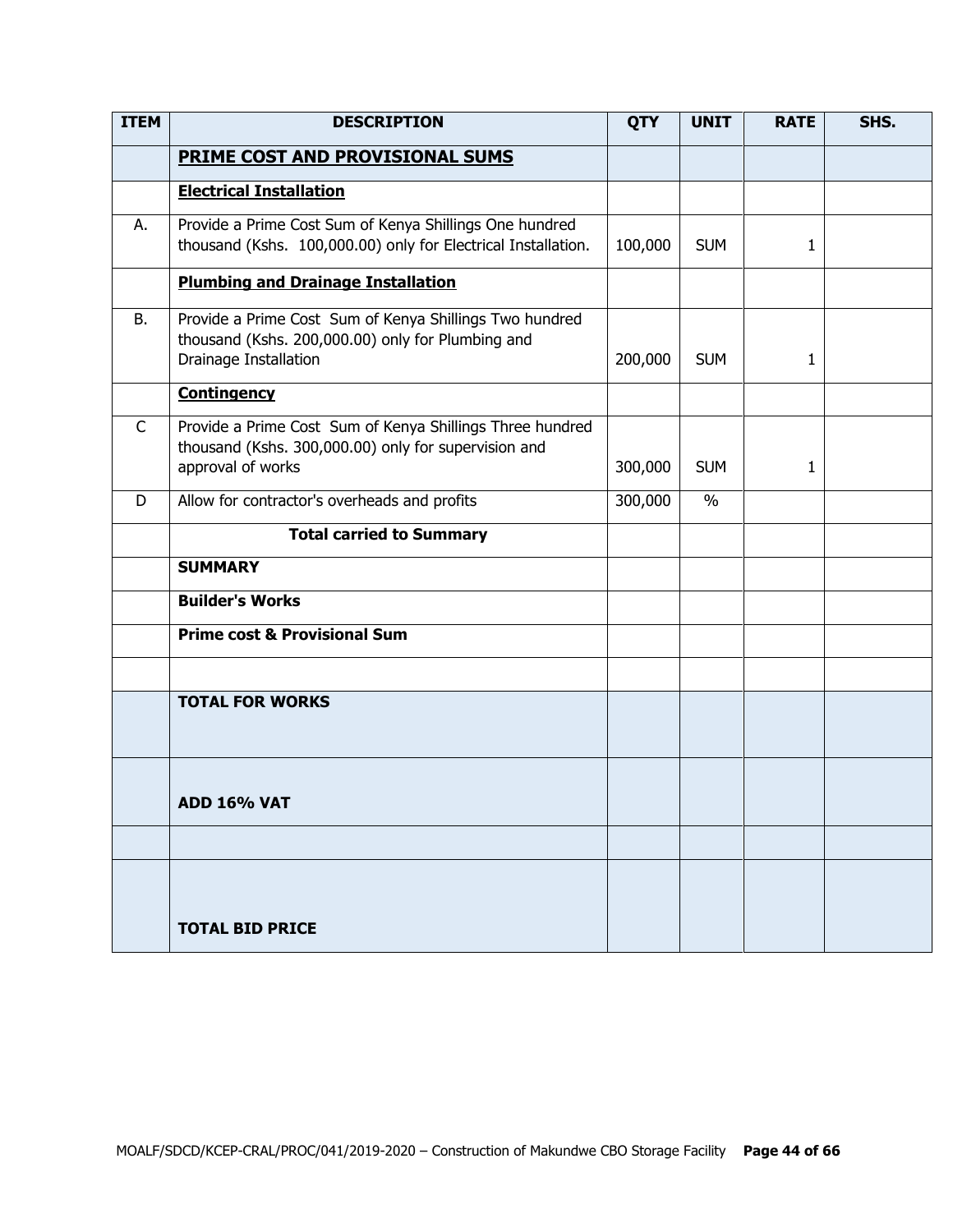#### **STANDARD FORMS List of Standard Forms**

- 1) Form of Tender
- 2) Form of Agreement
- 3) Mandatory Business Questionnaire Form
- 4) Tender Securing Declaration Form
- 5) Tender Security Form
- 6) Performance Security form
- 7) Declaration Form
- 8) Letter of Notification of Award
- 9) Qualification Information
- 10) Tender Questionnaire
- 11) Certificate of site visit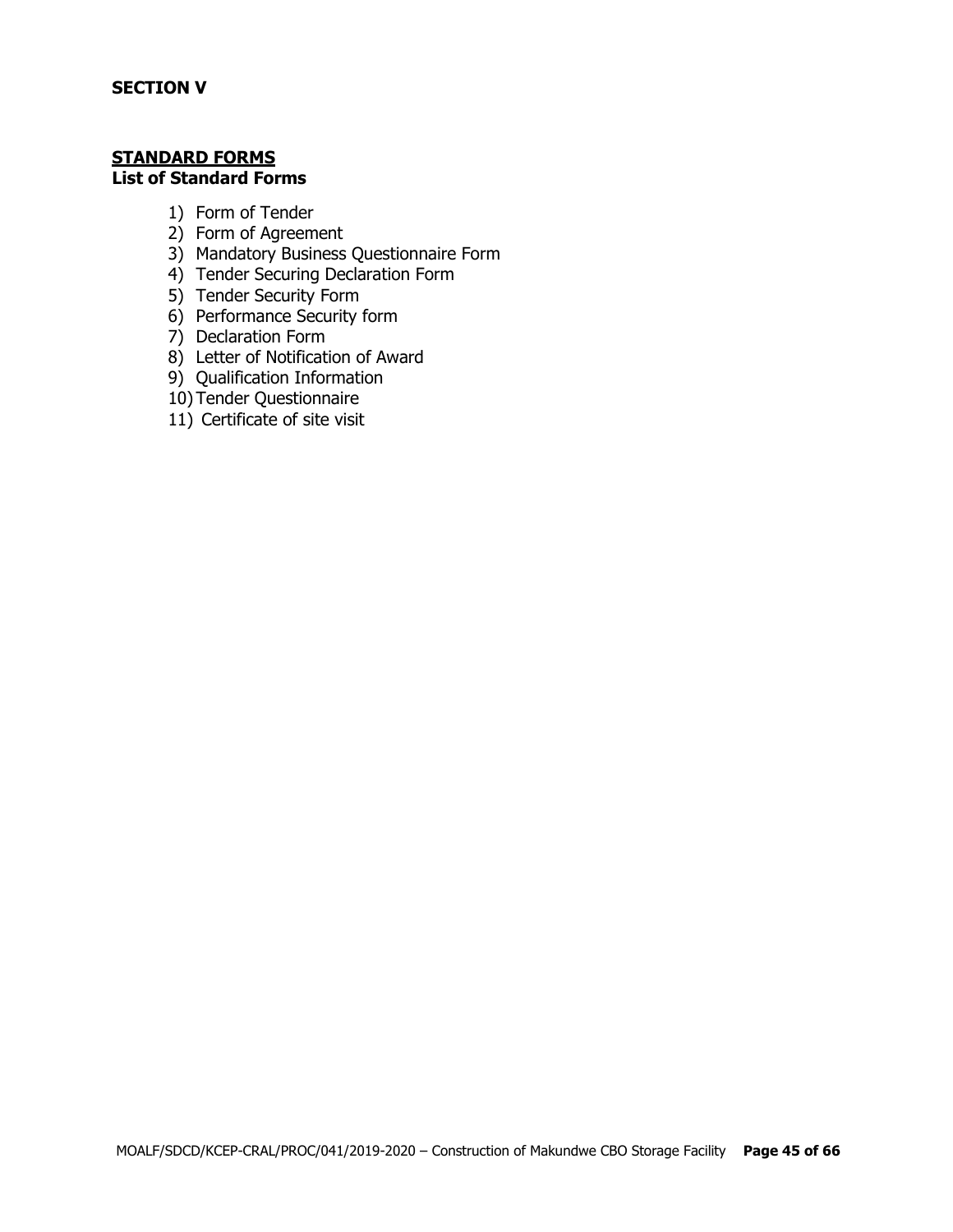# **1. Form of Tender**

To: Kenya Cereal Enhancement Programme-Climate Resilient Livelihood Window of P.O. Box 30028-00100 Nairobi

# **Tender Name: TENDER FOR CONSTRUCTION OF MAKUNDWE CBO STORAGE FACILITY:**

#### **Tender Reference: MOALF/SDCD/KCEP CRAL/PROC/041/2019-2020**

Dear Sir,

1. In accordance with the Conditions of Contract, Specifications, Drawings and Bills of Quantities for the execution of the above-named Works, we, the undersigned offer to construct, install and complete such Works and remedy any defects therein for the sum of Kshs. \_\_\_\_\_\_\_\_\_\_\_\_\_\_\_\_\_\_\_\_\_\_\_\_\_\_\_\_\_ [Amount in figures] Kenya Shillings\_\_\_\_\_\_\_\_\_\_\_\_\_\_\_\_\_\_\_\_\_\_\_\_\_\_\_\_\_\_\_\_\_\_\_\_\_\_\_\_\_\_\_\_\_\_\_\_\_\_\_\_\_\_\_\_\_\_\_\_\_\_\_

 $A$ mount in words]

- 2. We undertake, if our tender is accepted, to commence the Works as soon as is reasonably possible after the receipt of the Employer's Representative's notice to commence, and to complete the whole of the Works comprised in the Contract within the time stated in the Appendix to Conditions of Contract.
- 3. We agree to abide by this Tender for a period of [number] **120** days from the date fixed for tender opening of the Instructions to tenderers, and it shall remain binding upon us and may be accepted at any time before the expiration of that period.
- 4. The Tender sum as submitted and read out during the tender opening shall be absolute and final and shall not be subject of correction, adjustment or amendment in any way by any person or entity.
- 5. Unless and until a formal Agreement is prepared and executed this tender together with your written acceptance thereof and signing of the contract by the accounting officer or an officer authorized in writing by the accounting officer shall constitute a binding Contract between us.
- 6. We understand that you are not bound to accept the lowest or any tender you may receive. Dated this \_\_\_\_\_\_\_\_\_\_\_\_\_\_\_\_\_\_\_\_ day of \_\_\_\_\_\_\_20\_\_\_\_\_\_\_\_\_\_\_\_\_\_\_\_

Signature \_\_\_\_\_\_\_\_\_\_\_\_\_\_\_\_\_\_in the capacity of\_\_\_\_\_\_\_\_\_\_\_\_\_\_\_\_\_\_\_

duly authorized to sign tenders for and on behalf of

[*Name of Tenderer*] of

\_\_\_\_\_\_\_\_\_\_\_\_\_\_\_\_\_\_\_\_\_\_\_\_\_\_\_\_\_\_\_[Address of Tenderer]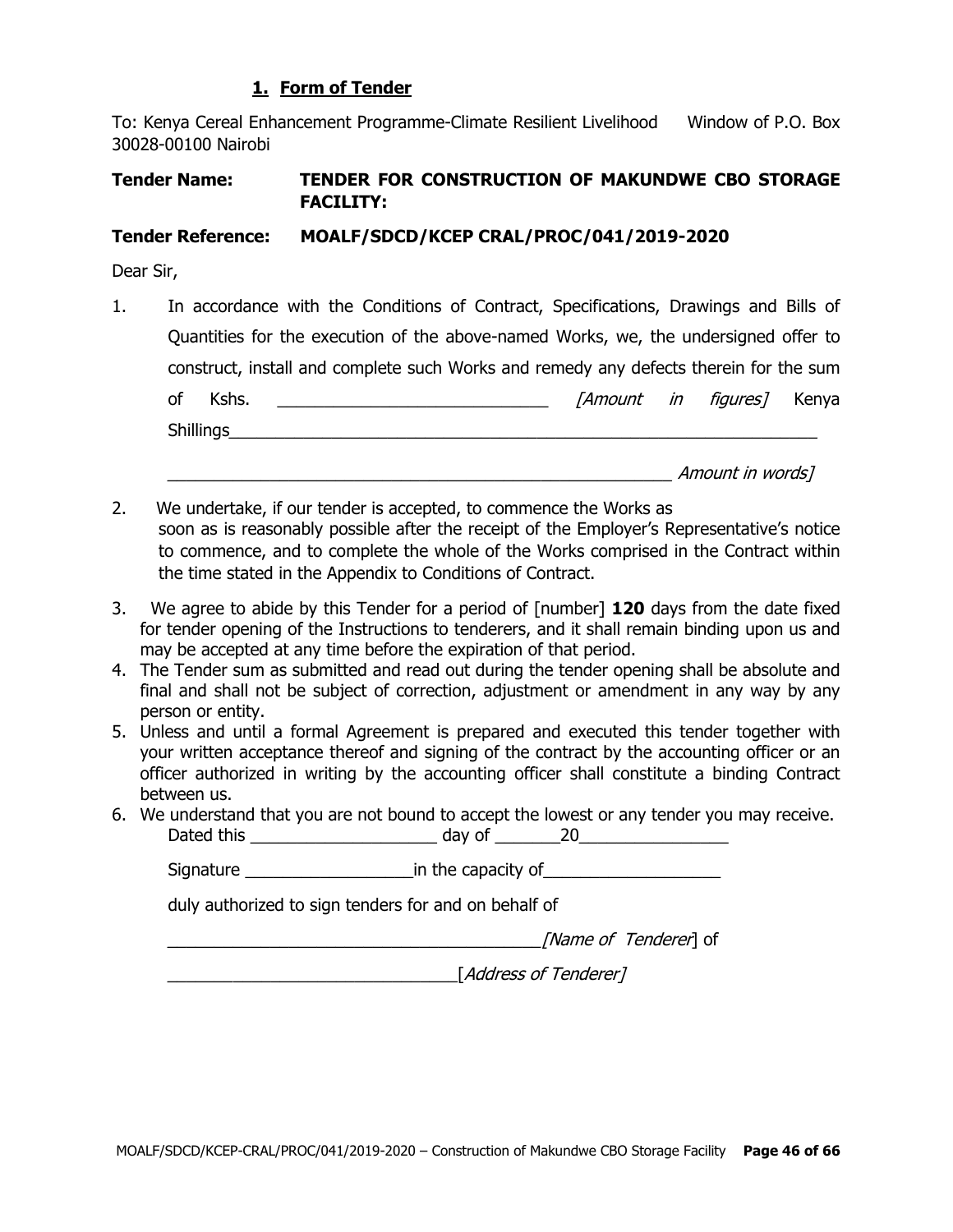# **2. FORM OF AGREEMENT**

THIS AGREEMENT, made the \_\_\_\_\_\_\_\_\_\_\_\_\_\_\_\_\_\_\_ day of \_\_\_\_\_\_\_\_\_\_ 20 \_\_\_\_\_\_\_ between State Department for Crops Development on behalf of Kenya Cereal Enhancement Programme-Climate Resilient Livelihood Window of P.O. Box 30028-00100 Nairobi whose registered office is situated at Kilimo House along Cathedral Road, (hereinafter referred to as "the Client") whose expression shall where the context so admits include its successors, administrators or permitted assignees on the one part

AND \_\_\_\_\_\_\_\_\_\_\_\_\_\_\_\_\_\_\_\_ of \_\_\_\_\_\_\_\_\_\_\_\_\_\_\_\_\_\_\_\_\_\_\_\_\_\_\_\_\_\_\_\_\_\_\_\_\_ (hereinafter called "the contractor") whose Certificate of Registration is \_\_\_\_\_\_\_\_\_\_\_\_\_\_\_\_\_\_\_\_ whose registered office is situated at \_\_\_\_\_\_\_\_\_\_\_\_\_\_\_\_\_\_\_\_\_\_\_\_\_\_\_\_\_\_\_\_\_\_\_\_\_\_\_\_ of the other part whose expression shall where the context so admits include its successors, administrators or permitted assignees on the other part.

WHEREAS Kenya Cereals Enhancement Programme-Climate Resilient Agricultural Livelihoods (KCEP-CRAL) is desirous that the Contractor executes

 $\_$  , and the set of the set of the set of the set of the set of the set of the set of the set of the set of the set of the set of the set of the set of the set of the set of the set of the set of the set of the set of th

(name and identification number of Contract ) (hereinafter called "the Works") located at\_\_\_\_\_\_\_\_\_\_\_\_\_\_\_\_\_\_\_\_\_\_\_\_\_\_\_\_\_\_[Place/location of the Works]and Kenya Cereals Enhancement Programme-Climate Resilient Agricultural Livelihoods (KCEP-CRAL) has accepted the tender submitted by the Contractor for the execution and completion of such Works and the remedying of any defects therein for the Contract Price of Kshs\_\_\_\_\_\_\_\_\_\_\_\_\_\_\_\_\_\_\_\_\_\_\_\_\_\_\_[Amount in figures],Kenya  $\begin{aligned} \text{SINICAR} \end{aligned}$   $[Amount in words].$ 

NOW THIS AGREEMENT WITNESSETH as follows:

- 1. In this Agreement, words and expressions shall have the same meanings as are respectively assigned to them in the Conditions of Contract hereinafter referred to.
- 2. The following documents shall be deemed to form and shall be read and construed as part of this Agreement i.e.
	- (i) Appendix to Conditions of Contract
	- (ii) Conditions of Contract Part I and II
	- (iii) Specifications
	- (iv) Drawings
	- (v) Priced Bill of Quantities
	- (vi) Form of Tender
	- (vii) Letter of Award
	- (viii) Letter of Acceptance
	- (ix) The Tenderers bid document
- **3.** In consideration of the payments to be made by Kenya Cereals Enhancement Programme-Climate Resilient Agricultural Livelihoods to the Contractor as hereinafter mentioned, the Contractor hereby covenants with Kenya Cereals Enhancement Programme-Climate Resilient Agricultural Livelihood to execute and complete the Works and remedy any defects therein in conformity in all respects with the provisions of the Contract.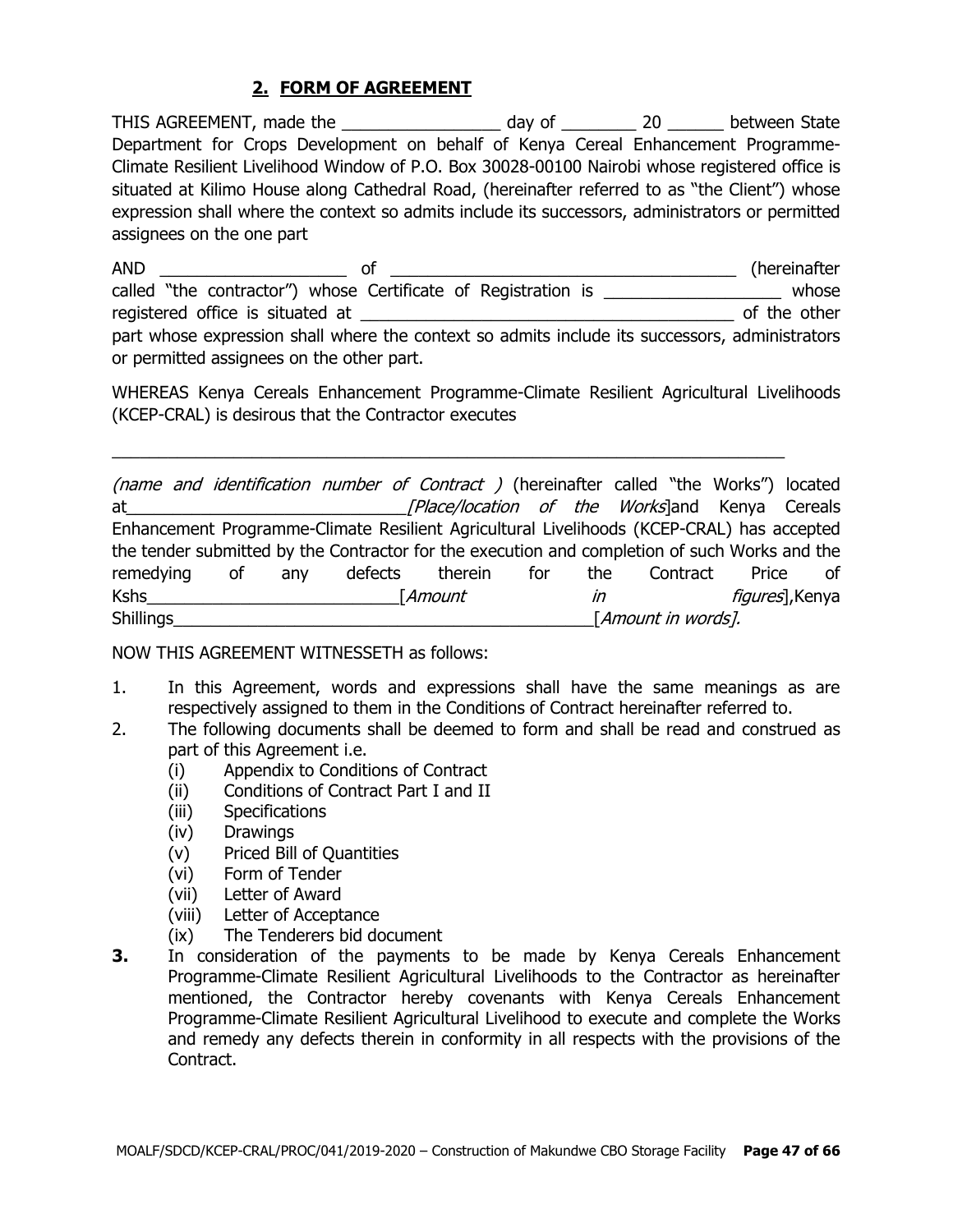4. Kenya Cereals Enhancement Programme-Climate Resilient Agricultural Livelihoods hereby covenants to pay the Contractor in consideration of the execution and completion of the Works and the remedying of defects therein, the Contract Price or such other sum as may become payable under the provisions of the Contract at the times and in the manner prescribed by the Contract.

IN WITNESS whereof the parties thereto have caused this Agreement to be executed the day and year first before written.

| <b>WITNESSED BY:</b>                                              |       |  |
|-------------------------------------------------------------------|-------|--|
| <b>NAME:</b>                                                      | Date: |  |
| For and on behalf of the Contractor:                              |       |  |
| Name:                                                             | Date: |  |
| <b>WITNESSED BY:</b>                                              |       |  |
| <u> 1980 - Johann Stoff, amerikansk politik (* 1901)</u><br>Name: | Date: |  |
| <b>Designation:</b>                                               |       |  |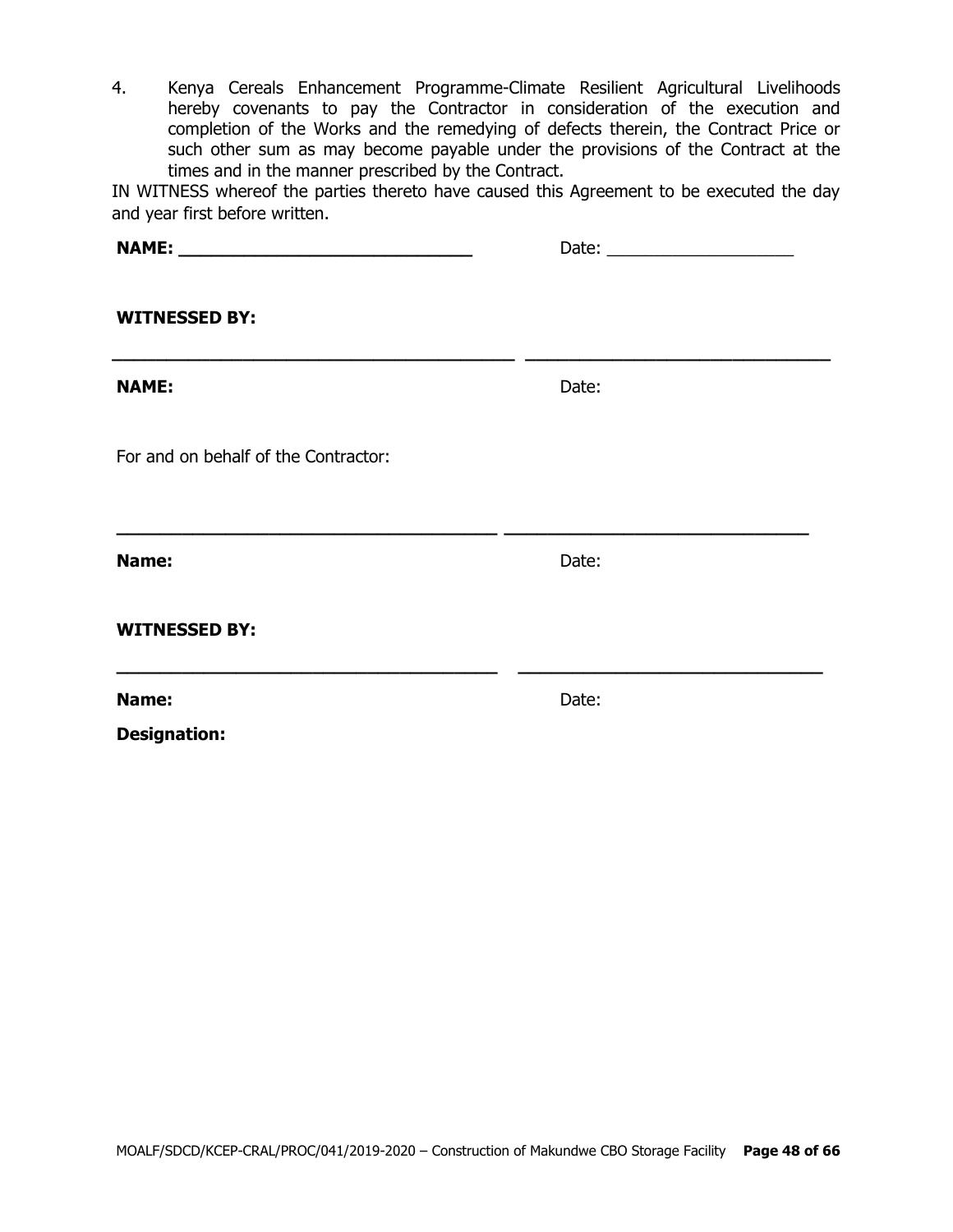# **3. MANDATORY CONFIDENTIAL BUSINESS QUESTIONNAIRE**

#### **Name of Applicant(s)..........................................................................................**

You are requested to give the particulars indicated in Part 1 and either Part 2 (a), 2(b) or 2(c) whichever applied to your type

**You are advised that it is a serious offence to give false information on this form will lead to automatic disqualification/termination of your business proposal at your cost.**

| <b>Part 1 -General</b>                                           |
|------------------------------------------------------------------|
|                                                                  |
| <b>Business Name</b>                                             |
|                                                                  |
|                                                                  |
| <b>Location of Business Premises</b>                             |
|                                                                  |
| Plot No  Street/Road Postal address Tel No.                      |
|                                                                  |
|                                                                  |
| Fax                                                              |
|                                                                  |
| Nature of Business (Attach Company Profile)                      |
|                                                                  |
|                                                                  |
| Registration Certificate No. (Attach Copy)                       |
|                                                                  |
| Tax Compliance No (Attach Copy)                                  |
|                                                                  |
|                                                                  |
| Maximum value of business which you can handle at any one time - |
|                                                                  |
|                                                                  |
|                                                                  |
|                                                                  |
|                                                                  |
|                                                                  |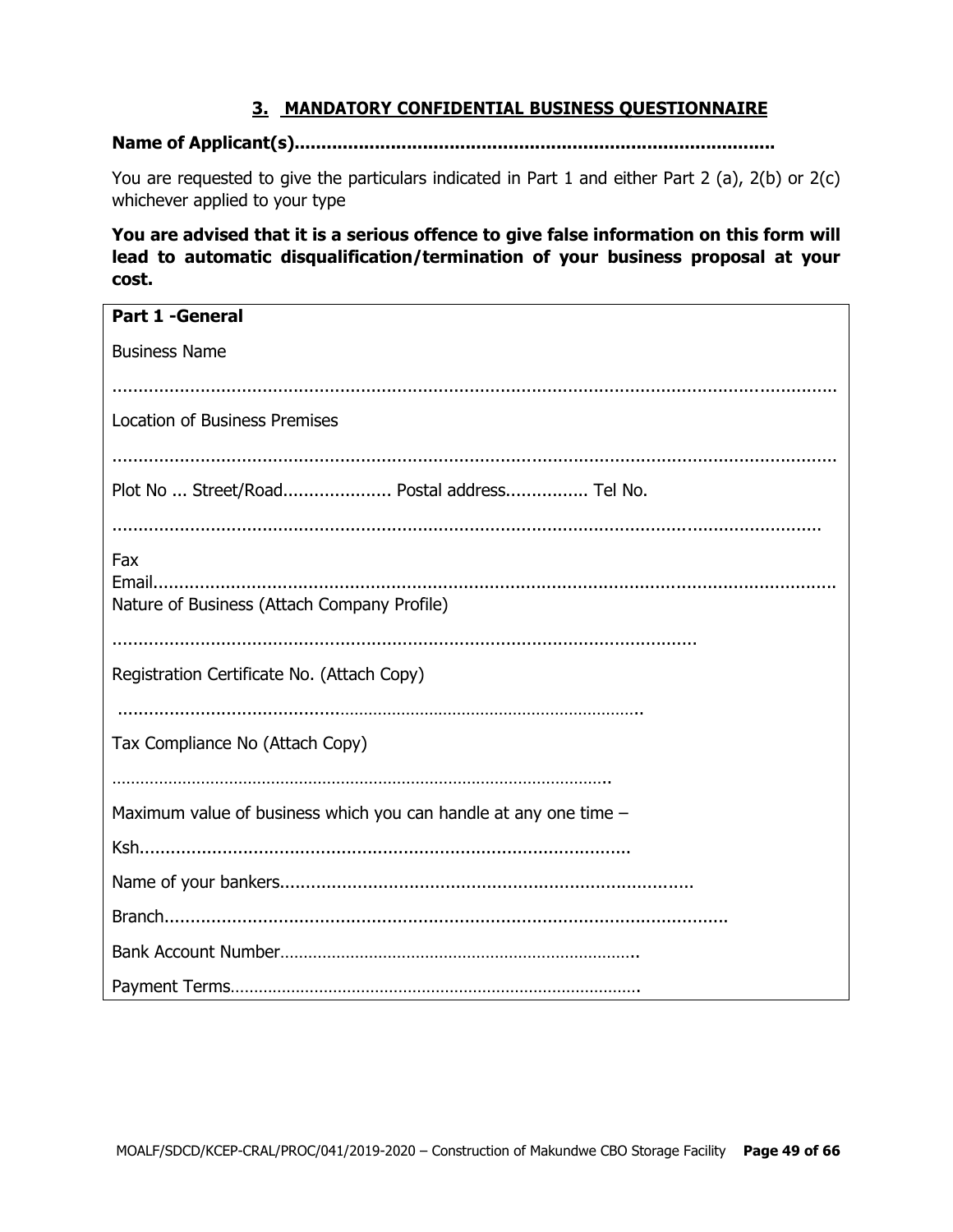# **Part 2 (a) – Sole Proprietor**

Your name in full….……………………………………………………Age…………………….

Nationality……………………………………………………. Country of Origin…………………………….

Citizenship details…………………………………………………………………….......

If <sup>a</sup> Kenyan Citizen, indicate under Citizenship Details whether by Birth,

Naturalization or Registration

# **Part 2 (b) – Partnership**

| Given details of partners as follows |             |                                                                           |               |
|--------------------------------------|-------------|---------------------------------------------------------------------------|---------------|
| Name                                 | Nationality | Citizenship Details                                                       | <b>Shares</b> |
|                                      |             |                                                                           |               |
|                                      |             |                                                                           |               |
|                                      |             |                                                                           |               |
|                                      |             |                                                                           |               |
| Naturalization or Registration       |             | If a Kenyan Citizen, indicate under Citizenship Details whether by Birth, |               |
| З.                                   |             |                                                                           |               |
| 4.                                   |             |                                                                           |               |
|                                      |             |                                                                           |               |
|                                      |             |                                                                           |               |
|                                      |             |                                                                           |               |
|                                      |             |                                                                           |               |
|                                      |             |                                                                           |               |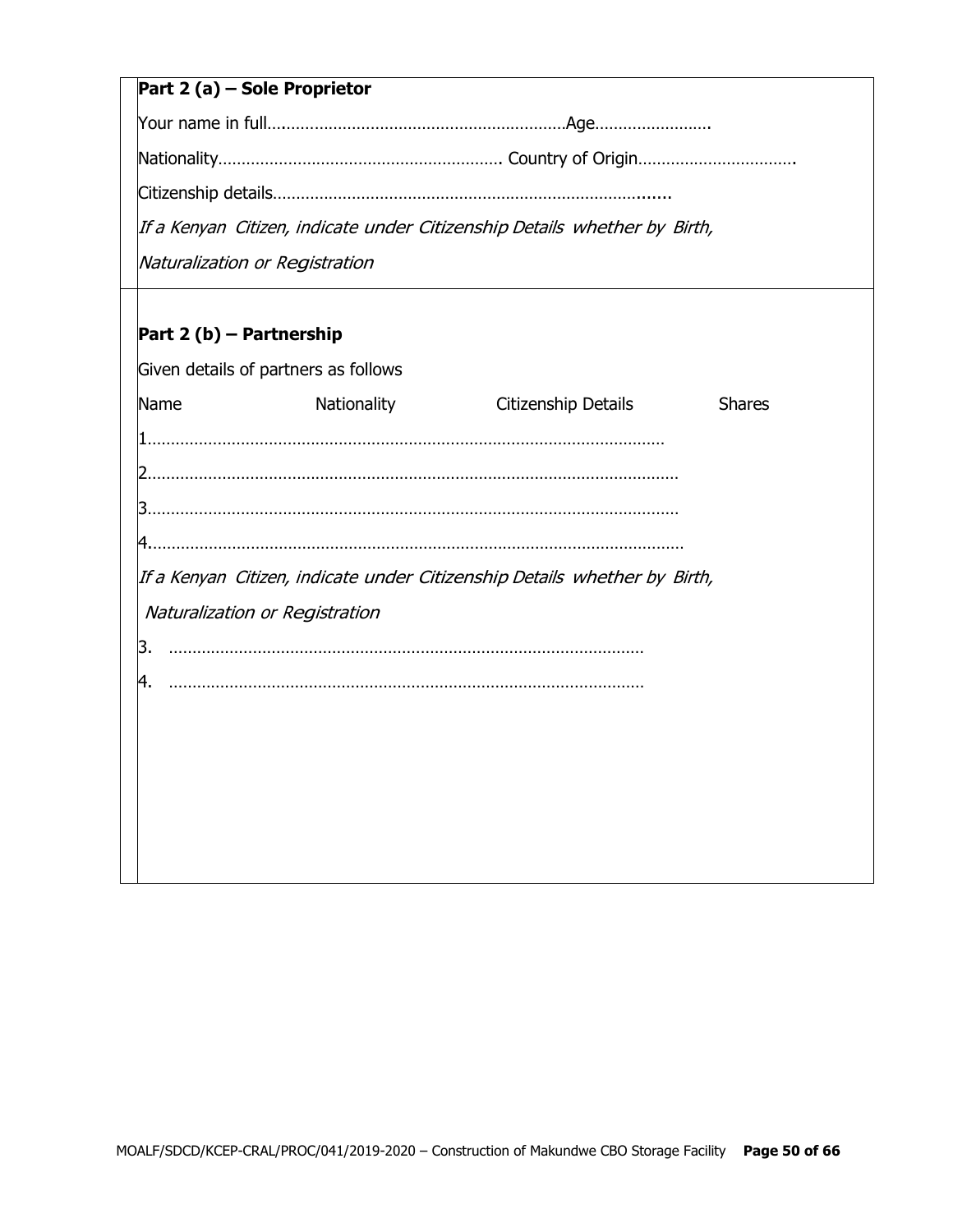|                            | Part 2 (c) – Registered Company                                  |                                                                                            |               |  |  |  |
|----------------------------|------------------------------------------------------------------|--------------------------------------------------------------------------------------------|---------------|--|--|--|
| Private or Public          |                                                                  |                                                                                            |               |  |  |  |
|                            | (Attach brochures or annual reports in case of public companies) |                                                                                            |               |  |  |  |
|                            | State the nominal and issued capital of company                  |                                                                                            |               |  |  |  |
| Nominal Kshs. Issued Kshs. |                                                                  |                                                                                            |               |  |  |  |
|                            | Give details of all directors as follows                         |                                                                                            |               |  |  |  |
| Name                       | Nationality                                                      | Citizenship Details                                                                        | <b>Shares</b> |  |  |  |
| 11.                        |                                                                  |                                                                                            |               |  |  |  |
|                            |                                                                  |                                                                                            |               |  |  |  |
| 3.                         |                                                                  |                                                                                            |               |  |  |  |
|                            |                                                                  | Part 3- List of corporate client customers and their addresses, telephone numbers and      |               |  |  |  |
| contact person.            |                                                                  |                                                                                            |               |  |  |  |
|                            |                                                                  |                                                                                            |               |  |  |  |
|                            |                                                                  |                                                                                            |               |  |  |  |
|                            |                                                                  |                                                                                            |               |  |  |  |
|                            |                                                                  |                                                                                            |               |  |  |  |
|                            |                                                                  |                                                                                            |               |  |  |  |
|                            |                                                                  |                                                                                            |               |  |  |  |
|                            |                                                                  |                                                                                            |               |  |  |  |
|                            |                                                                  |                                                                                            |               |  |  |  |
| Part 4-(a) Debarment       |                                                                  |                                                                                            |               |  |  |  |
|                            |                                                                  | I/We declare that I/We have not been debarred from any procurement process and             |               |  |  |  |
|                            |                                                                  | shall not engage in any fraudulent or corrupt acts with regard to this or any other tender |               |  |  |  |
|                            | by the KCEP-CRAL and any other public or private institutions.   |                                                                                            |               |  |  |  |
|                            |                                                                  |                                                                                            |               |  |  |  |
|                            |                                                                  |                                                                                            |               |  |  |  |
|                            |                                                                  |                                                                                            |               |  |  |  |
|                            |                                                                  |                                                                                            |               |  |  |  |
|                            | Duly authorized to sign Tender for and on behalf of              |                                                                                            |               |  |  |  |
|                            |                                                                  |                                                                                            |               |  |  |  |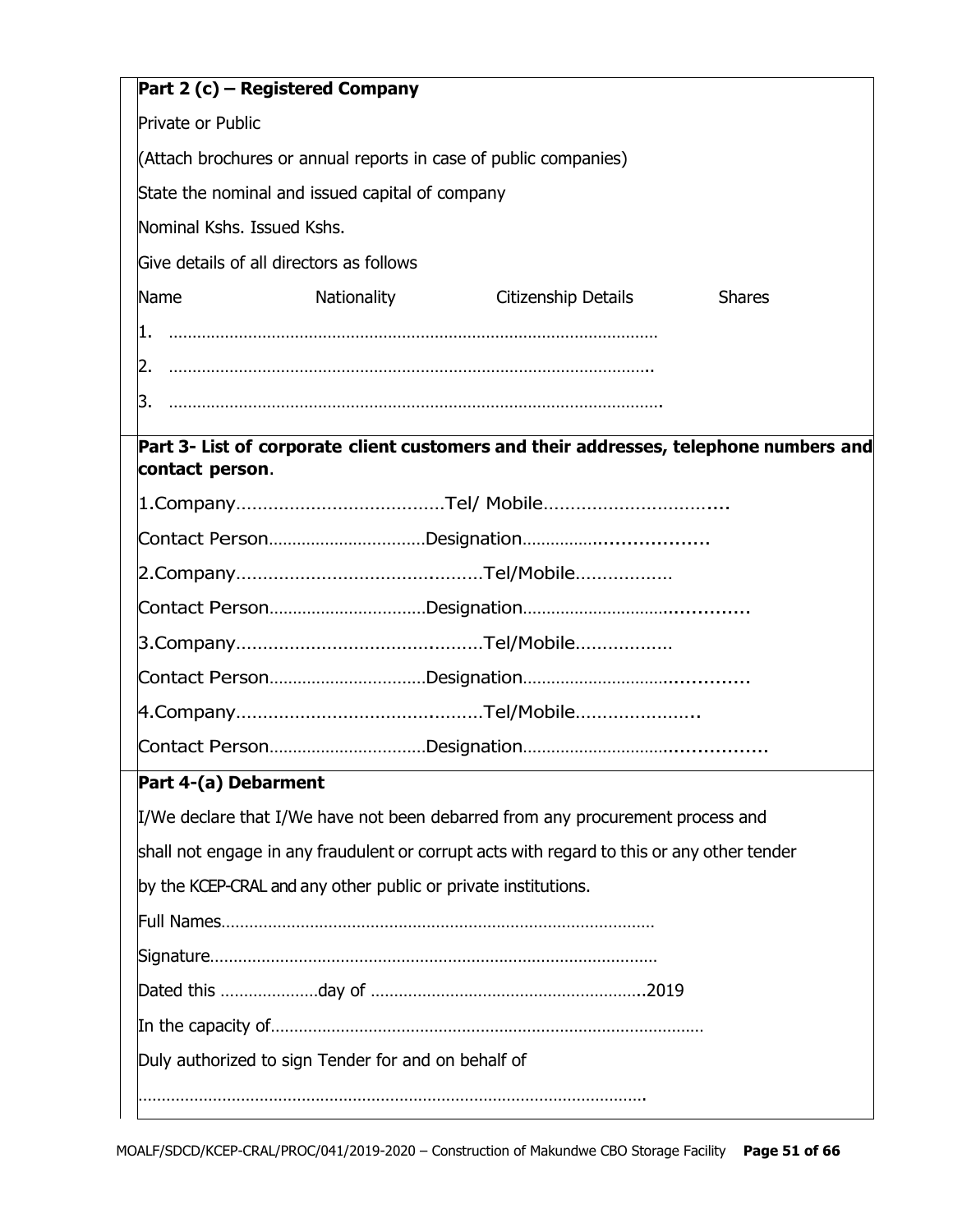| Part 4-(b) Bankruptcy / Insolvency / receivership.                                        |
|-------------------------------------------------------------------------------------------|
| I/We declare that I/We have not been declared bankrupt or insolvent by                    |
| the competent Authorities in Kenya and neither are we under receivership:                 |
|                                                                                           |
|                                                                                           |
|                                                                                           |
| Duly authorized to sign Tender for and on behalf of                                       |
| Part 4-(c) - Criminal Offence                                                             |
| $I/We$ , (Name (s) of Director(s)):-                                                      |
|                                                                                           |
| Have not been convicted of any criminal offence relating to professional conduct or the   |
| making of false statements or misrepresentations as to its qualifications to enter        |
| into a procurement contract within a period of three (3) years preceding the commencement |
| of procurement proceedings.                                                               |
|                                                                                           |
|                                                                                           |
| In the capacity of                                                                        |
|                                                                                           |
|                                                                                           |
| Suppliers' / Company's Official Rubber Stamp                                              |
|                                                                                           |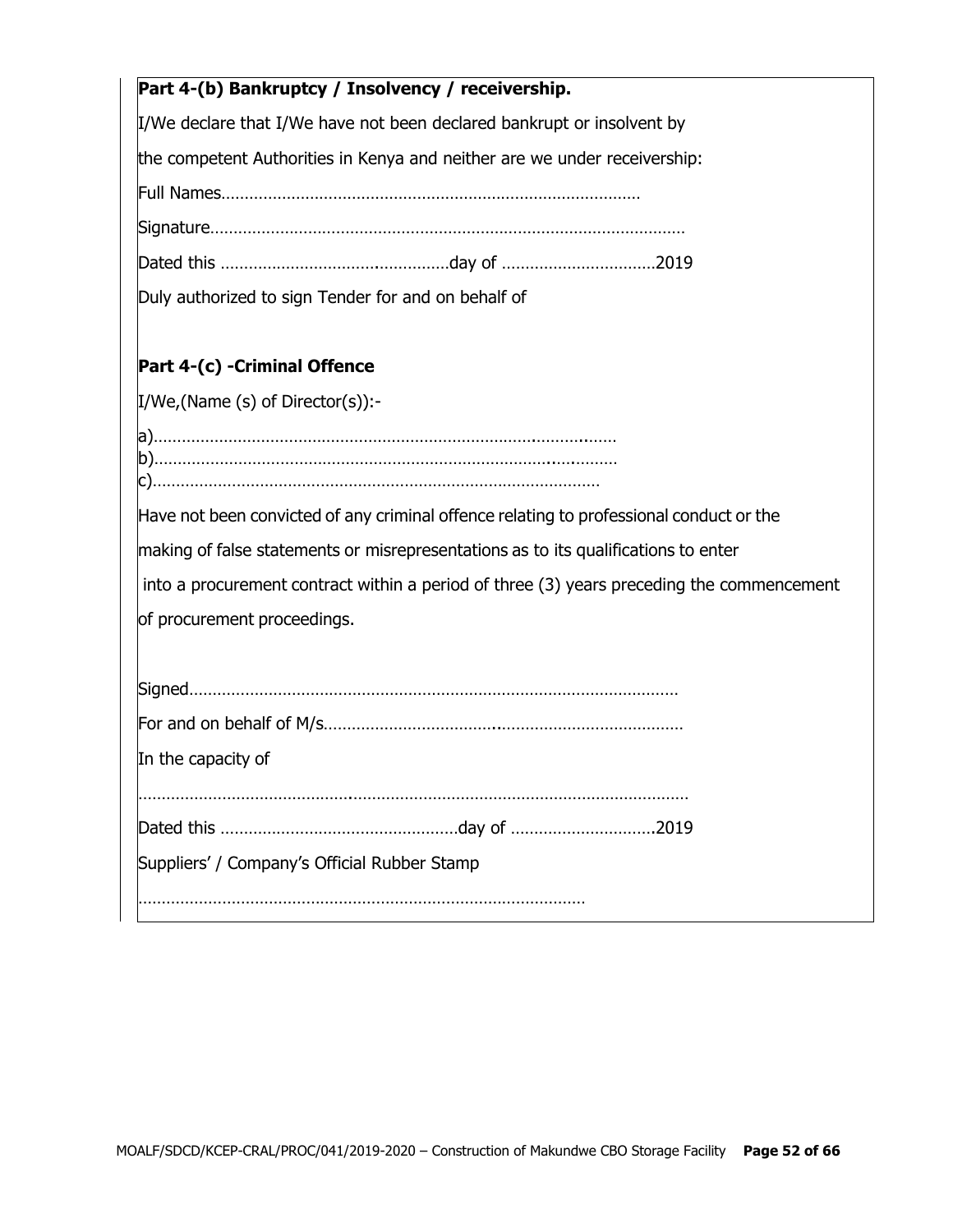$\frac{1}{2}$ I/We, the undersigned state that I / We have no conflict of interest in relation

to this procurement:

| Suppliers' / Company's Official Rubber Stamp |                               |                                                                                           |
|----------------------------------------------|-------------------------------|-------------------------------------------------------------------------------------------|
|                                              |                               |                                                                                           |
|                                              |                               |                                                                                           |
| Part $4-(e)$ – Interest in the Firm:         |                               |                                                                                           |
|                                              |                               | Is there any person/persons in KCEP-CRAL or any other public institution who has interest |
| in the Firm?                                 |                               |                                                                                           |
|                                              | Yes/No  (Delete as necessary) |                                                                                           |
|                                              |                               |                                                                                           |
| (Title) (Signature) (Date)                   |                               |                                                                                           |

……………………………………………………………………………………………….

………………………………………………………………………………………………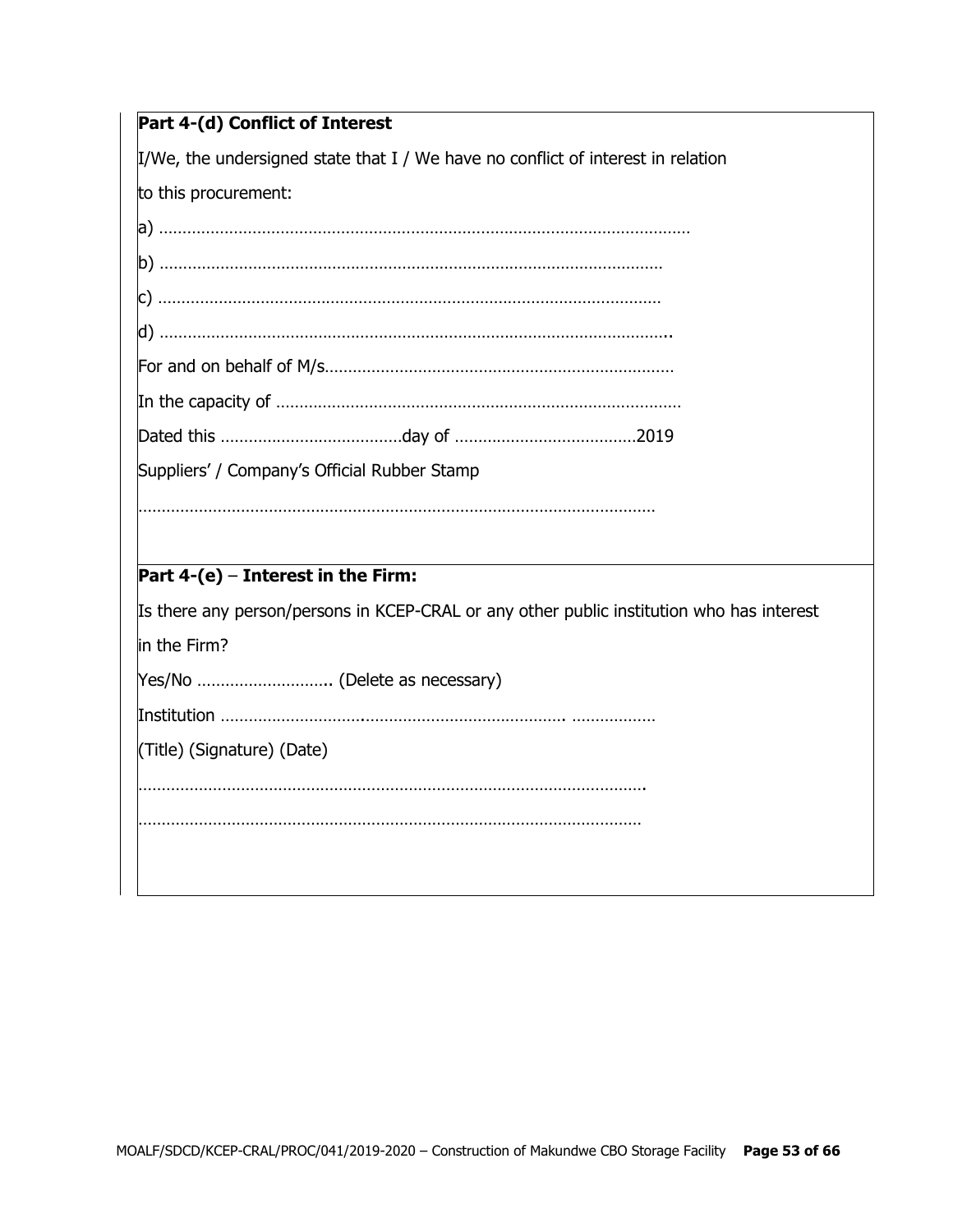**PART 5(I) – EXPERIENCE***:* Please list here below similar projects accomplished or

companies / clients you have supplied with similar items or materials / Services in the

last 5 years

|                | <b>COMPANY</b><br><b>NAME</b> | <b>COUNTRY</b> | <b>CONTRACT</b><br><b>ORDER NO</b> | <b>VALUE</b> | <b>CONTRACT</b><br><b>PERSON</b><br>(FULL NAMES | <b>EMAIL</b> | <b>CELL</b><br><b>PHONE</b><br><b>NO</b> |
|----------------|-------------------------------|----------------|------------------------------------|--------------|-------------------------------------------------|--------------|------------------------------------------|
| 1              |                               |                |                                    |              |                                                 |              |                                          |
| $\overline{2}$ |                               |                |                                    |              |                                                 |              |                                          |
| 3              |                               |                |                                    |              |                                                 |              |                                          |
| $\overline{4}$ |                               |                |                                    |              |                                                 |              |                                          |
| 5              |                               |                |                                    |              |                                                 |              |                                          |
|                | -----<br>.                    |                | .                                  |              |                                                 |              |                                          |

# **Part 6(i or j) – Bank account details:**

AGPO firms must provide evidence from their bank that the account to which KCEP-CRAL

shall make payment has a youth or a woman or a PWD listed in the CR12 form/

partnership deed/sole proprietor certificate as a MANDATORY signatory of that account,

- Sec.157 (11) of PPADA:

Account No………………………………………………………………………………………….

Name of the person(s) in the CR12 form OR in the partnership deed OR in the sole proprietor

Certificate………………………….………......./...................……………..……………….

ID No(s):…………………………/…….………..…….…..…...Signature and stamp of the authorized Banker

Representative……………..……………Date……………………….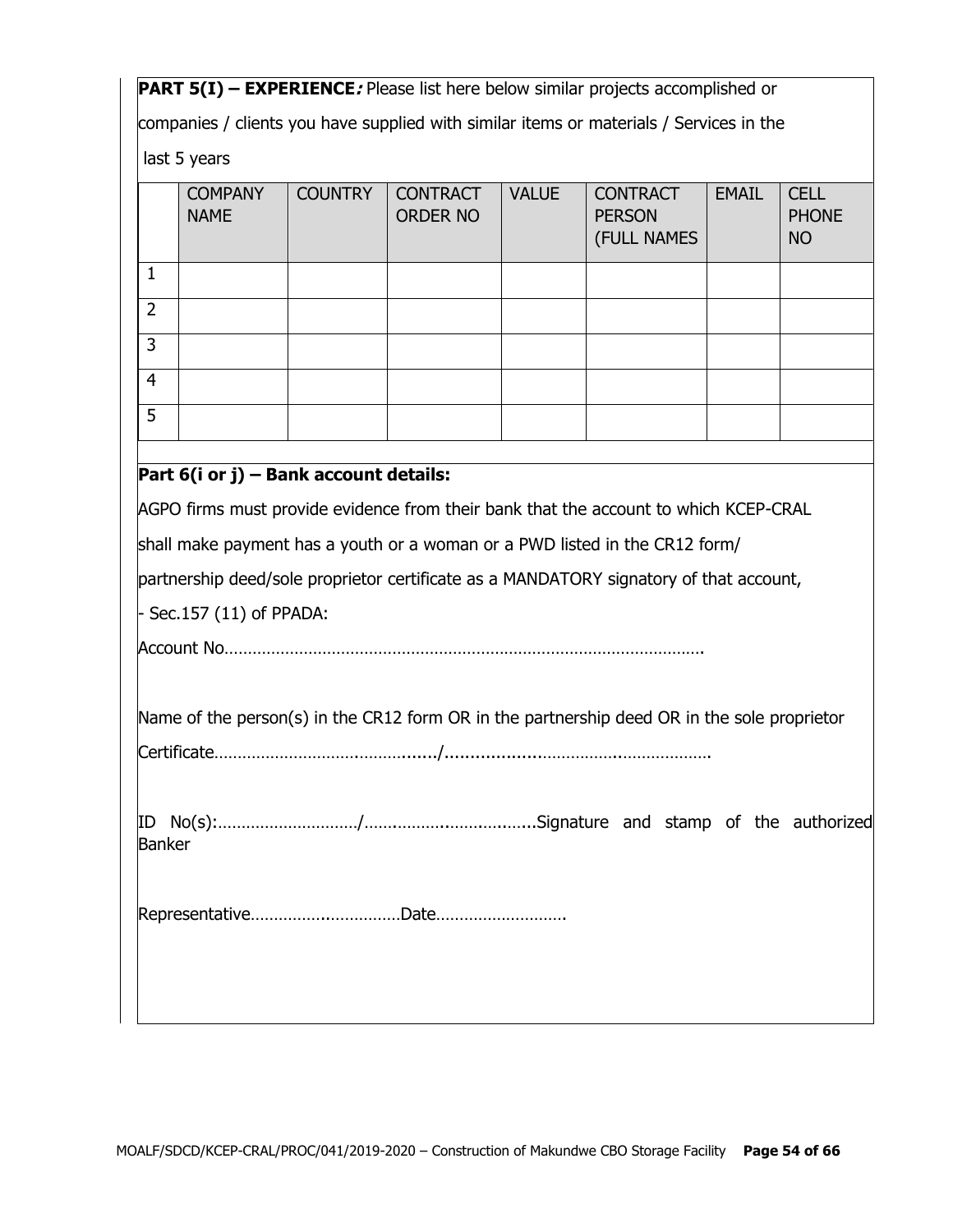# **Part 7--Declaration**

I/We the undersigned state that the above information is correct and that I/We give KCEP-CRAL to seek any other references concerning my/our company from whatever sources deemed e.g. company registrar's office, banks etc.

| In the capacity of |
|--------------------|
|                    |
| Full names         |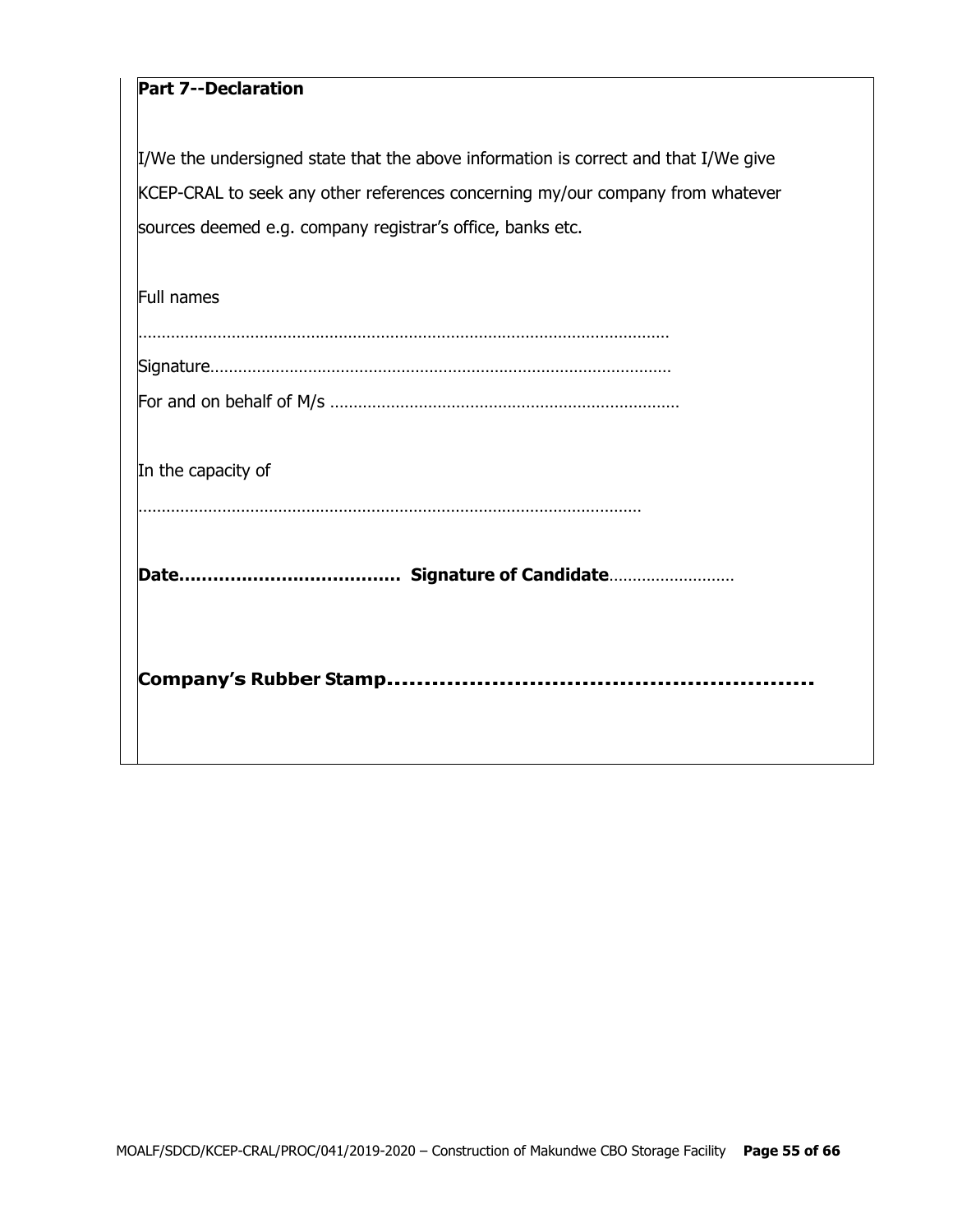# **4. TENDER SECURING DECLARATION FORM (Tender Security is Mandatory)**

[The Bidder shall complete in this Form in accordance with the instructions indicated]

Date: ………………… of Bid Submission] Tender No. ………… of bidding process]

To: ………………………….. [insert complete name of Purchaser] We, the undersigned, declare that:

1. We understand that, according to your conditions, bids must be supported by a Bid- Securing Declaration.

2. We accept that we will automatically be suspended from being eligible for bidding in any contract with the Purchaser for the period of time of [insert number of months or years] starting on [insert date], if we are in breach of our obligation(s) under the bid conditions, because we –

(a) Have withdrawn our Bid during the period of bid validity specified by us in the Bidding Data Sheet; or

(b) Having been notified of the acceptance of our Bid by the Purchaser during the period of bid validity,

(i) Fail or refuse to execute the Contract, if required, or

(ii) Fail or refuse to furnish the Performance Security, in accordance with the ITT.

3. We understand that this Bid Securing Declaration shall expire if we are not the successful Bidder, upon the earlier of

(i) our receipt of a copy of your notification of the name of the successful Bidder; or

(i) Twenty-eight days after the expiration of our Tender.

4. We understand that if we are a Joint Venture, the Bid Securing Declaration must be in the name of the Joint Venture that submits the bid, and the Joint Venture has not been legally constituted at the time of bidding, the Bid Securing Declaration shall be in the names of all future partners as named in the letter of intent.

Signed: [insert signature of person whose name and capacity are shown] in the Capacity of [insert legal capacity of person signing the Bid Securing Declaration]

Name: [insert complete name of person signing the Bid Securing Declaration]

……………………………………………………………….

Duly authorized to sign the bid for and on behalf of: ……………………….. [insert complete name of Bidder]

Dated on …………………. day of ……………., ………………. [Insert date of signing]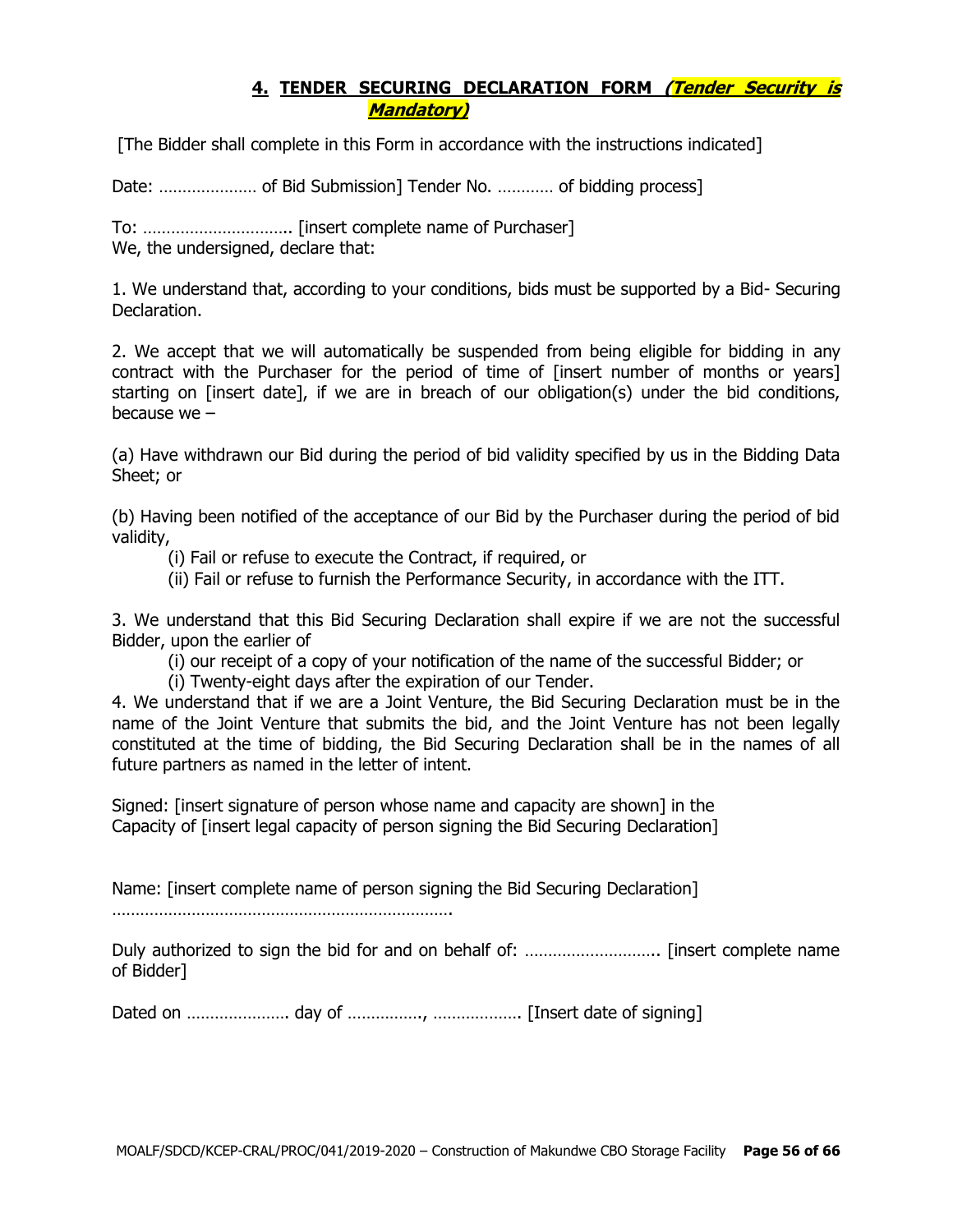#### **5. FORM OF TENDER SECURITY (Mandatory)**

WHEREAS ………………………………………. (Hereinafter called "the Tenderer") has submitted his tender dated ………………………… for the construction of ……………………………………………………………………………… (name of Contract)

KNOW ALL PEOPLE by these presents that WE ……………………… having our registered office at ……………… (hereinafter called "the Bank"), are bound unto …………………………… (hereinafter called "the Employer") in the sum of Kshs.……………………… for which payment well and truly to be made to the said Employer, the Bank binds itself, its successors and assigns by these presents sealed with the Common Seal of the said Bank this ……………. Day of ………20…………

THE CONDITIONS of this obligation are:

- 1. If after tender opening the tenderer withdraws his tender during the period of tender validity specified in the instructions to tenderers Or
- 2. If the tenderer, having been notified of the acceptance of his tender by the Employer during the period of tender validity:
	- (a) fails or refuses to execute the form of Agreement in accordance with the Instructions to Tenderers, if required; or
	- (b) fails or refuses to furnish the Performance Security, in accordance with the Instructions to Tenderers;

We undertake to pay to the Employer up to the above amount upon receipt of his first written demand, without the Employer having to substantiate his demand, provided that in his demand the Employer will note that the amount claimed by him is due to him, owing to the occurrence of one or both of the two conditions, specifying the occurred condition or conditions.

This guarantee will remain in force up to and including thirty (30) days after the period of tender validity, and any demand in respect thereof should reach the Bank not later than the said date.

 $\_$  , and the set of the set of the set of the set of the set of the set of the set of the set of the set of the set of the set of the set of the set of the set of the set of the set of the set of the set of the set of th

\_\_\_\_\_\_\_\_\_\_\_\_\_\_\_\_\_\_\_\_\_\_\_\_\_\_\_ \_\_\_\_\_\_\_\_\_\_\_\_\_\_\_\_\_\_\_\_\_\_\_\_\_\_\_\_\_\_

[date] [signature of the Bank]

[witness] [seal]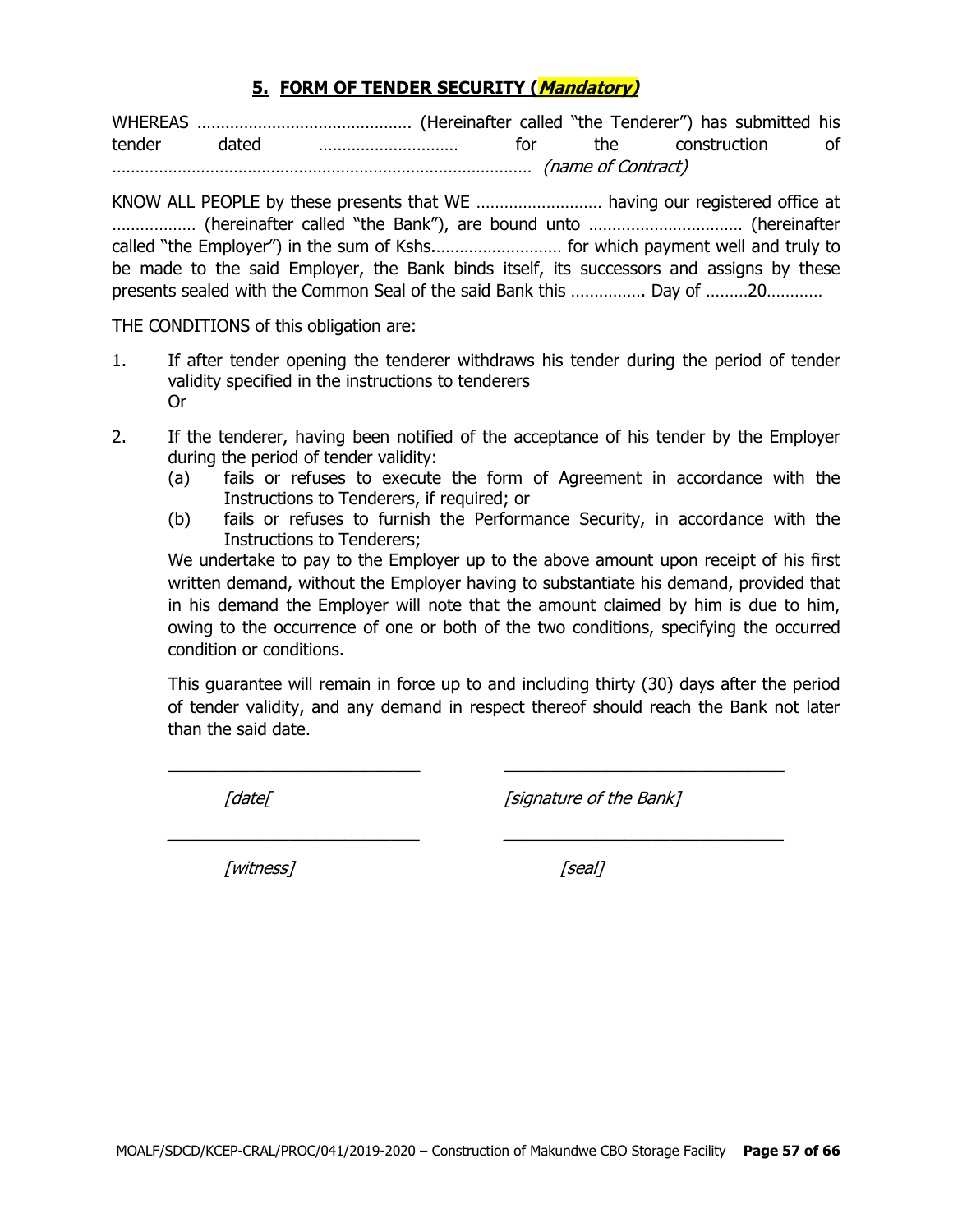#### **6. PERFORMANCE SECURITY FORM**

To: …………………………………………………………… [Name KCEP-CRAL]

Dear Sir,

WHEREAS \_\_\_\_\_\_\_\_\_\_\_\_\_\_\_\_\_\_\_\_\_\_(hereinafter called "the Contractor") has undertaken, in pursuance of Contract No. \_\_\_\_\_\_\_\_\_\_\_\_\_\_ dated \_\_\_\_\_\_\_\_\_\_ to execute \_\_\_\_\_\_\_\_\_\_\_ (hereinafter called "the Works");

AND WHEREAS it has been stipulated by you in the said Contract that the Contractor shall furnish you with a Bank Guarantee by a recognized bank for the sum specified therein as security for compliance with his obligations in accordance with the Contract;

AND WHEREAS we have agreed to give the Contractor such a Bank Guarantee:

NOW THEREFORE we hereby affirm that we are the Guarantor and responsible to you, on behalf of the Contractor, up to a total of Kshs. \_\_\_\_\_\_\_\_\_\_\_\_\_\_\_\_\_\_\_\_(amount of Guarantee in figures) Kenya Shillings\_\_\_\_\_\_\_\_\_\_\_\_\_\_\_\_\_\_\_\_\_\_\_\_\_\_\_\_\_\_\_\_\_\_\_\_\_\_\_\_\_\_ (amount of Guarantee in words), and we undertake to pay you, upon your first written demand and without civil or argument, any sum or sums within the limits of Kenya Shillings \_\_\_\_\_\_\_\_\_\_\_\_\_\_\_\_\_\_\_\_\_\_\_\_\_ (amount of Guarantee in words) as aforesaid without your needing to prove or to show grounds or reasons for your demand for the sum specified therein.

We hereby waive the necessity of your demanding the said debt from the Contractor before presenting us with the demand.

We further agree that no change, addition or other modification of the terms of the Contract or of the Works to be performed thereunder or of any of the Contract documents which may be made between you and the Contractor shall in any way release us from any liability under this Guarantee, and we hereby waive notice of any change, addition, or modification.

This guarantee shall be valid until the date of issue of the Certificate of Completion.

SIGNATURE AND SEAL OF THE GUARANTOR  $\_\_\_\_\_\_\_\_\_\_\_$ 

Name of Bank \_\_\_\_\_\_\_\_\_\_\_\_\_\_\_\_\_\_\_\_\_\_\_\_\_\_\_\_\_\_\_\_\_\_\_\_\_\_\_\_\_\_\_\_

Address  $\overline{\phantom{a}}$ 

Date  $\Box$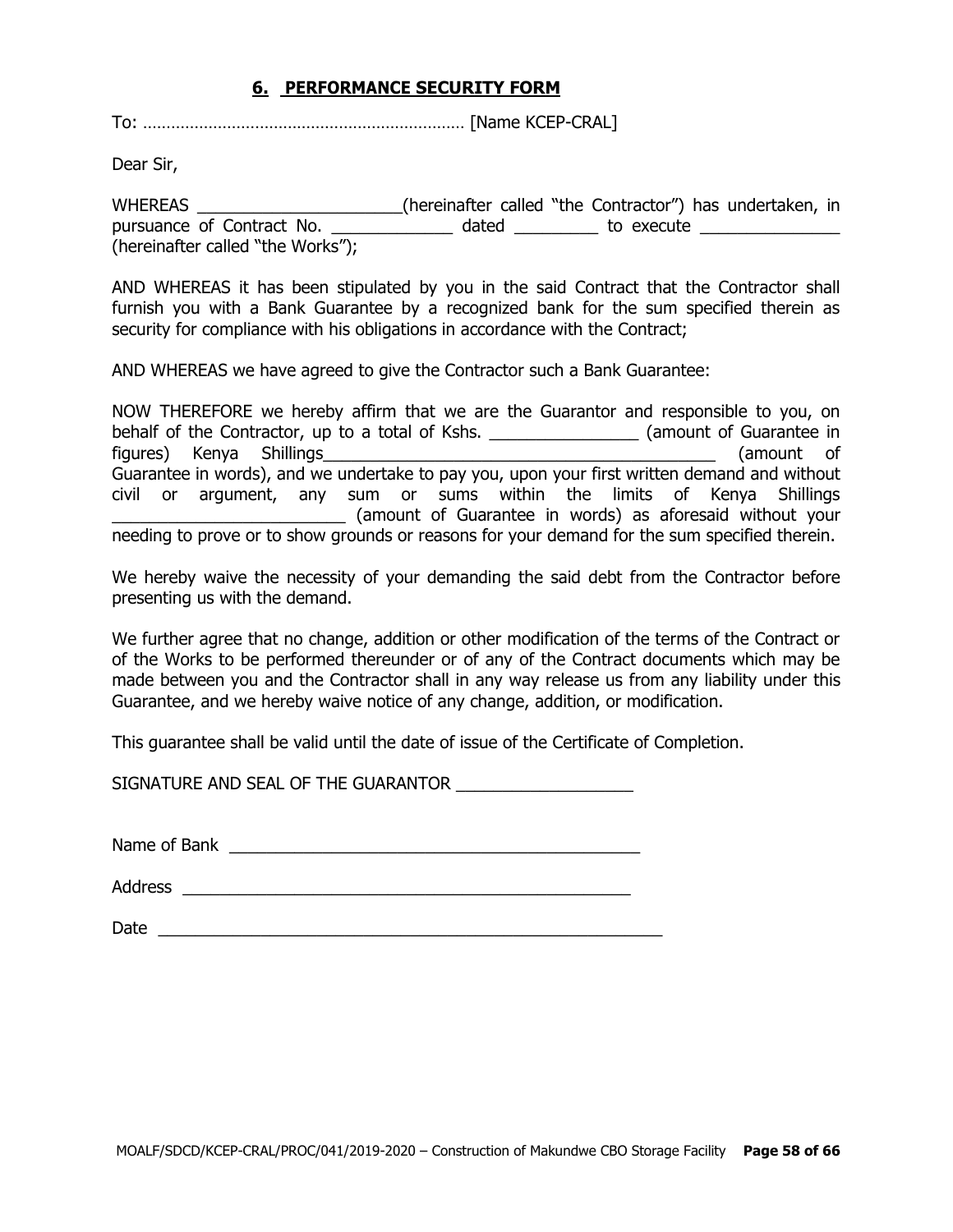# **7. DECLARATION FORM (Mandatory)**

Date

\_\_\_\_\_\_\_\_\_\_\_\_\_\_\_\_\_\_\_\_\_\_\_\_\_\_

**To The Programme Coordinator, KCEP-CRAL P.O. Box 30028-00100 NAIROBI**

We (name and address)

declare the following:

a) Have not been debarred from participating in public procurement.

b) Have not been involved in and will not be involved in corrupt and fraudulent practices regarding public procurement.

\_\_\_\_\_\_\_\_\_\_\_\_\_\_\_\_\_\_\_\_\_\_\_\_\_\_\_\_\_\_\_\_\_\_\_\_\_\_\_\_\_\_\_\_\_\_\_\_\_\_\_\_\_\_\_\_\_\_\_\_\_\_\_\_\_\_\_\_\_\_\_\_\_\_\_\_\_

\_\_\_\_\_\_\_\_\_\_\_\_\_\_\_\_\_\_\_\_\_\_\_\_\_\_\_\_\_\_\_\_\_\_\_\_\_\_\_\_\_\_\_\_\_\_\_\_\_\_\_\_\_\_\_\_\_\_\_\_\_\_\_\_\_\_\_\_\_\_\_\_\_\_\_\_\_

| ---            |           | ------------------------ |
|----------------|-----------|--------------------------|
| Name of Bidder | Signature |                          |

# (**To be signed by authorized representative and officially stamped)**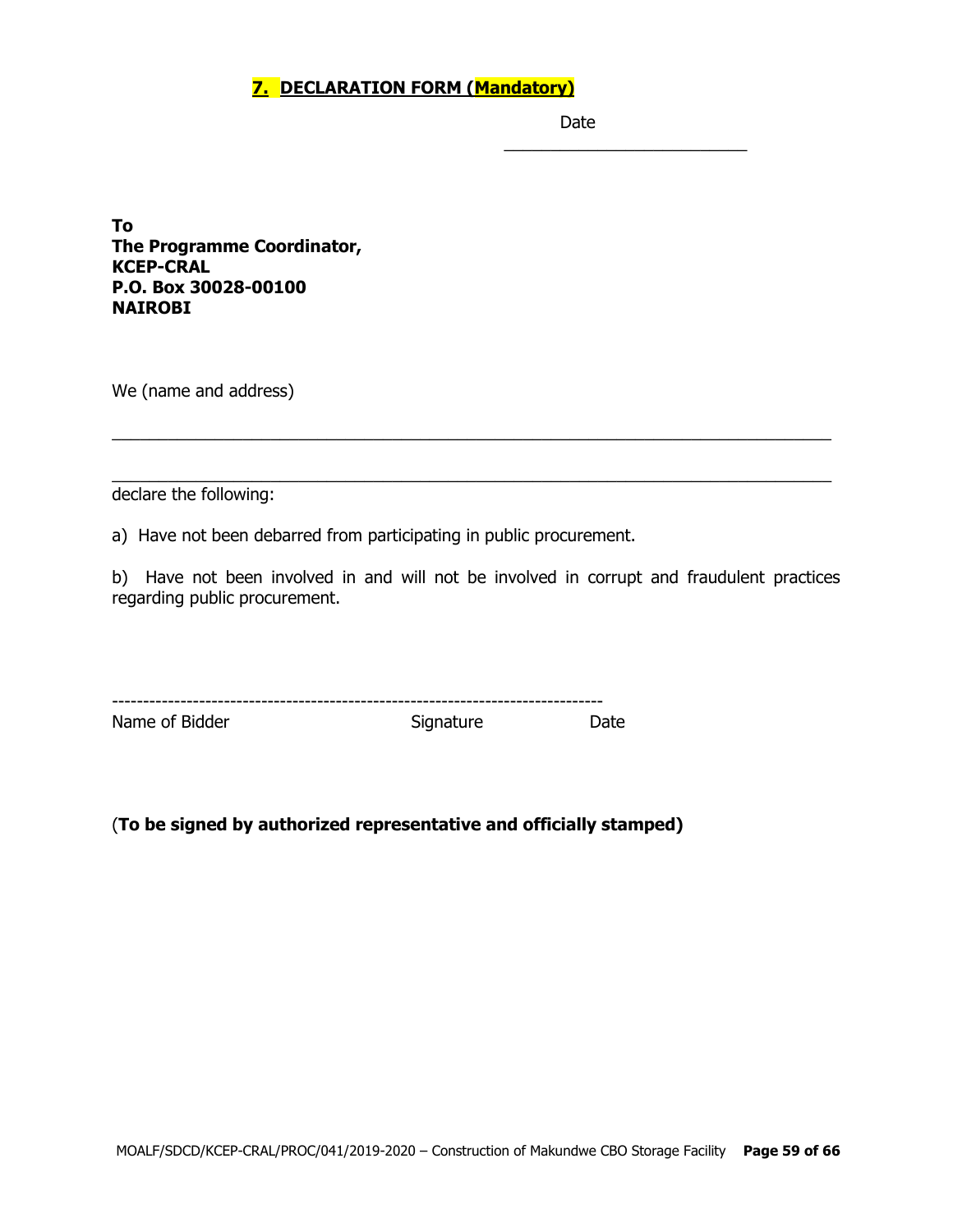## **8. LETTER OF NOTIFICATION OF AWARD**

Address of Procuring Entity

| To:                |                                                                                                                                                                                                                               |  |
|--------------------|-------------------------------------------------------------------------------------------------------------------------------------------------------------------------------------------------------------------------------|--|
|                    |                                                                                                                                                                                                                               |  |
|                    |                                                                                                                                                                                                                               |  |
|                    |                                                                                                                                                                                                                               |  |
|                    | the control of the control of the control of the control of the control of the control of the control of the control of the control of the control of the control of the control of the control of the control of the control |  |
|                    |                                                                                                                                                                                                                               |  |
|                    |                                                                                                                                                                                                                               |  |
| <b>Tender Name</b> |                                                                                                                                                                                                                               |  |

This is to notify that the contract/s stated below under the above-mentioned tender have been awarded to you.

1. Please acknowledge receipt of this letter of notification signifying your acceptance.

2. The contract/contracts shall be signed by the parties within 30 days of the date of this letter but not earlier than 14 days from the date of the letter.

3. You may contact the officer(s) whose particulars appear below on the subject matter of this letter of notification of award.

(FULL PARTICULARS)

# **SIGNED FOR ACCOUNTING OFFICER**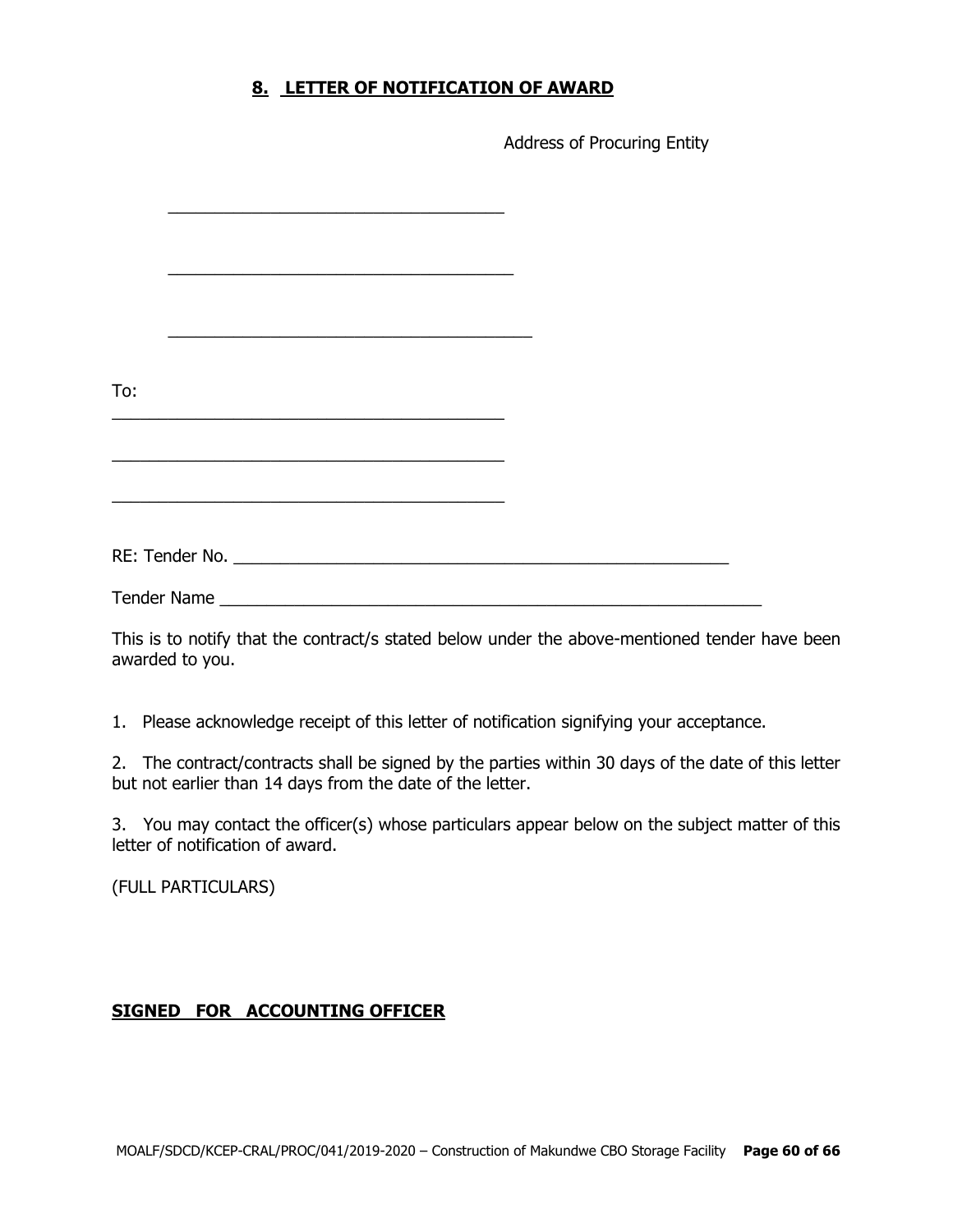# **9. QUALIFICATION INFORMATION (-Additional Information** )

#### **1. Individual Tenderers or Individual Members of Joint Ventures**

1.1 Constitution or legal status of tenderer (attach copy or Incorporation Certificate); Place of registration:

Principal place of business \_\_\_\_\_\_\_\_\_\_\_\_\_\_\_\_\_\_\_\_\_\_\_\_\_\_\_\_\_

Power of attorney of signatory of tender

#### 1.2 Total annual volume of construction work performed in the last three years

| Year | Volume   |       |
|------|----------|-------|
|      |          |       |
|      | Currency | Value |
|      |          |       |
|      |          |       |

1.3 **Work performed as Main Contractor on works of a similar nature and volume over the last five years. Also list details of work under way or committed, including expected completion date. (Technical Criteria 2)**

| <b>Project Name</b> | and<br><b>Person</b> | Name of Client   Type of Works   Value of the   Contract<br>Contact   Performed | <b>Contract</b> | <b>Completion</b><br><b>Years</b> |
|---------------------|----------------------|---------------------------------------------------------------------------------|-----------------|-----------------------------------|
|                     |                      |                                                                                 |                 |                                   |

#### **1.4 Major items of Contractor's Equipment proposed for carrying out the Works. List all information requested below.**

| Item of<br><b>Equipment</b> | Description,<br><b>Make and age</b><br>(years) | Condition(new,<br>good, poor) and<br>number available | Owned,<br>leased<br>whom?),<br>(from<br>to<br>be<br>or<br>purchased (from<br>whom?) |
|-----------------------------|------------------------------------------------|-------------------------------------------------------|-------------------------------------------------------------------------------------|
|                             |                                                |                                                       |                                                                                     |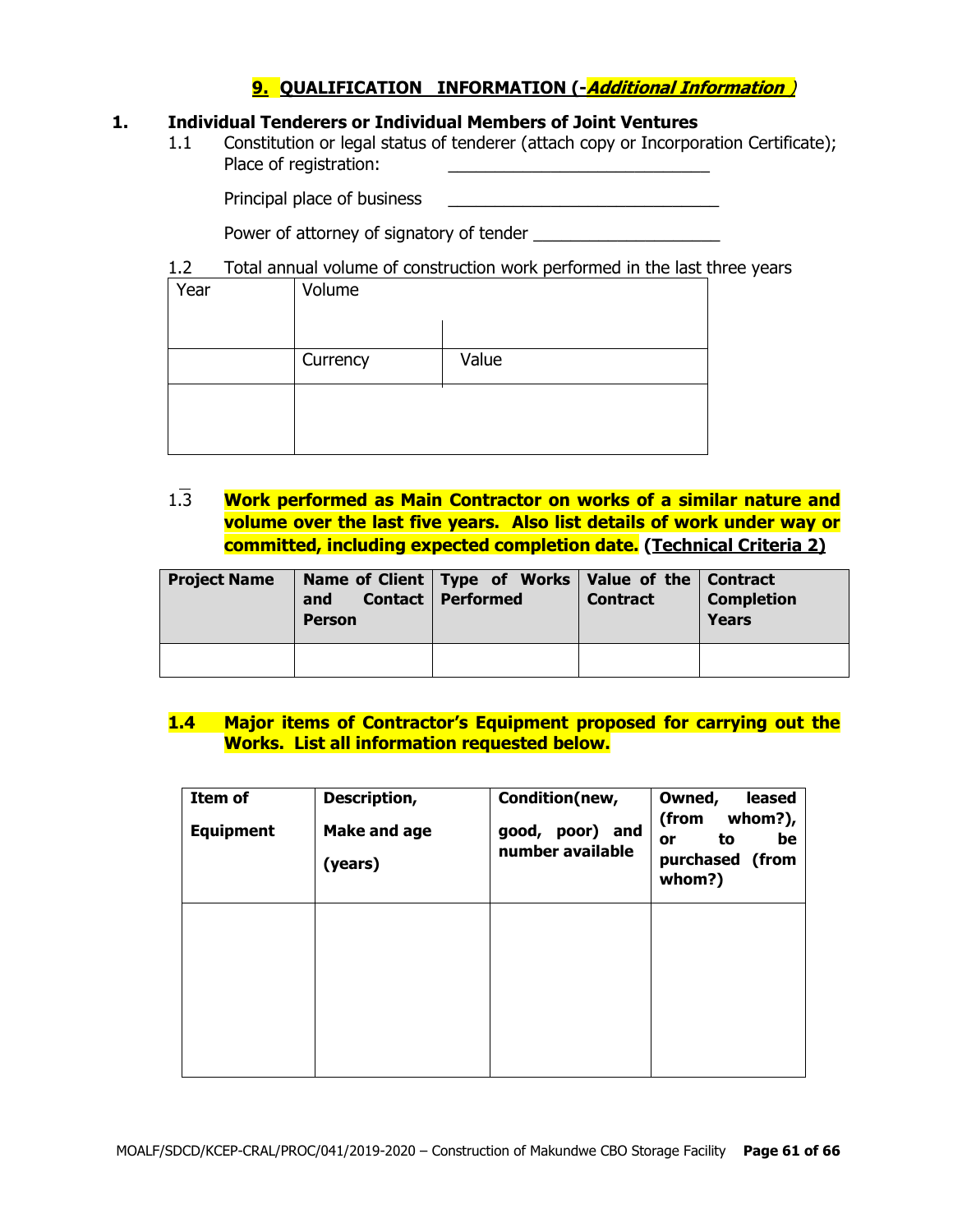# **1.5 Qualifications and experience of key personnel proposed for administration and execution of the Contract. Attach biographical data.**

| <b>Position</b> | <b>Name</b> | of<br><b>Years</b><br>experience<br>(general) | <b>Years</b><br>of<br>experience<br>in<br>proposed position |
|-----------------|-------------|-----------------------------------------------|-------------------------------------------------------------|
| Project Manager |             |                                               |                                                             |
|                 |             |                                               |                                                             |
|                 |             |                                               |                                                             |
| $(\text{etc.})$ |             |                                               |                                                             |

1.6 Financial reports for the last five years: balance sheets, profit and loss statements, auditor's reports, etc. List below and attach copies.

\_\_\_\_\_\_\_\_\_\_\_\_\_\_\_\_\_\_\_\_\_\_\_\_\_\_\_\_\_\_\_\_\_\_\_\_\_\_\_\_\_\_\_\_\_\_\_\_\_\_\_\_\_\_\_

 $\_$  , and the set of the set of the set of the set of the set of the set of the set of the set of the set of the set of the set of the set of the set of the set of the set of the set of the set of the set of the set of th

1.7 Evidence of access to financial resources to meet the qualification requirements: cash in hand, lines of credit, etc. List below and attach copies of supportive documents.

\_\_\_\_\_\_\_\_\_\_\_\_\_\_\_\_\_\_\_\_\_\_\_\_\_\_\_\_\_\_\_\_\_\_\_\_\_\_\_\_\_\_\_\_\_\_\_\_\_\_\_\_\_\_\_\_\_\_\_\_

 $\_$  , and the set of the set of the set of the set of the set of the set of the set of the set of the set of the set of the set of the set of the set of the set of the set of the set of the set of the set of the set of th

\_\_\_\_\_\_\_\_\_\_\_\_\_\_\_\_\_\_\_\_\_\_\_\_\_\_\_\_\_\_\_\_\_\_\_\_\_\_\_\_\_\_\_\_\_

1.8 Name, address and telephone, telex and facsimile numbers of banks that may provide reference if contacted by the Employer.

1.9 Statement of compliance with the requirements of Clause 1.2 of the Instructions to Tenderers.

 $\_$  , and the set of the set of the set of the set of the set of the set of the set of the set of the set of the set of the set of the set of the set of the set of the set of the set of the set of the set of the set of th

 $\frac{1}{2}$  ,  $\frac{1}{2}$  ,  $\frac{1}{2}$  ,  $\frac{1}{2}$  ,  $\frac{1}{2}$  ,  $\frac{1}{2}$  ,  $\frac{1}{2}$  ,  $\frac{1}{2}$  ,  $\frac{1}{2}$  ,  $\frac{1}{2}$  ,  $\frac{1}{2}$  ,  $\frac{1}{2}$  ,  $\frac{1}{2}$  ,  $\frac{1}{2}$  ,  $\frac{1}{2}$  ,  $\frac{1}{2}$  ,  $\frac{1}{2}$  ,  $\frac{1}{2}$  ,  $\frac{1$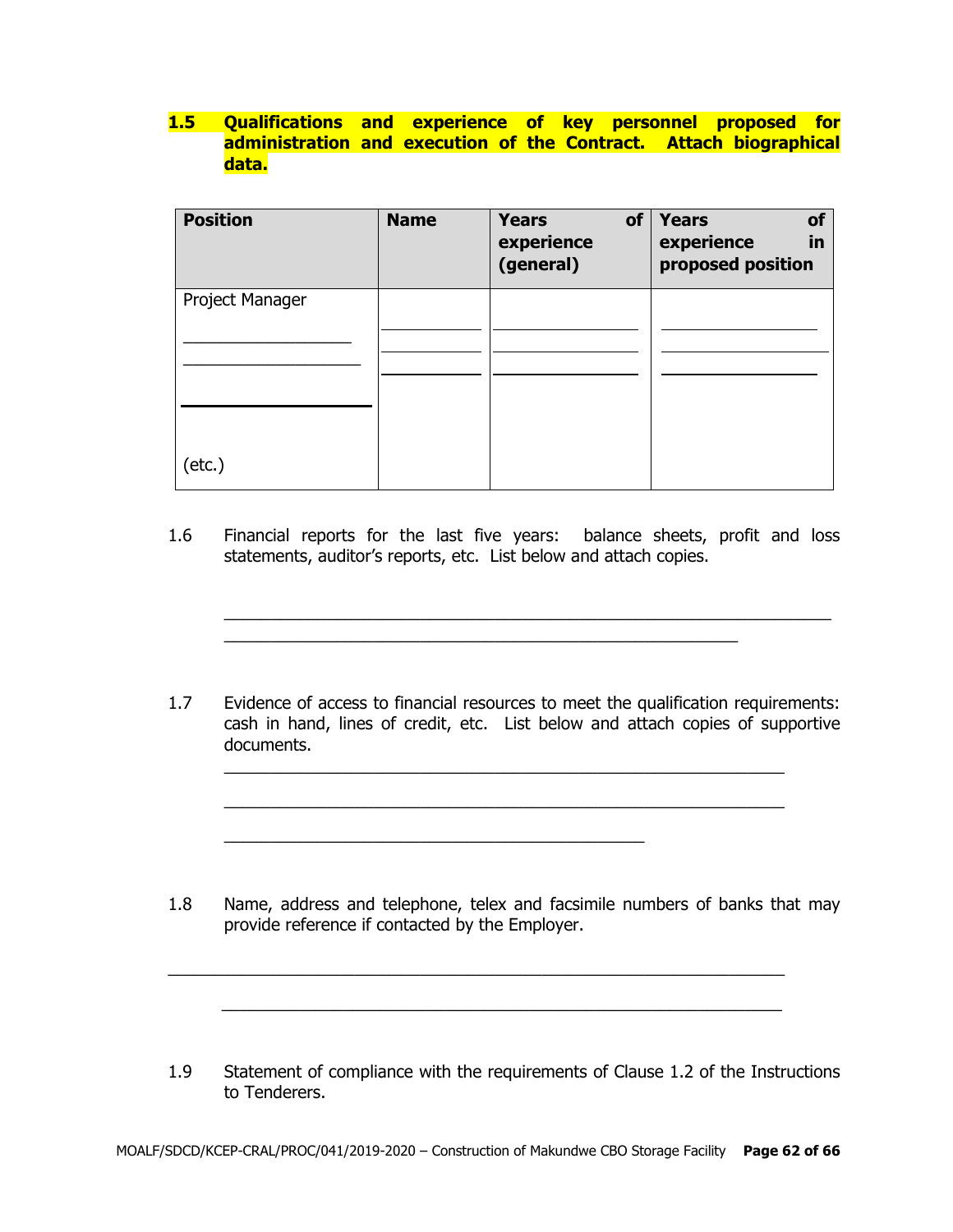1.10 Proposed program (work method and schedule) for the whole of the Works.

\_\_\_\_\_\_\_\_\_\_\_\_\_\_\_\_\_\_\_\_\_\_\_\_\_\_\_\_\_\_\_\_\_\_\_\_\_\_\_\_\_\_\_\_\_\_\_\_\_\_

 $\_$  , and the set of the set of the set of the set of the set of the set of the set of the set of the set of the set of the set of the set of the set of the set of the set of the set of the set of the set of the set of th

# **2 Joint Ventures**

2.0 The information listed in  $1.1 - 2.0$  above shall be provided for each partner of the joint venture.

- 2.1 The information required in 1.11 above shall be provided for the joint venture.
- 2.2 Attach the power of attorney of the signatory(ies) of the tender authorizing signature of the tender on behalf of the joint venture
- 2.3 Attach the Agreement among all partners of the joint venture ( and which is legally binding on all partners), which shows that:
	- a) all partners shall be jointly and severally liable for the execution of the Contract in accordance with the Contract terms; one of the partners will be nominated as being in charge, authorized to incur liabilities and receive instructions for and on behalf of any and all partners of the joint venture; and
	- b) the execution of the entire Contract, including payment, shall be done exclusively with the partner in charge.

# **3 Details of Sub-Contractors**

If the Tenderer wishes to sublet any portions of the Works under any heading, he must give below details of the sub-contractors he intends to employ for each portion.

Failure to comply with this requirement may invalidate the tender.

- (1) Portion of Works to be sublet: ………………………………
	- [i) Full name of Sub-contractor and address of head office: ………………………………

Sub-contractor's experience of similar works carried out in the last 3 years with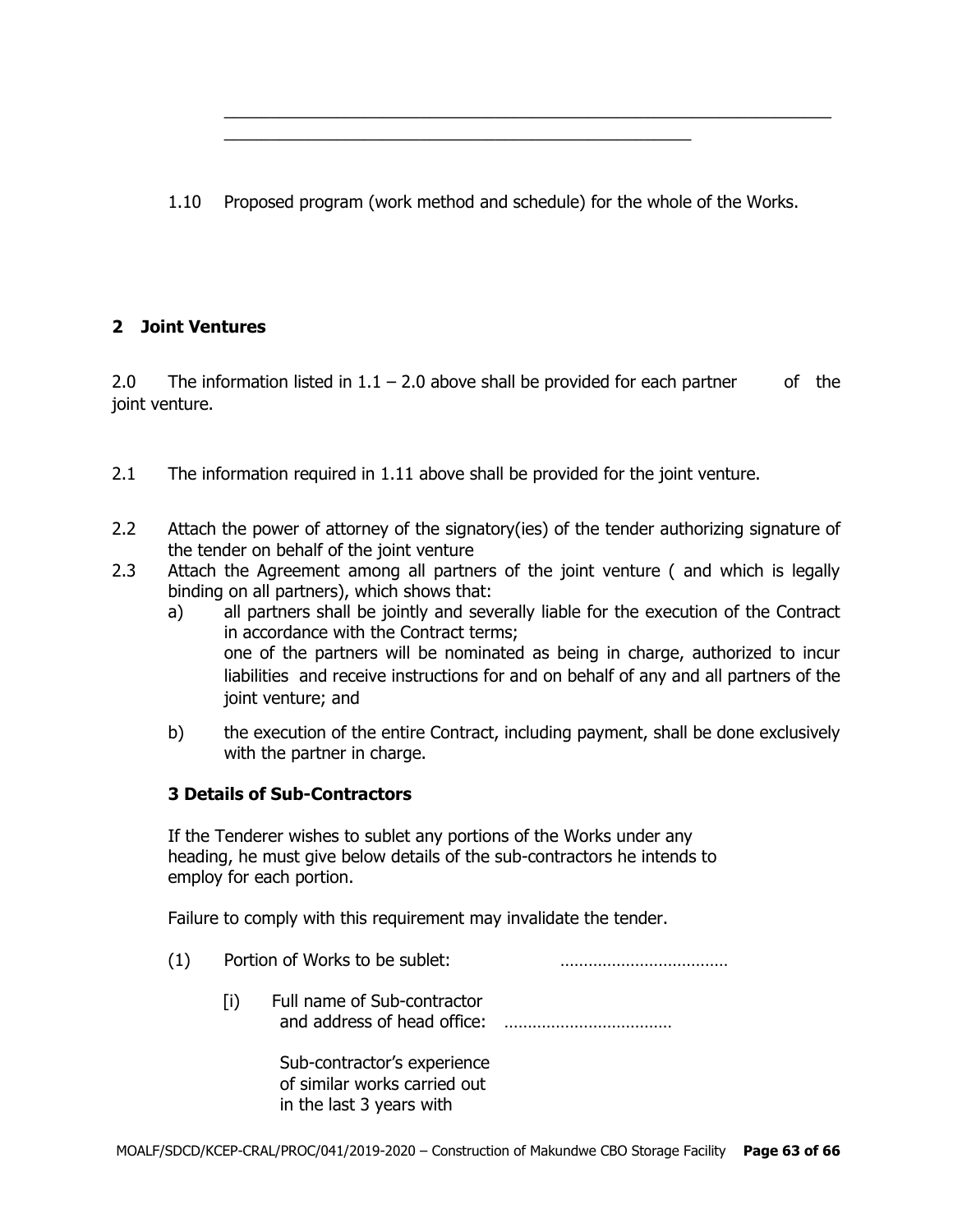Contract value:………………………………

# (2) Portion of Works to sublet: ……………………………… (i) Full name of sub-contractor and address of head office: ……………………………… (ii) Sub-contractor's experience of similar works carried out in the last 3 years with contract value: ……………………………… ……………………………… \_\_\_\_\_\_\_\_\_\_\_\_\_\_\_\_\_\_\_\_ \_\_\_\_\_\_\_\_\_\_\_\_\_\_\_\_\_\_\_\_\_\_\_

[Signature of Tenderer) Date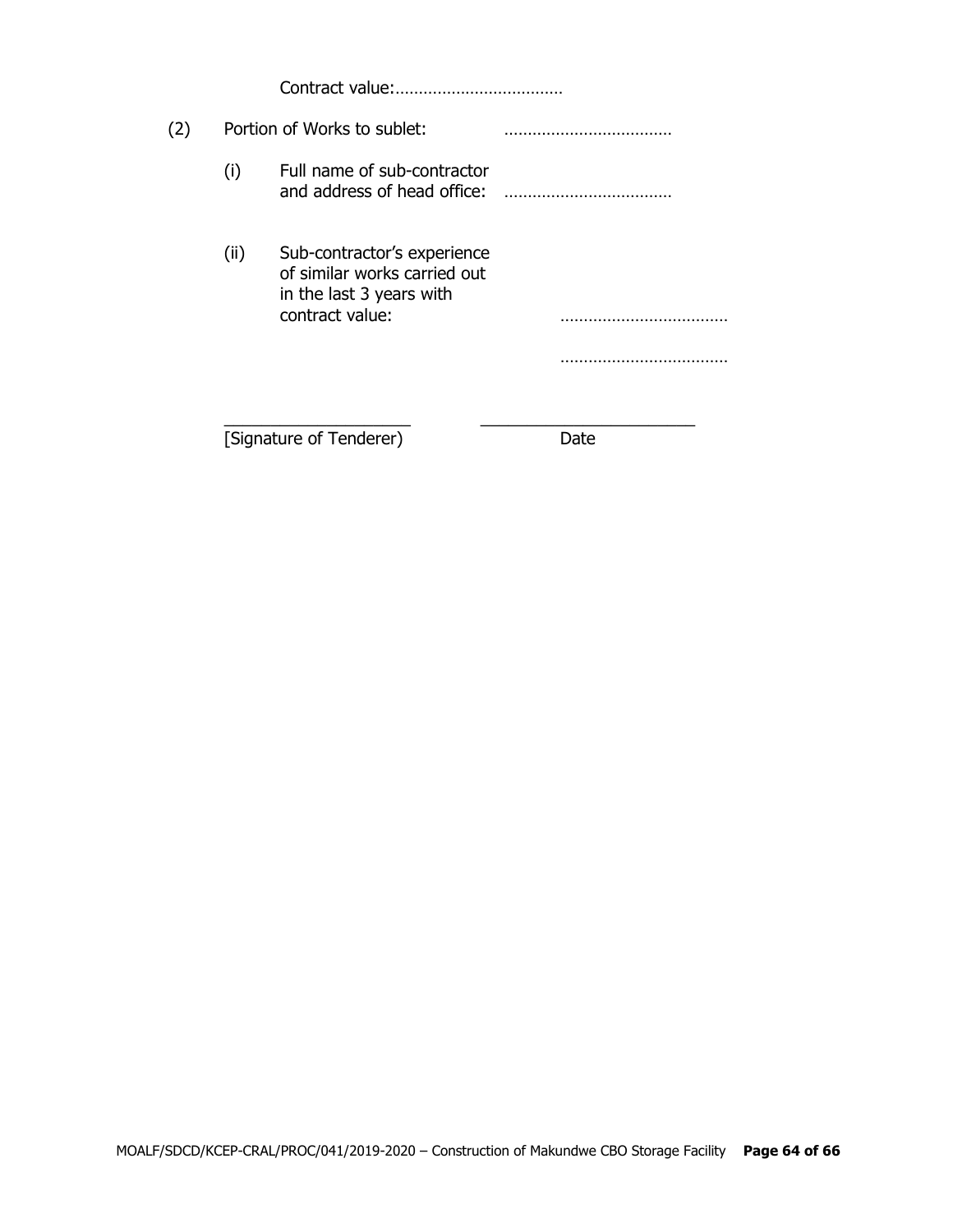# **10.TENDER QUESTIONNAIRE (Mandatory**)

Please fill in block letters.

- 1. Full names of tenderer;
	- ………………………………………………………………………………………
- 2. Full address of tenderer to which tender correspondence is to be sent (unless an agent has been appointed below);

……………………………………………………………………………………

3. Telephone number (s) of tenderer;

………………………………………………………………………………………

4. Telex of tenderer;

………………………………………………………………………………………

5. Name of tenderer's representative to be contacted on matters of the tender during the tender period;

………………………………………………………………………………………

6. Details of tenderer's nominated agent (if any) to receive tender notices. This is essential if the tenderer does not have his registered address in Kenya (name, address, telephone, telex);

. The same state of the state of the state of the state of the state of the state of the state of the state of the state of the state of the state of the state of the state of the state of the state of the state of the st ………………………………………………………………………………………

Signature of Tenderer

\_\_\_\_\_\_\_\_\_\_\_\_\_\_\_\_\_\_\_\_\_\_\_

Make copy and deliver to:\_\_\_\_\_\_\_\_\_\_\_\_\_\_\_\_\_\_\_\_\_(Name of Employer)